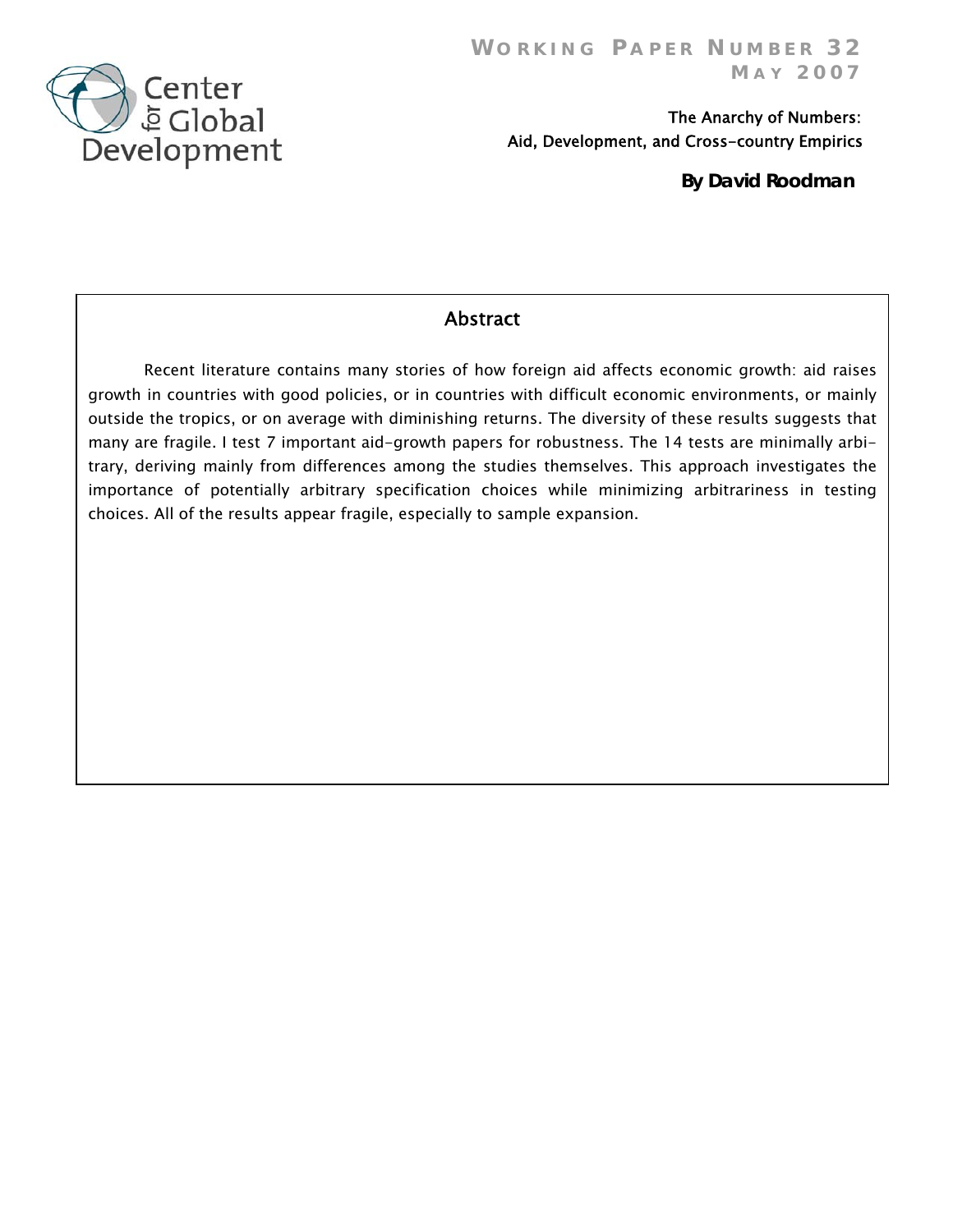# The Anarchy of Numbers: Aid, Development, and Cross-country Empirics

David Roodman $<sup>1</sup>$ </sup> Research Associate, Center for Global Development

> Center for Global Development Working Paper #32

> > Final version: May 2007

**Abstract:** Recent literature contains many stories of how foreign aid affects economic growth: aid raises growth in countries with good policies, or in countries with difficult economic environments, or mainly outside the tropics, or on average with diminishing returns. The diversity of these results suggests that many are fragile. I test 7 important aid-growth papers for robustness. The 14 tests are minimally arbitrary, deriving mainly from differences among the studies themselves. This approach investigates the importance of potentially arbitrary specification choices while minimizing arbitrariness in testing choices. All of the results appear fragile, especially to sample expansion.

**Keywords**: Foreign assistance; economic growth; economic development; robustness testing

**JEL codes:** F350, O230, O400

<sup>&</sup>lt;sup>1</sup> The author thanks William Easterly and Michael Clemens for advice, Craig Burnside, Lisa Chauvet, Jan Dehn, and Henrik Hansen for data and assistance, and Stephen Knack, Patrick Guillaumont, anonymous reviewers, and participants in an August 2003 seminar at the Center for Global Development for valuable comments. Responsibility for the final product rests with the author. Address for correspondence: David Roodman, Center for Global Development, e-mail: droodman@cgdev.org. This paper has appeared in the *World Bank Economic Review* 21(2), pp. 255– 77, May 2007. The final version differs from the July 2004 one in two major respects. It no longer attempts to correct specification problems such as autocorrelation, focusing purely on the issue of fragility. And it now tests GMM regressions for robustness to outlier removal, by picking outliers from parallel 2SLS regressions. These changes in method explain the changes in results since the previous version.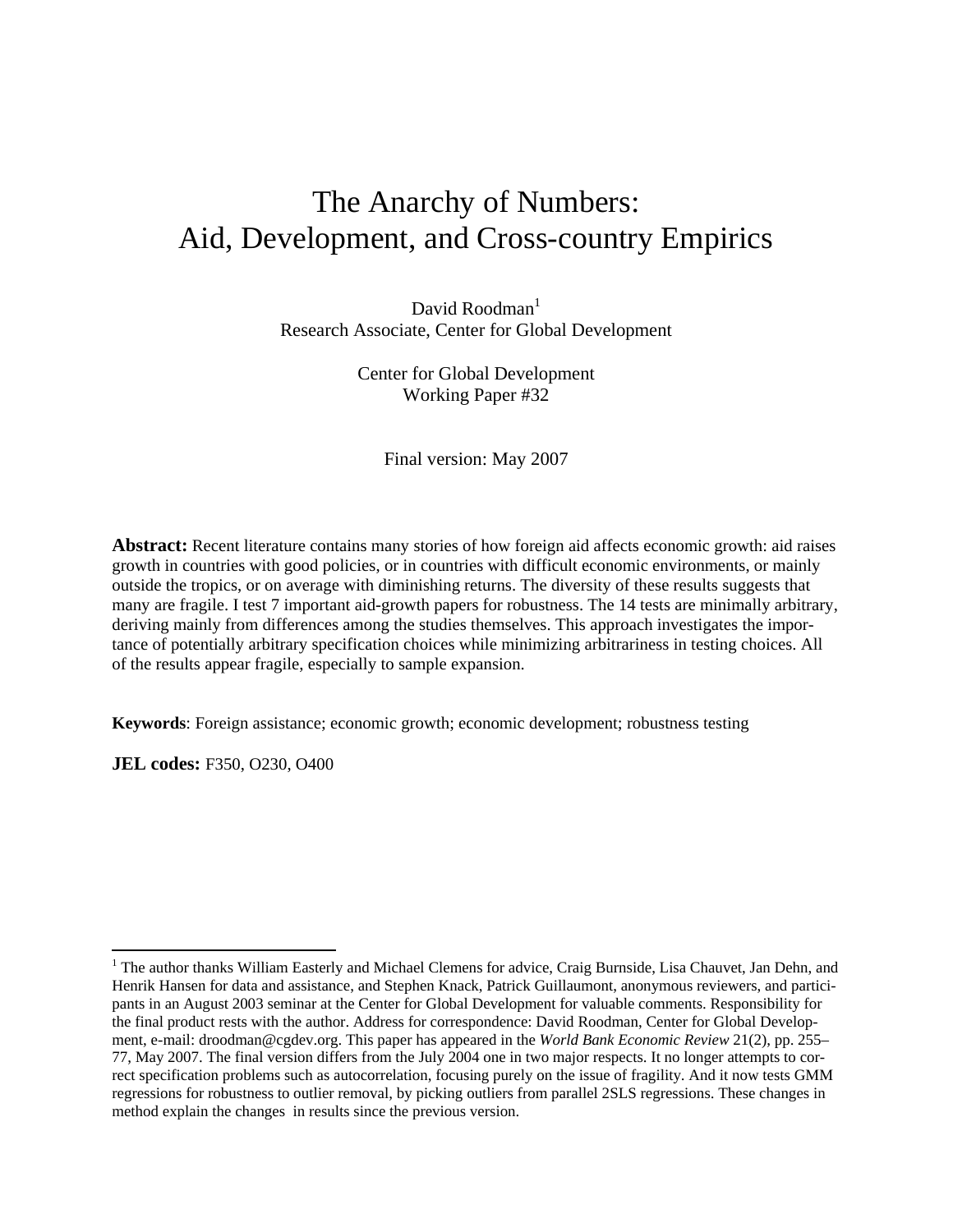In early 1981, economist Edward Leamer gave a speech at the University of Toronto in which he bemoaned the state of econometrics. Econometrics sought the status of a science, with regressions its analogue for the reproducible experiments of chemistry or physics. Yet an essential part of econometric "experimentation" was too often arbitrary, opaque, and unrepeatable. "The econometric art as it is practiced at the computer terminal involves fitting many, perhaps thousands, of statistical models….This search for a model is often well intentioned, but there can be no doubt that such a specification search invalidates the traditional theories of inference" (Leamer 1983). The way out of the quagmire, he argued, was for econometricians to explore larger regions of "specification space," systematically analyzing the relationship between assumptions and conclusions.

One econometric debate with hallmarks of the syndrome Leamer describes is that on the effectiveness of foreign aid in developing countries. Since Griffin and Enos (1970), econometricians have parried over the question of how aid affects economic growth in receiving countries. Prominent in the contemporary work, Burnside and Dollar (2000) conclude, "aid has a positive effect on growth in a good policy environment." Their evidence: the statistical significance in cross-country panel growth regressions of an interaction term of total aid received and an indicator of the quality of recipient economic policies (aid×policy). But Burnside and Dollar is just one voice among many. Collier and Dehn (2001), Collier and Dollar (2002, 2004), and Collier and Hoeffler (2004), corroborated their finding, while others challenged it. From the ongoing debate emerge several stories of the relationship between aid and growth, each of which turns on a particular quadratic or interaction term involving aid. The stories are not incompatible, but most papers support only one. Hansen and Tarp (2001) find that entering the square of aid drives out aid×policy, and makes the simple aid term significant too: aid works on average, but with dimin-

1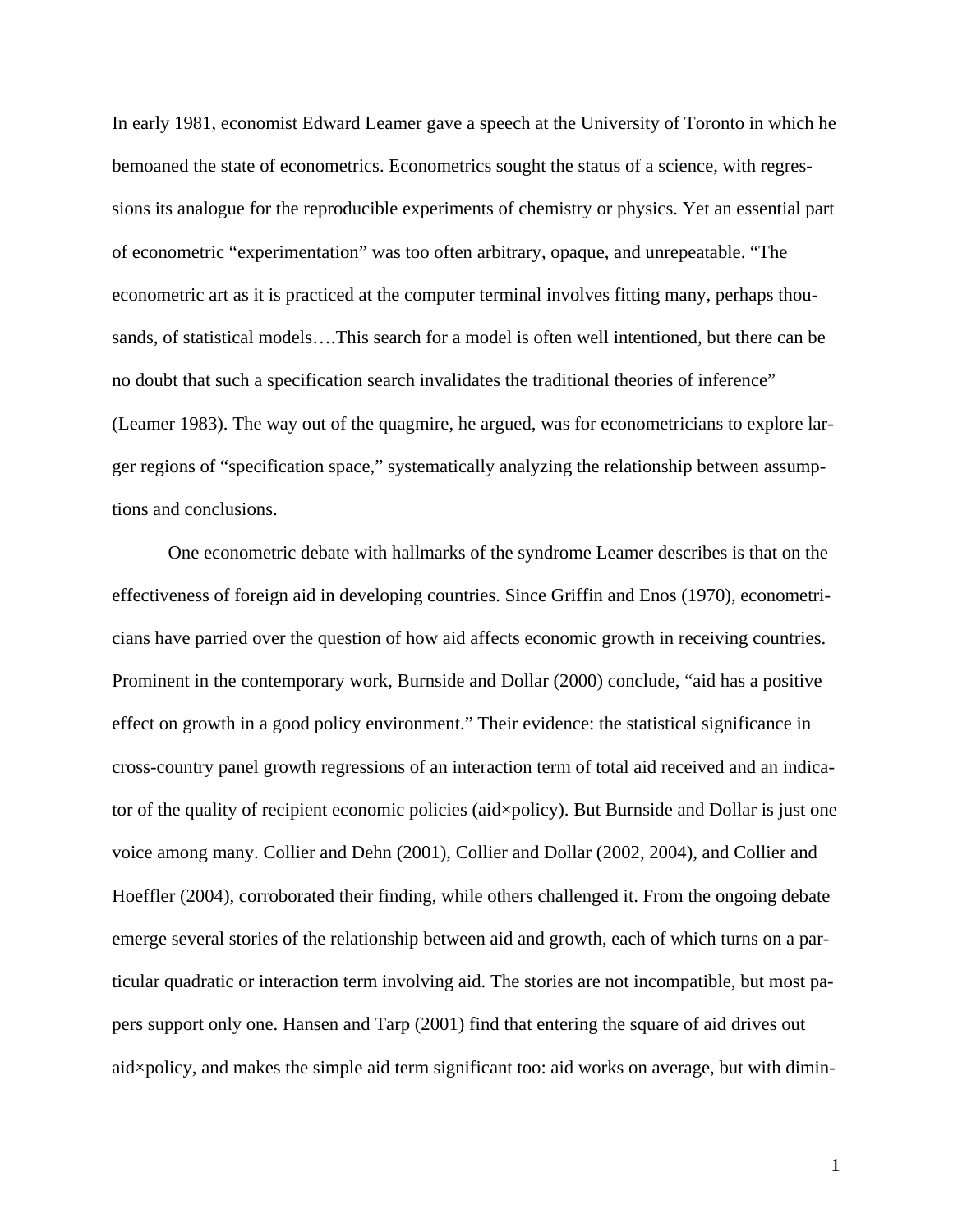ishing returns. Guillaumont and Chauvet  $(2001)$  also fail to find significance for aid $\times$ policy, and instead offer evidence that aid works best in countries with difficult economic environments, characterized by volatile and declining terms of trade, low population, and natural disasters. In the same vein, Collier and Dehn (2001) find that *increasing* aid cushions countries against negative export price shocks. Collier and Hoeffler (2004) offer a triple-interaction term: aid works particularly well in countries that are recovering from civil war and that have good policies. Last, Hansen and Tarp, with Dalgaard, say that aid raises growth outside the tropics but not in them (Dalgaard, Hansen, and Tarp 2004).

These papers differ not only in their conclusions but their specifications too. Within the group, there are two different choices of period length in the panel data sets, three definitions of "policy," three of aid, and four choices of control variable set. Though probably none of the choices is made on a whim, these differences appear to be examples of what Leamer called "whimsy." From Leamer's point of view, the studies taken together represent a small sampling of specification space. And few include much robustness testing. Without further analysis, it is hard to know whether the results reveal solid underlying regularities in the data or are fragile artifacts of particular specification choices.

This paper examines the possibility of fragility systematically. Since by the laws of chance any regression can be broken with enough experimentation, it is essential for credibility that the testing suite itself be minimally arbitrary. The tests derive from two sources: the various choices already present in the original specifications; and the passage of time, which allows expansion of data sets (as in Easterly, Levine, and Roodman 2004). In all, regressions from 7 of the most prominent studies are subjected to this systematic test suite.

2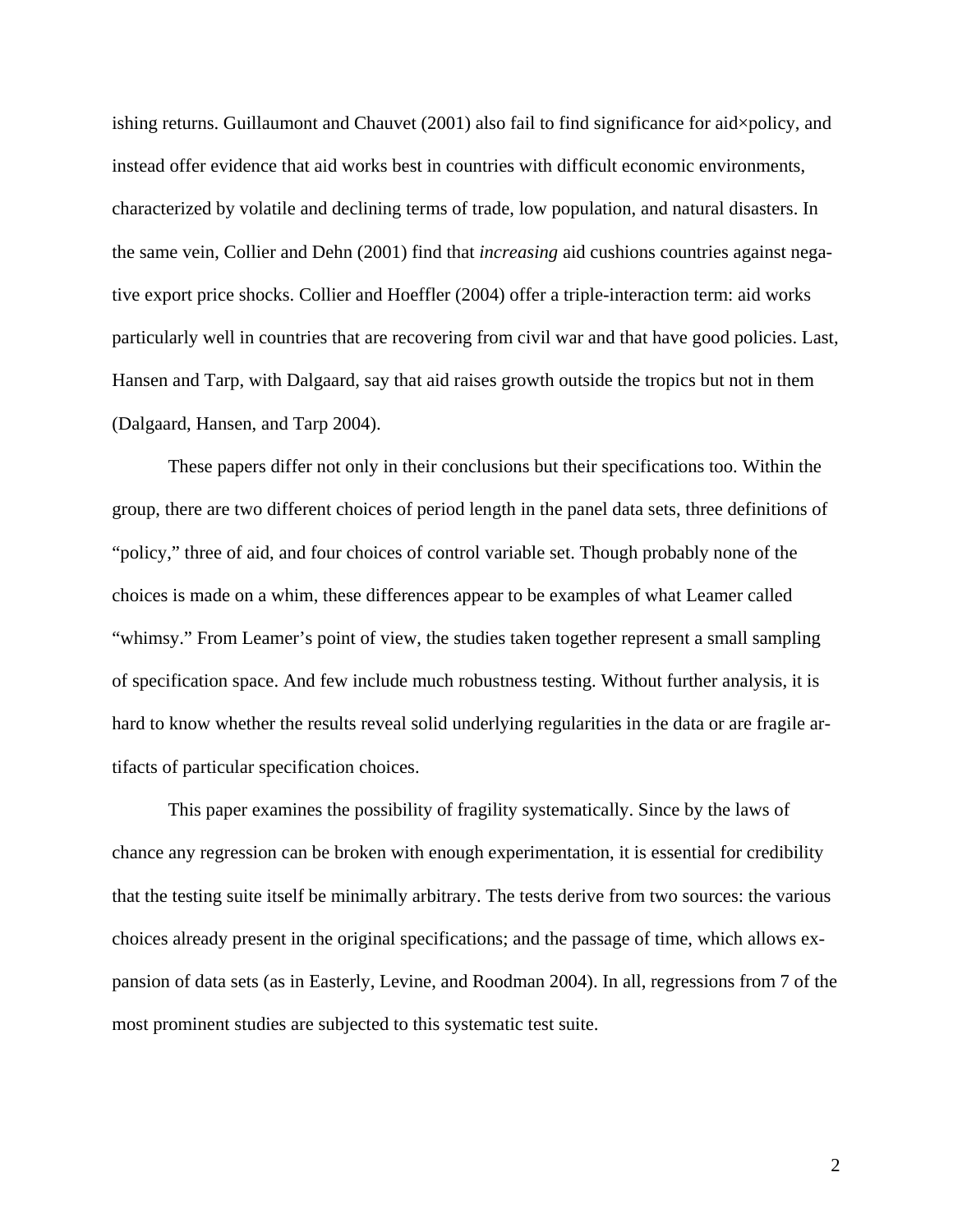Section 1 reviews the approaches and conclusions of the studies that are tested for robustness. Section 2 describes the tests. Section 3 reports the results. Section 4 concludes.

#### **I. History**

The hope has often arisen that a turn to the numbers would shed light on the questions of whether and when foreign aid works. In the view of Hansen and Tarp (2000), this literature has gone through three generations. The first generation essentially spans 1970–72, and mainly investigates the aid-*savings* link. Influenced by the Harrod-Domar model, in which savings is the binding constraint on growth, aid-induced saving is assumed to lead directly to investment, thence to growth via a fixed incremental capital-output ratio. The second generation runs from the early 1970s to the early 1990s and directly investigates whether aid affects investment and growth.

Hansen and Tarp argue that the preponderance of the evidence from these first two generations shows that 1) aid increases total savings, but less than one-to-one; and 2) that aid increases investment and growth. They suggest that studies with more pessimistic results, such as Mosley, Hudson, and Horrell (1987), have gained disproportionate attention precisely because they are contrarian.

The third generation commences with Boone (1994) and continues to this day; it is the focus of this paper. The current generation has brought several innovations. The data sets cover more countries and years. Reflecting the influence of the new growth theory, regressors are typically included to represent the economic and institutional environment (sometimes together called the "policy environment"). The potential endogeneity of aid is addressed through instrumenting. And the marginal aid-growth slope is allowed to vary, through incorporation of such regressors as aid<sup>2</sup> and aid×policy. The data sets are almost always panels.

Burnside and Dollar (2000) test whether an interaction term of aid and an index of recipient economic policies is significantly associated with growth. Their panel is drawn from devel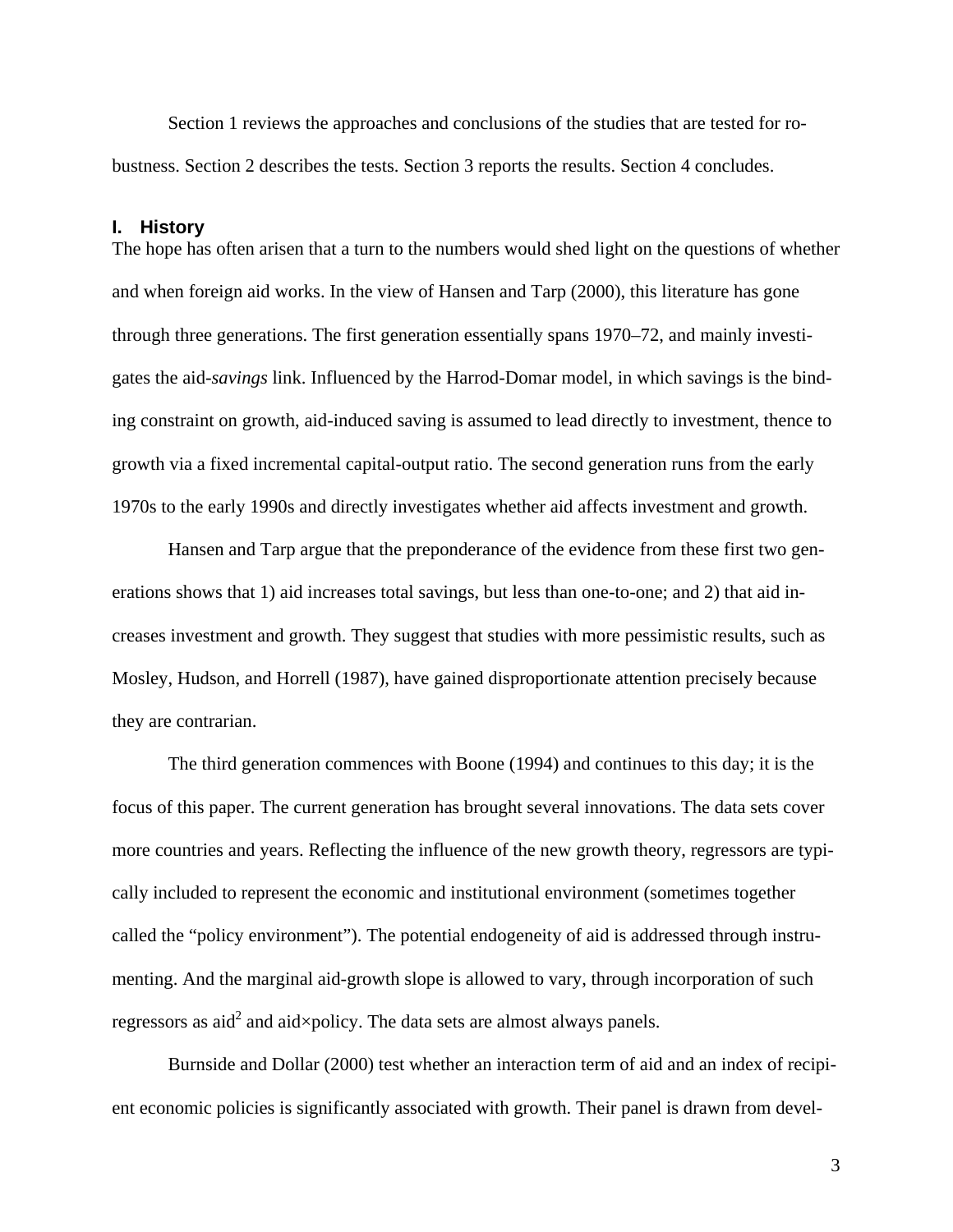oping countries outside the former Eastern bloc, covering the six four-year periods in 1970–93. They incorporate some controls found significant in the general growth literature, namely: initial income (log real GDP/capita) to capture convergence; ethno-linguistic fractionalization (Easterly and Levine 1997), assassinations/capita, and the product thereof; the Knack-Keefer (1995) institutional quality variable, "ICRGE"; M2/GDP, to indicate financial depth, lagged one period to avoid endogeneity (King and Levine 1993); and dummies for sub-Saharan Africa and fastgrowing East Asia.

Burnside and Dollar use a measure of aid called Effective Development Assistance (EDA, Chang, Fernandez-Arias, and Serven 1998). EDA differs in two major respects from the usual net Overseas Development Assistance measure (net ODA) tabulated by the Development Assistance Committee (DAC). First, EDA excludes technical assistance, on the grounds that it funds not so much recipient governments as consultants. Second, it differs in its treatment of loans. Net ODA counts disbursements of concessional (low-interest) loans only, but at full face value.<sup>1</sup> As a capital flow concept, it nets out principal but not interest payments on old loans. In contrast, EDA includes development loans, regardless how concessional (for example, nearcommercial loans by the World Bank to middle-income countries such as Brazil), but counts only their grant element—that is, their net present value.

Concerned about limited statistical power, Burnside and Dollar combine their economic policy indicators into a single variable. They first run a growth regression without aid terms, but with all controls and three indicators of economic policy—log (1+inflation), budget balance/GDP, and the Sachs-Warner (1995) openness variable. All three policy variables differ

<sup>&</sup>lt;sup>1</sup> DAC considers a loan concessional if it has a grant element of at least 25% of the loan value, using a 10% discount rate.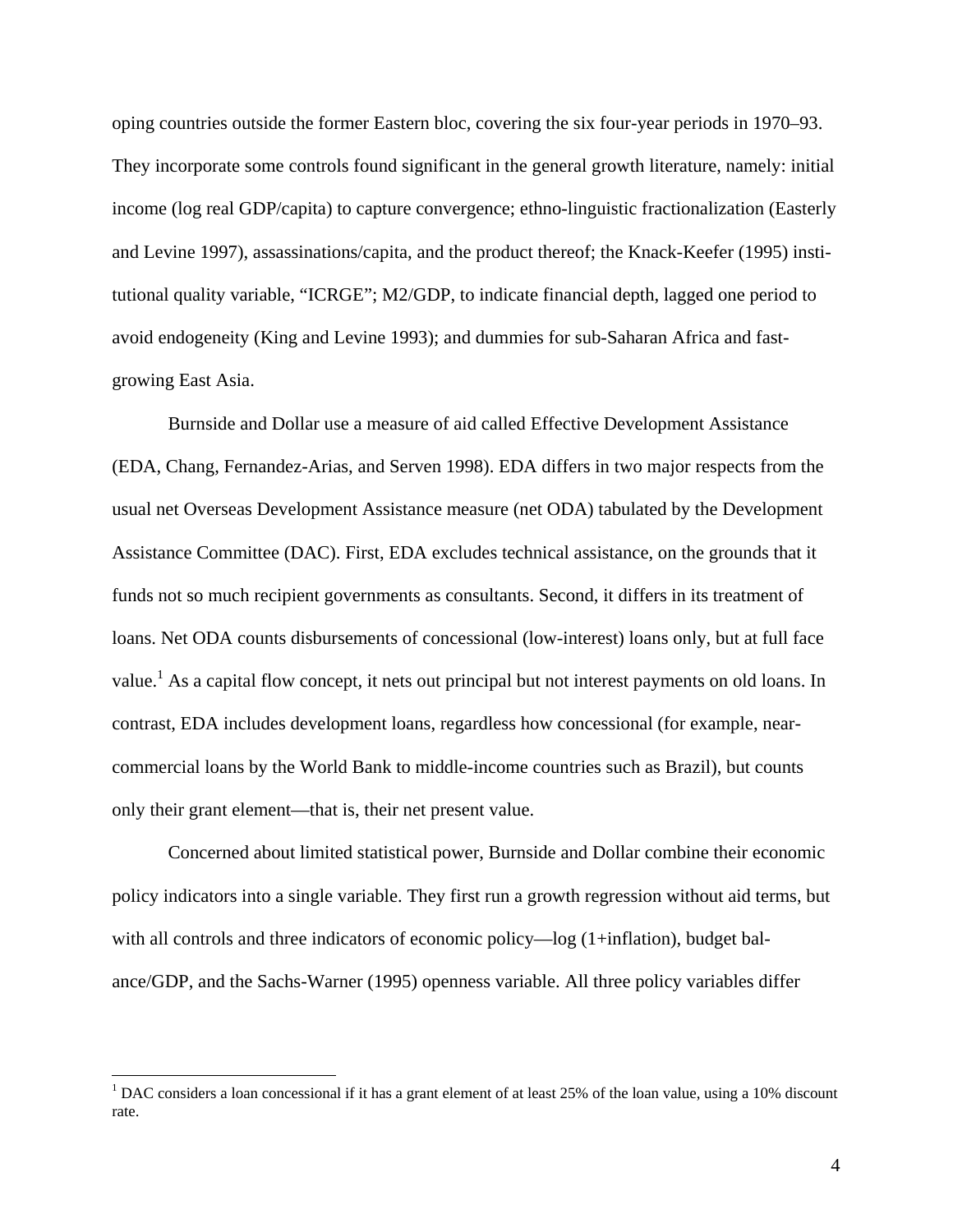from 0 at the 0.05 level, so Burnside and Dollar form a linear combination of the three using their coefficients as weights.<sup>2</sup>

When Burnside and Dollar run their base specification, including aid and aid×policy the term of central interest, aid×policy, does *not* in fact enter significantly. However, they find that it becomes significant after either of two possible changes. Five outlier observations can be excluded (giving Burnside and Dollar's preferred specification). Or a quadratic interaction term can be added—aid<sup>2</sup>×policy, in which case both aid×policy and aid<sup>2</sup>×policy appear significantly different from 0, the first with positive sign, the second negative. Burnside and Dollar famously conclude that aid raises growth in a good policy environment, but with diminishing returns.

Burnside and Dollar's work has triggered responses, some critical, some supportive. Hansen and Tarp (2001) make one prominent attack. They modify the Burnside and Dollar two-stage least-squares (2SLS) regressions in several ways, most importantly by adding aid<sup>2</sup>. Aid×policy is not significant in their results, but aid and aid<sup>2</sup> are, the first positive and the second negative. The implication is that aid is effective on average, but with diminishing returns—regardless of recipients' policies as far as the evidence goes. Hansen and Tarp then criticize both the Burnside and Dollar regressions and their own for failing to handle several standard concerns. There may be country-level fixed effects that correlate with both policies and growth. Failing to purge or control for all such effects could give spurious explanatory power to policies and aid×policy. Also, variables other than aid and its interaction terms, such as fiscal balance, could be endogenous and need instrumenting too. They deploy the Arellano-Bond (1991) Generalized Method of Moments (GMM) estimator, which is designed to handle these problems in short panels. Hansen

 $2^2$  They also add a constant term to the index, but this has no effect on the regression results of interest here.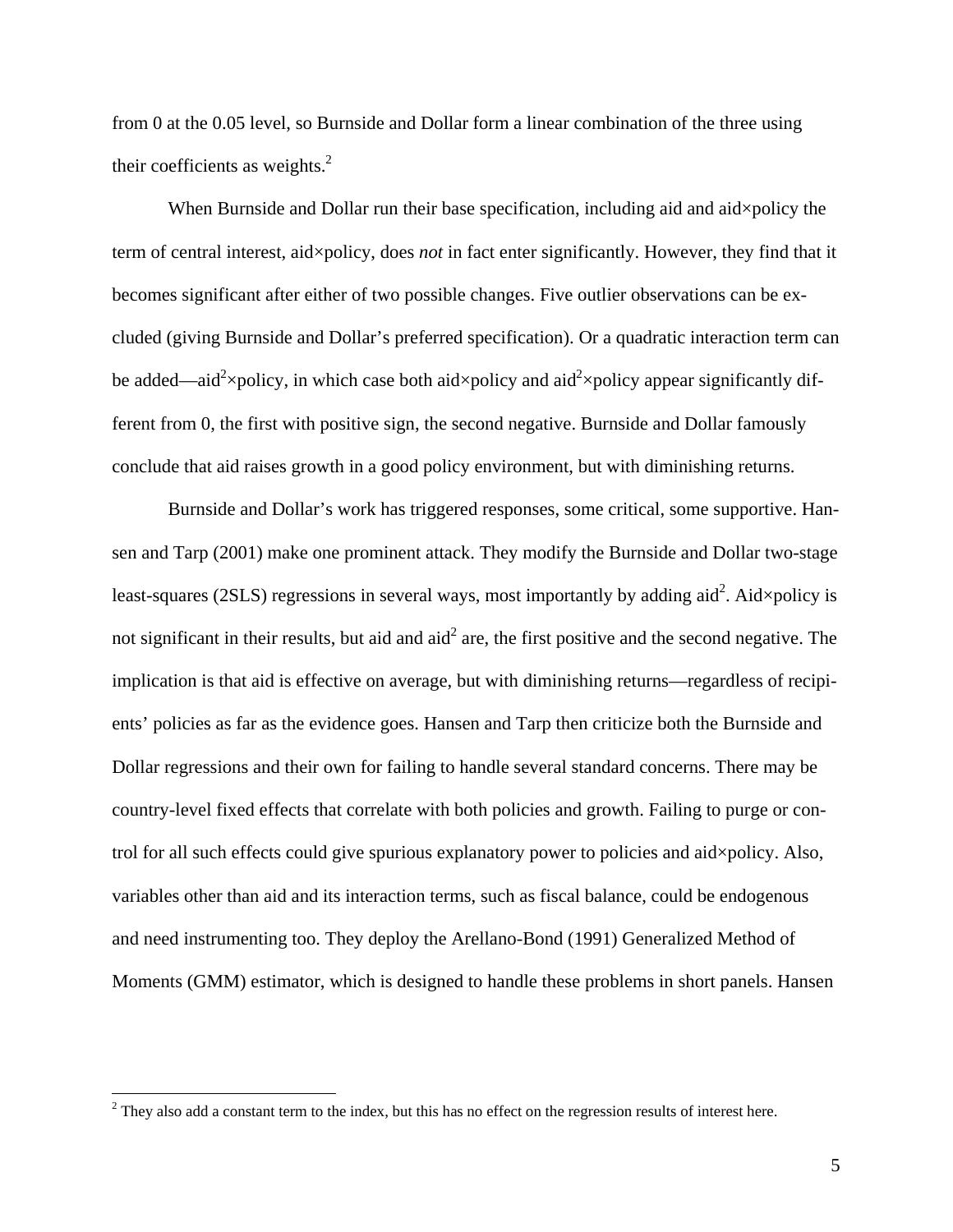and Tarp also add  $\Delta$ aid and  $\Delta$ (aid<sup>2</sup>) as regressors.<sup>3</sup> Their results on aid and aid<sup>2</sup> hold. And  $\Delta$ aid and  $\Delta(\text{aid}^2)$  are significant too, again, the first with positive sign and the second negative.

Guillaumont and Chauvet (2001) tell a third story. They hypothesize that the economic vulnerability of a country influences aid effectiveness. They call economic vulnerability the "environment," not to be confused with Burnside and Dollar's "policy environment." In this story, aid flows stabilize countries that are particularly buffeted by terms of trade difficulties, other sorts of external shocks, or natural disasters. Guillaumont and Chauvet build an environment index out of four variables: volatility of agricultural value added (to proxy for natural disasters), volatility of export earnings, long-term terms of trade trend, and log of population (small countries being more vulnerable to external forces). Their specification is distinctive in using 12-year periods, and in its controls, which include population growth, mean years of secondary school education among adults, the Barro-Lee (2000) measure of political instability based on assassinations and revolutions, ethno-linguistic fractionalization, and lagged M2/GDP. In their OLS and 2SLS regressions, aid×environment appears with the predicted negative sign, indicating that aid works better in countries with worse environments. The term also drives out aid×policy.

Collier and Dollar (2002) corroborate Burnside and Dollar with a quite different data set and specification. Unlike Burnside and Dollar, they perform OLS only. They include former Eastern bloc countries, the Bahamas, and Singapore. They use net ODA rather than EDA. They study 1974–97 instead of 1970–93. They drop all Burnside and Dollar controls except log initial GDP/capita, ICRGE, and period dummies. But they add region dummies.<sup>4</sup> And they define policy as the overall score from the World Bank's Country Policy and Institutional Assessment

<sup>&</sup>lt;sup>3</sup> This is equivalent to adding lagged aid and lagged aid<sup>2</sup> since the regressions also control for aid and aid<sup>2</sup>.<br><sup>4</sup> The regions are Europe and Control Asia. Middle East and North Africa. Southern Asia. East Asia and

<sup>&</sup>lt;sup>4</sup> The regions are Europe and Central Asia, Middle East and North Africa, Southern Asia, East Asia and Pacific, Sub-Saharan Africa, and Latin America and the Caribbean, as defined by the World Bank.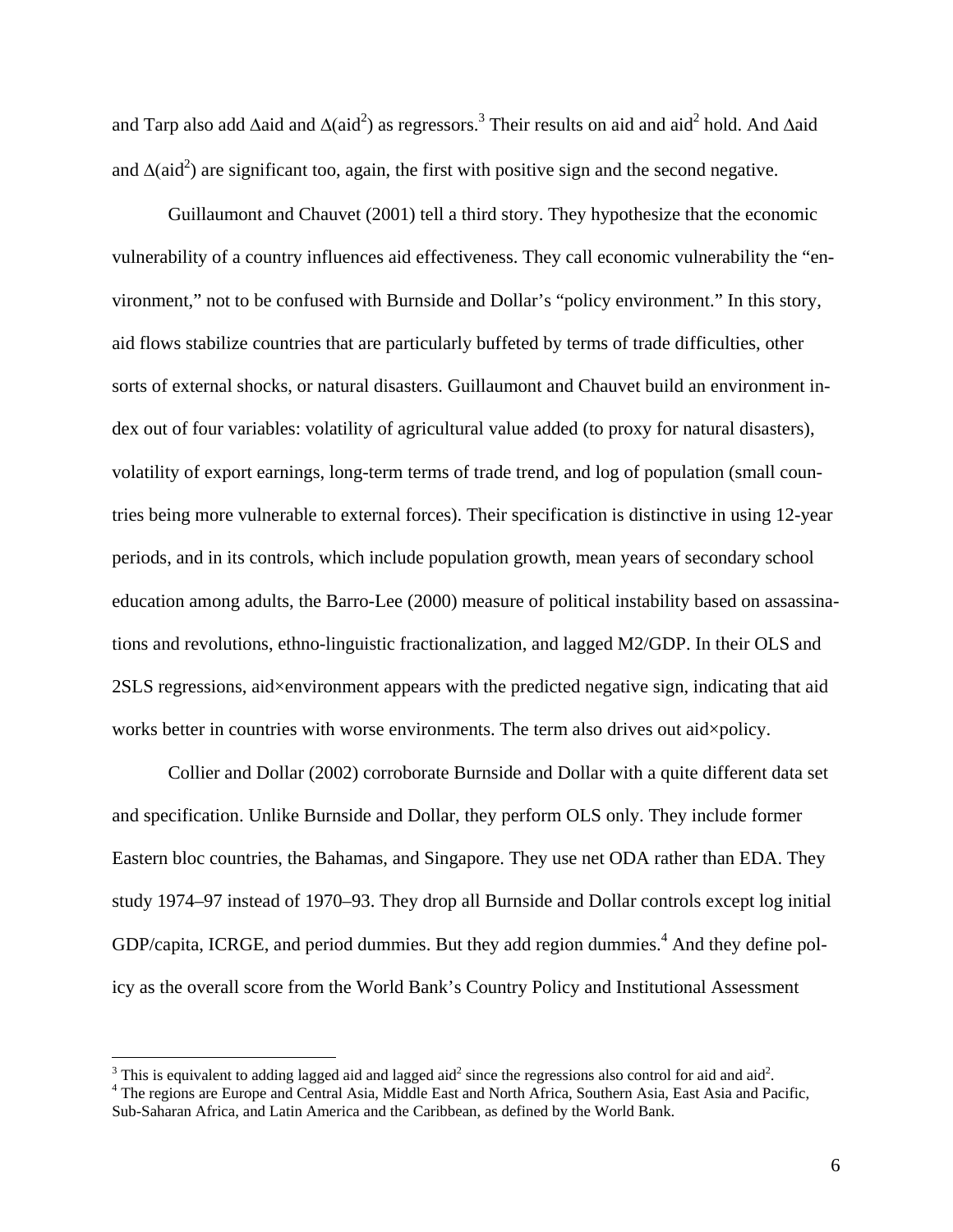(CPIA), which is a composite rating of countries on 20 aspects of policies and institutions.<sup>5</sup> Thye add aid<sup>2</sup> but then drop the linear aid term from their preferred specification as insignificant. After all the changes, aid $\times$ policy is again significant, as is aid<sup>2</sup>, with a negative sign.

Stargin from the Collier and Dollar core regression, Collier and Hoeffler (2004) analyze how recent emergence from civil war influences aid effectiveness. Sticking to the four-year panel, they create three dummies to indicate how recently civil war ended. "Peace onset" is 1 in the period when a country goes from civil war to peace. "Post-conflict 1" is 1 the following period, and "post-conflict 2" the period after that—assuming civil war does not recur. Aid×policy×post-conflict 1 is significant in Collier and Hoeffler's preferred (OLS) specification: aid works particularly well in a good policy environment a few years after civil conflict.

Also corroborating Burnside and Dollar, Collier and Dehn (2001) hew closely to the Burnside and Dollar specification and data set, and tell a story that incorporates elements from Guillaumont and Chauvet. They find that adding variables incorporating information on export shocks renders Burnside and Dollar's preferred specification—the one with aid×policy but not aid<sup>2</sup> $\times$ policy—more robust to the inclusion of Burnside and Dollar's five outliers. First, they add two variables indicating the magnitude of any positive or negative commodity export price shocks. They report that aid×policy is then significant at 0.01 for a regression on the full data set. The negative-shock variable is significant too, with the expected minus sign.<sup>6</sup> Then Collier and Dehn add four aid-shock interaction terms: lagged aid×positive shock, lagged aid×negative shock, Δaid×positive shock, and Δaid×negative shock. The first and last prove positive and sig-

 $<sup>5</sup>$  Collier and Hoeffler (2002) make a small correction to the Collier and Dollar data set, excluding 5 observations</sup> where a missing value had been treated as 0. The Collier and Hoeffler version of the Collier and Dollar regression is tested here.

<sup>&</sup>lt;sup>6</sup> However, the reproduction using their data gives a *t* statistic of only 0.42 to aid×policy despite having the same  $R^2$ and sample size, so their result may be an error. But the same, negative sign does appear on the negative-shock variable.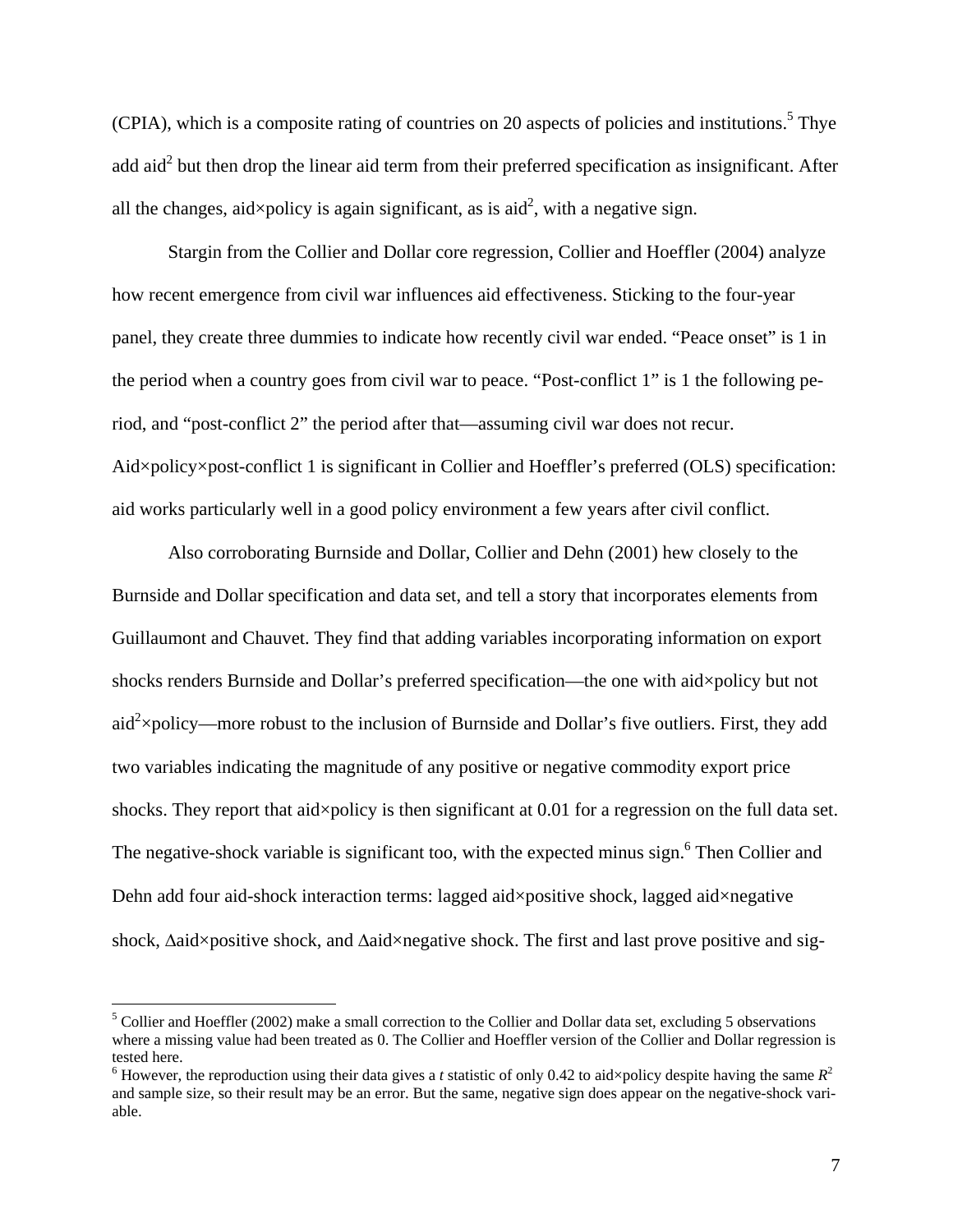nificant in OLS, and the last, Δaid×negative shock proves particularly robust in their testing. The study buttresses Burnside and Dollar while suggesting that well-timed aid increases ameliorate negative export shocks. This matches the Guillaumont and Chauvet result in spirit. But where Guillaumont and Chauvet interact the *amount of aid* with the *stand*ar*d deviation* of an index of export *volume* and other variables, Collier and Dehn's significant term involves the *change* in aid and the *change* in export *prices*.

Dalgaard, Hansen, and Tarp (2004) tell a novel aid-growth story. They focus on the share of a country's area that is in the tropics, as a determinant of both growth and the influence of aid on growth. This variable surfaces as a growth determinant in Bloom and Sachs (1998), Gallup and Sachs (1999), and Sachs (2001, 2003). The causal links may include institutions and economic policies (Acemoglu, Johnson, and Robinson 2001; Easterly and Levine 2003). Dalgaard, Hansen, and Tarp thus see tropical area as an exogenous "deep determinant" of growth. In the regressions, aid and aid×tropical area fraction are quite significant, the first with positive sign, the second with negative sign and similar magnitude. For countries situated completely in the tropics, the derivative of growth with respect to aid (the sum of the two coefficients) is indistinguishable from 0. Thus, on average, aid seems to work outside the tropics but not in them. The authors report that their new interaction term drives out both aid $\times$ policy and aid<sup>2</sup>.

There are other third-generation studies (Hadjimichael *et al.* 1995; Durbarry, Gemmell, and Greenaway 1998; Lensink and White 2001; Svensson 1999; Chauvet and Guillaumont 2002; Burnside and Dollar 2004). This paper focuses on those already highlighted as being among the most influential and, with one exception, having been published. The exception is Collier and Dehn (2001) which is a pillar of the published Collier and Dollar (2004).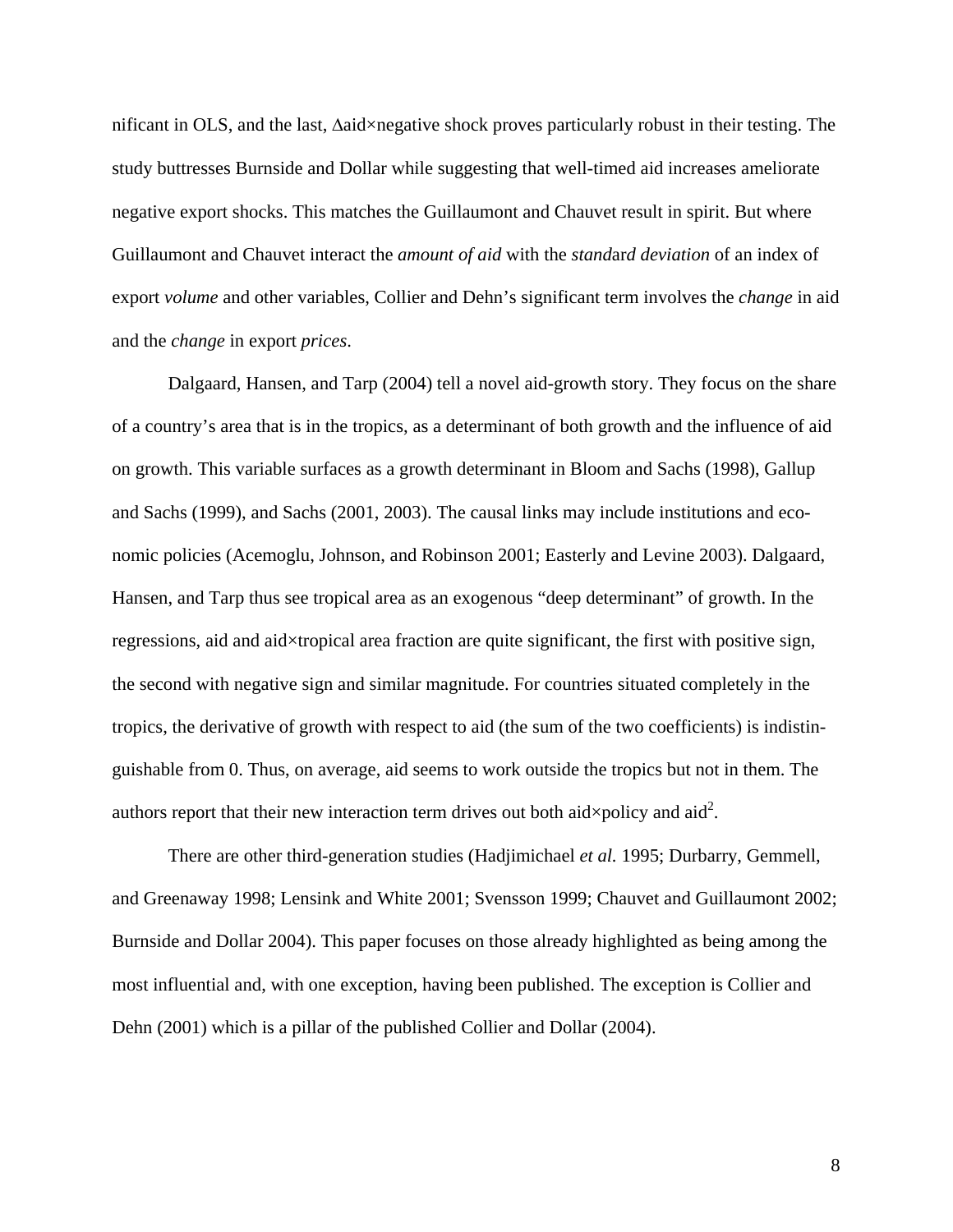The testing here applies to what appear to be authors' preferred regressions. (See Table 1.) Country by country, the tested regressions generate a diversity of conclusions about the slope of growth with respect to aid at the margin. (See Table 2, illustrating for the 20 largest aid recipients in 1998.) As an example of the calculations here, the Burnside and Dollar structural equation is

$$
\Delta Y = \alpha A + \beta A \times P + \gamma P + \mathbf{x} \delta + \varepsilon,
$$

where *Y* is GDP/capita, *A* is aid, *P* is policy, **x** is a vector of controls, including initial GDP/capita, and  $\varepsilon$  is the error term. So the implied slope of growth respect to aid is

$$
d(\Delta Y)/dA = \alpha + \beta P,
$$

which depends on the recipient's policy level. Applying such formulas to 1998 data, the Burnside and Dollar regression generally predicts benefits from increasing aid while, at the other extreme, the Dalgaard, Hansen, and Tarp and Guillaumont and Chauvet regressions express pessimism. The question is what to make of such conclusions.

### **II. The Test Suite**

There is some robustness testing in the recent literature on aid-growth connections, albeit focusing on Burnside and Dollar. Lu and Ram (2001) introduce fixed effects into the Burnside and Dollar regressions. Ram (2004) splits the aid variable into the components coming from bilateral and multilateral donors, and also tests alternative definitions of policy. Dalgaard and Hansen (2001) modify the choice of excluded outliers. Easterly, Levine, and Roodman (2004) extend the Burnside and Dollar data set to additional countries and an additional period, 1994–97. All these tests eliminate the key Burnside and Dollar result. The present study expands Easterly, Levine, and Roodman along two dimensions. It applies more tests. And it tests more studies.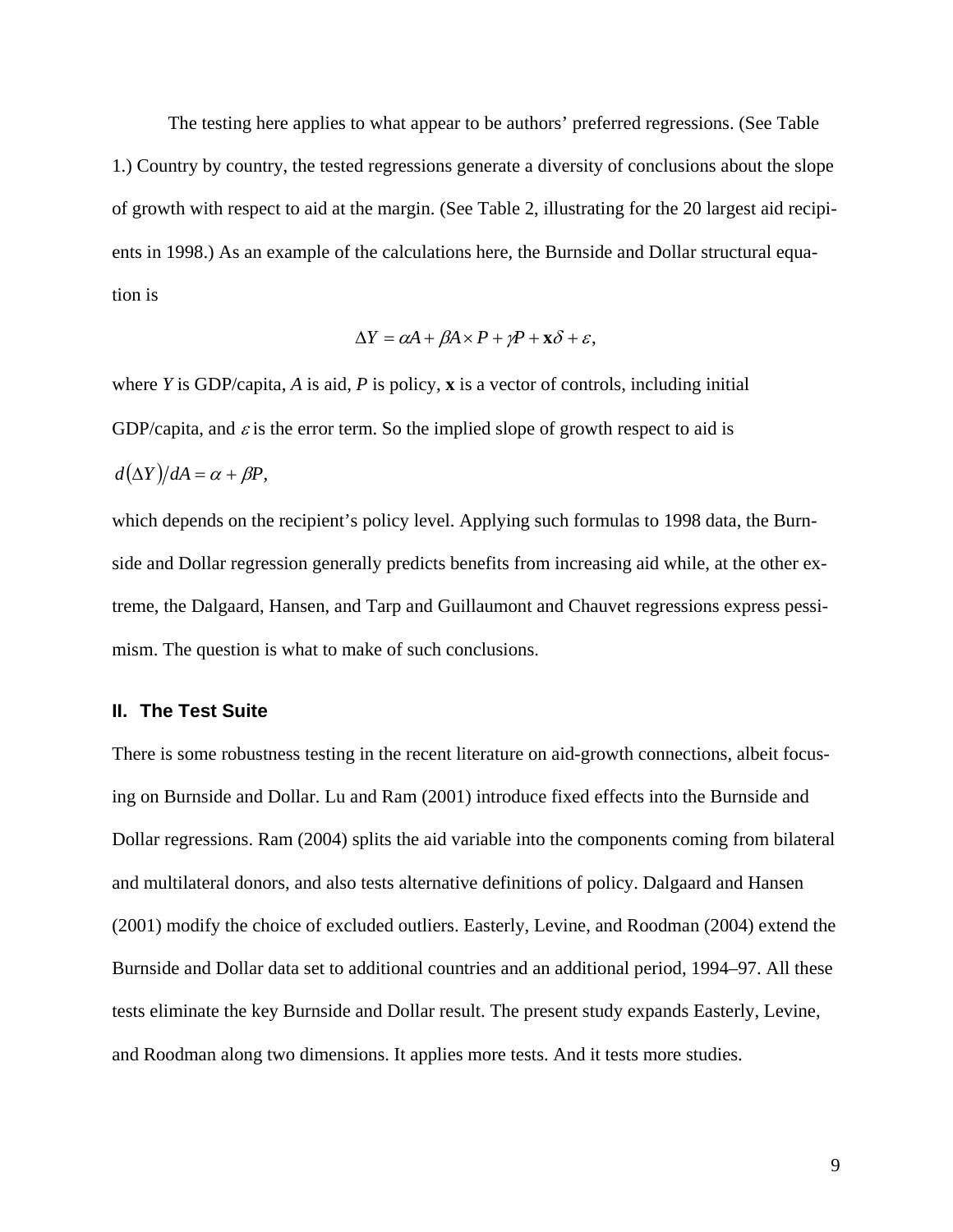In addition to fragility, the other bugaboo of econometrics is misspecification. Important questions can be raised about the validity of the regressions tested here. Some exhibit serial correlation in the errors.<sup>7</sup> The excludability and relevance of instruments are a legitimate concern. Regressors treated as exogenous may not be. And term pairs such as aid and aid<sup>2</sup> may be multicollinear. But for the sake of concision, this paper focuses on the problem of fragility.

### *The Tests*

<u>.</u>

The tests applied to these third-generation aid-growth regressions constitute a more systematic sampling of "specification space" than has hitherto been made. To limit complexity and minimize arbitrariness, each test ideally involves changing just one aspect of the estimations at a time. The tests are summarized in Table 3. The first four groups of tests, relating to the controls, the definition of aid and policy, and period length, transfer one specification's choices to the others.<sup>8</sup> Last are tests that modify the sample by dropping outliers and/or expanding to new countries and periods.

The tests are:

1. *Changing the control set.* In his worries over whimsy, the specification choice that conerns Leamer is that of regressors. The studies examined use four different control sets, which give rise to four robustness tests, detailed in Table 3. Each substitutes an alternative control set for the original one and examines the effect on the significance of key terms.

 Like the authors of the original regressions, and in the spirit of avoiding arbitrariness, the robustness tests here use all complete observations available for developing countries (in-

 $<sup>7</sup>$  An earlier version of this paper attempted to address autocorrelation by further modifying the tested specifications,</sup> at the expense of complexity in presentation, and, arguably, "whimsy." In particular, most of the test regressions included the log of population as a control since Sargan-type tests suggested it was an improperly excluded instrument. This explains the difference in results between this and the earlier version. 8

 $8$  Those papers that instrument the variables of interest also differ in their choice of instruments. But since different variables (aid $\times$ policy in one regression, say, versus aid<sup>2</sup> in another), ought to be instrumented differently, the various instrument sets are less interchangeable and of less use for the approach in this paper.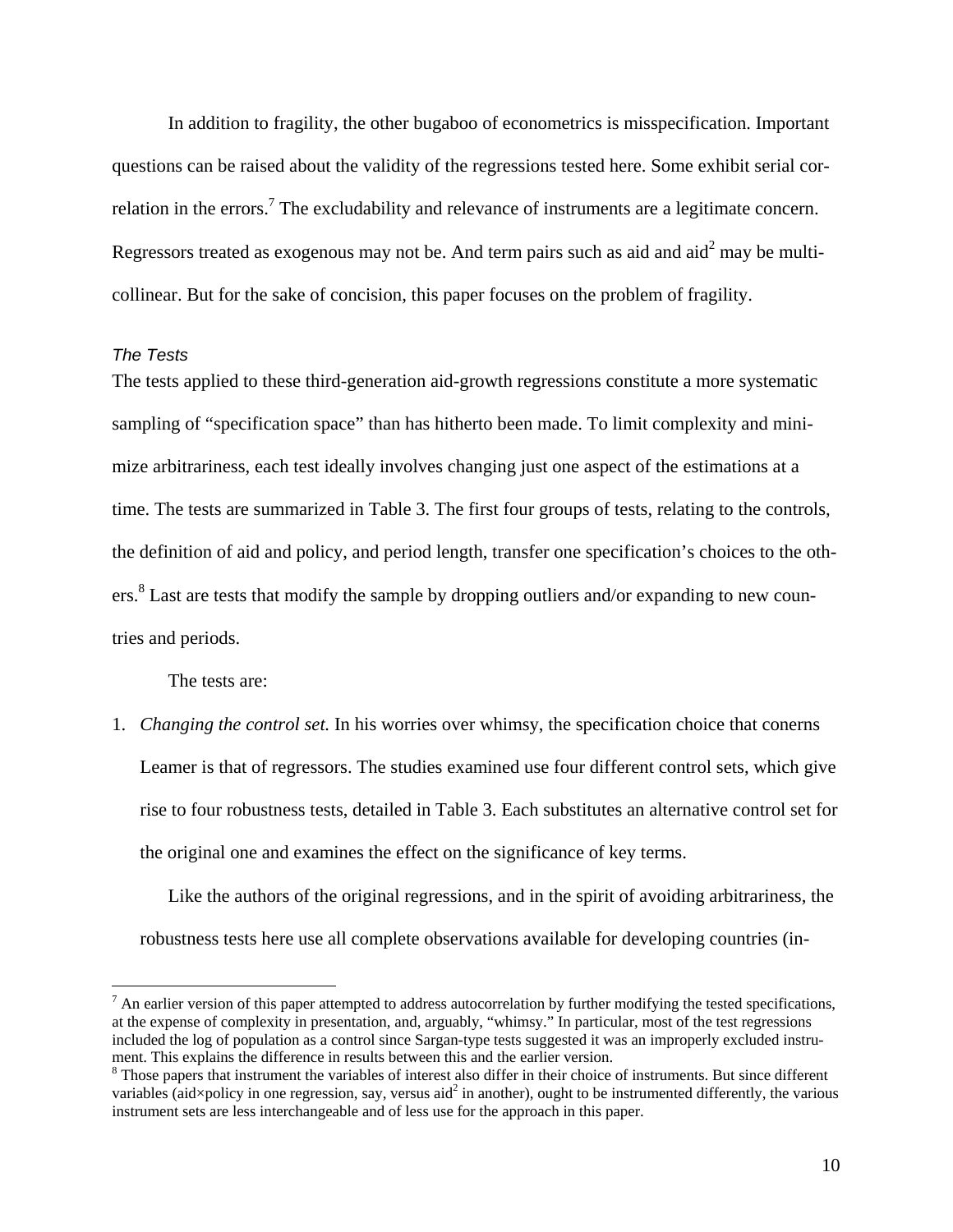cluding the countries of Eastern Europe). Because different variables are available for different subsets of countries, changing the regressor set changes the regression sample. One could perform variants of the tests that are restricted to the intersections of the old and new samples in an attempt to distinguish the effects of changing sample and changing variables. This course is not taken here because it would add to the complexity, would still cause sample changes, and would not answer the hypothetical, "What would the results have been if the original authors had used alternative controls?" The authors almost certainly would have used all available observations.

2. *Redefining aid.* All the studies take total aid received as a share of recipient GDP. But there are differences in defining both the numerator and denominator of the ratio. Burnside and Dollar, Collier and Dehn, and Dalgaard, Hansen, and Tarp use Effective Development Assistance in the numerator while the rest use net ODA. On the choice of denominator, there is also a split. Hansen and Tarp and Guillaumont and Chauvet use GDP converted to dollars using market exchange rates. The others use real GDP from the Penn World Tables. A country's relative price level strongly correlates with income per head, with the poorest countries having price levels 20–25% of that of the United States. Thus using purchasing power parities instead of exchange rates will cause the GDPs of the poorest countries to be measured as relatively larger and aid to them as relatively smaller as a share of GDP. This might have a significant effect on coefficient estimates for aid and its interactions

 With two options each for measuring aid and GDP, there are four possible combinations for aid/GDP. The literature includes all but EDA/exchange rate GDP, and these are the bases for three tests.<sup>9</sup> In fact, EDA/real GDP and ODA/real GDP are highly correlated (Dalgaard

<sup>&</sup>lt;sup>9</sup> The published EDA data (Chang, Fernandez-Arias, and Serven 1998) cover only 1975–95. EDA as used here is extrapolated to the rest of 1970–2001 via a regression of EDA on net ODA.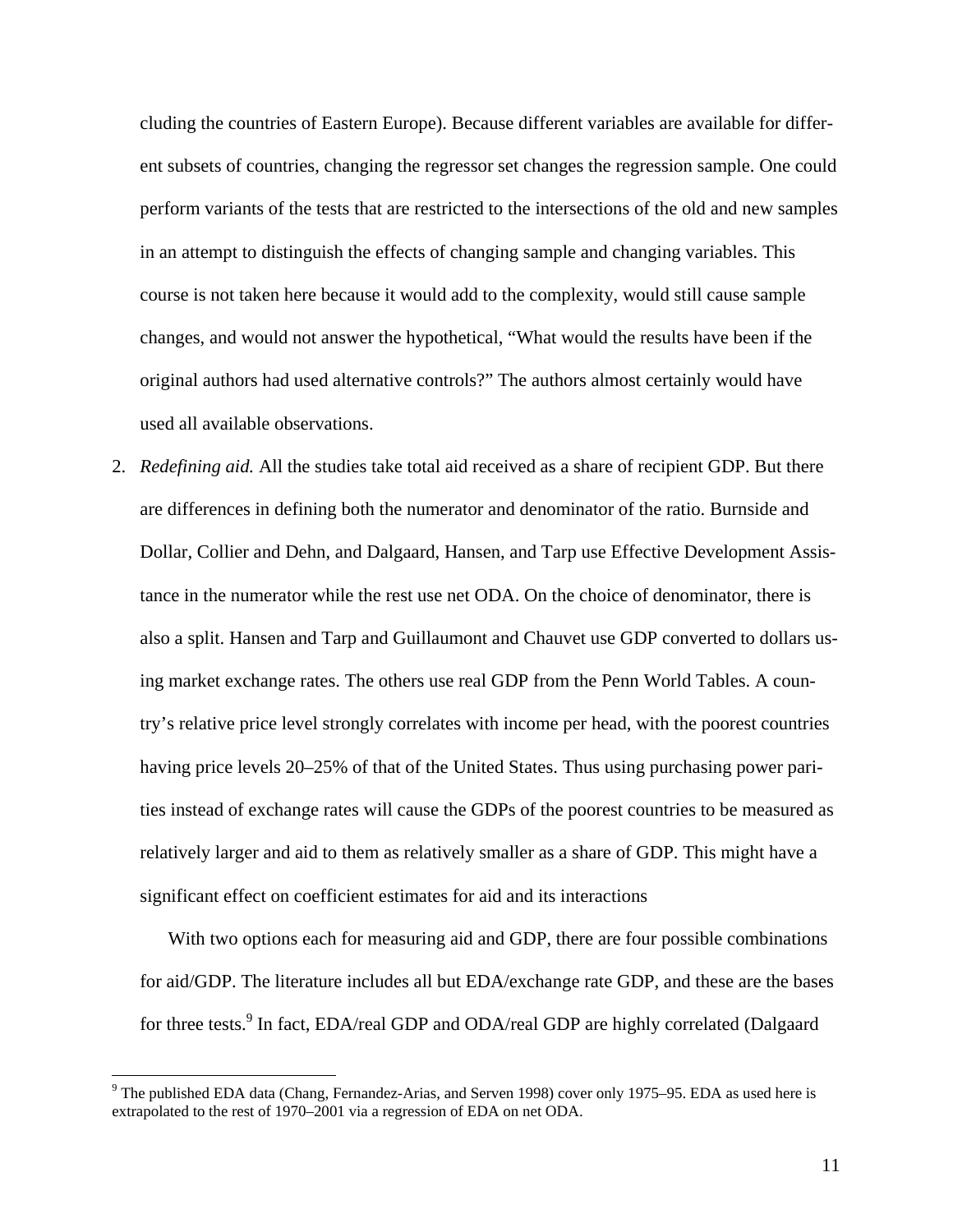and Hansen 2001), so switching from one to the other may not stress results much. (See Table 4.)

- 3. *Redefining good policy.* Three sets of "good policy" variables appear among the tested regressions: 1) Burnside and Dollar's combination of budget balance, inflation, and Sachs-Warner openness; 2) inflation and Sachs-Warner only (Hansen and Tarp GMM); and 3) CPIA alone (Collier and Dollar, Collier and Hoeffler). These generate three robustness tests. Using Burnside and Dollar's coefficients to form policy indexes (6.85 for budget balance, – 1.40 for inflation, and 2.16 for Sachs-Warner), the first two policy definitions are correlated 0.98, but the third varies more distinctly. (See Table 4.) But in actually application of the tests, the Burnside-Dollar–style index-forming regression is rerun each time; it includes all regressors except aid and its interaction terms, and the coefficients on the policy variables are used to make the index, regardless of statistical significance.<sup>10</sup>
- 4. *Changing periodization.* All but Guillaumont and Chauvet use four-year periods. The lack of higher-frequency observations of the Guillaumont and Chauvet environment variable prevents adapting their 12-year regressions to a 4-year-period panel. But the other regressions can be tested on 12-year panels. Notably, key cross-section studies in the growth literature use periods of 10–25 years despite the small samples that result (Barro 1991; Mankiw, Romer, and Weil 1*9*92; Sachs and Warner 1995).
- 5. *Removing outliers.* The tested Burnside and Dollar specification excludes five observations that are a) outliers in aid×policy and b) highly influential on the coefficient on that term. This raises a general question about the importance of outliers. To investigate, one robustness test reruns the reproductions of the original regressions after excluding outliers. Another does the

 $10$  The constant term in the policy index is computed in the same manner as in Burnside and Dollar. It is the predicted growth rate in the model when the policy variables and the period dummies are zero, and all other variables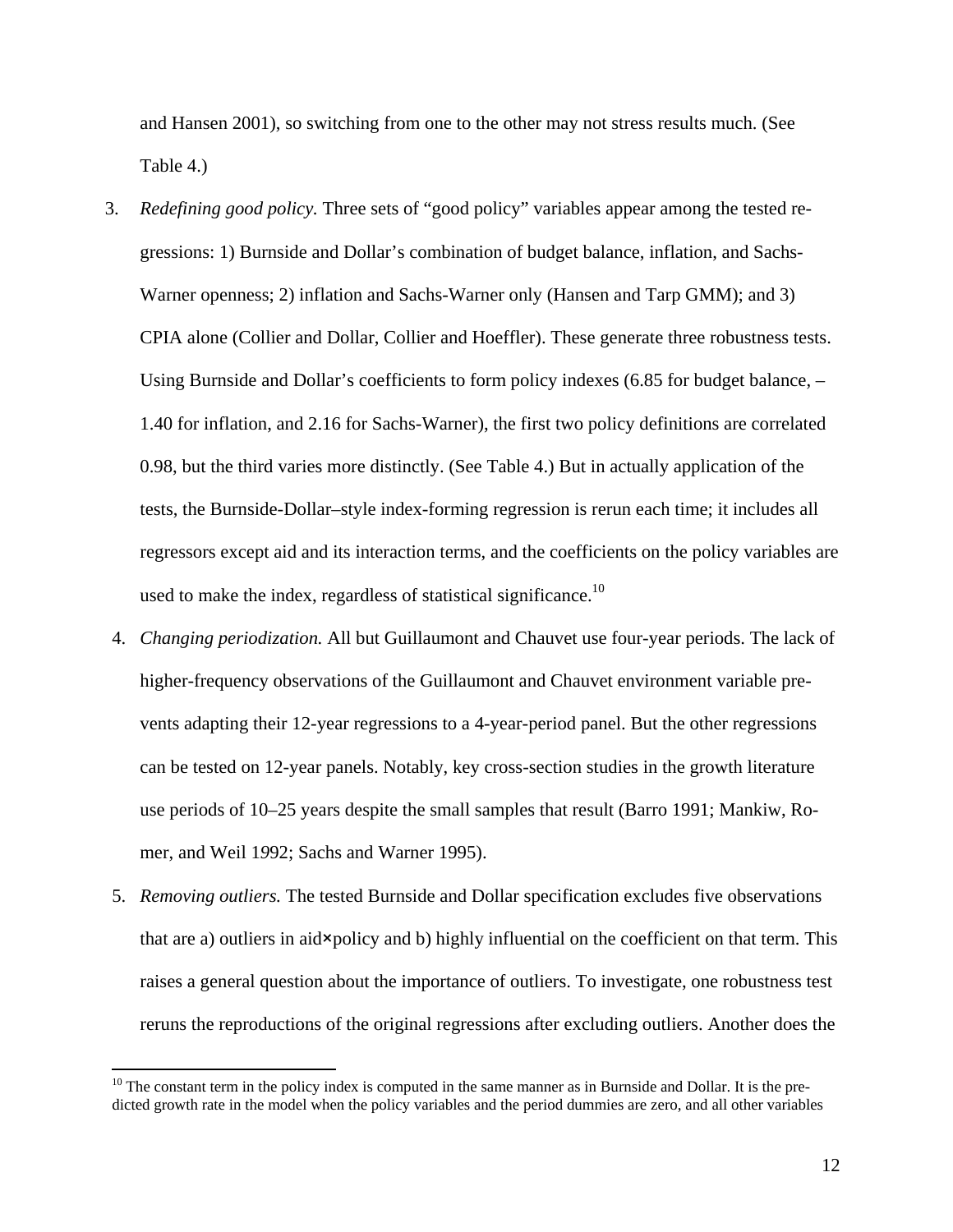same for the expanded-sample versions. (See below.) Following Easterly, Levine, and Roodman (2004), outliers are chosen by applying the Hadi (1992) procedure for identifying multiple outliers to the partial scatter of growth and a regressor of interest, using 0.05 as the cut-off significance level.<sup>11</sup> In 2SLS estimatations, regressors are first projected onto instruments.<sup>12</sup>

 Outliers are not synonymous with influential observations. But even outliers that do not greatly influence coefficients of interest can substantially affect reported standard errors. In addition, outliers are the observations most likely to signal measurement problems or structural breaks beyond which the core model does not hold—both of which seem better reasons for exclusion than high influence. That said, outliers do not necessarily signal measurement problems or structural breaks. This is especially possible when the variable of interest is highly non-normal, such as the Collier and Dehn export price shock variable. In such cases, outliers may contain valuable information about the development process under rare circumstances. Since the two-dimensional partial scatter plot is not well-defined for GMM regressions, in those cases, analogous 2SLS regressions are run for the purposes of identifying outliers.

6. *Expanding the sample.* Easterly, Levine, and Roodman (2004) develop a dataset that extends that of Burnside and Dollar from 1970–93 to 1970–97 and adds six countries. For the present study, that data set has been extended to 2001 and improved in other respects. (See Appendix 1.) This allows a net expansion in both years and countries for all but Guillaumont and

take their sample-average values.

 $11$  Applying the Hadi procedure directly to a full, many-dimensioned data set typically identified 20% or more of observations as outliers.

 $12$  This test is even run on the Burnside and Dollar  $5/OLS$  regressions, from which one set of outliers is already excluded. Regardless of the genesis of these regressions' results, it is interesting whether they are driven by a few observations in the remaining sample.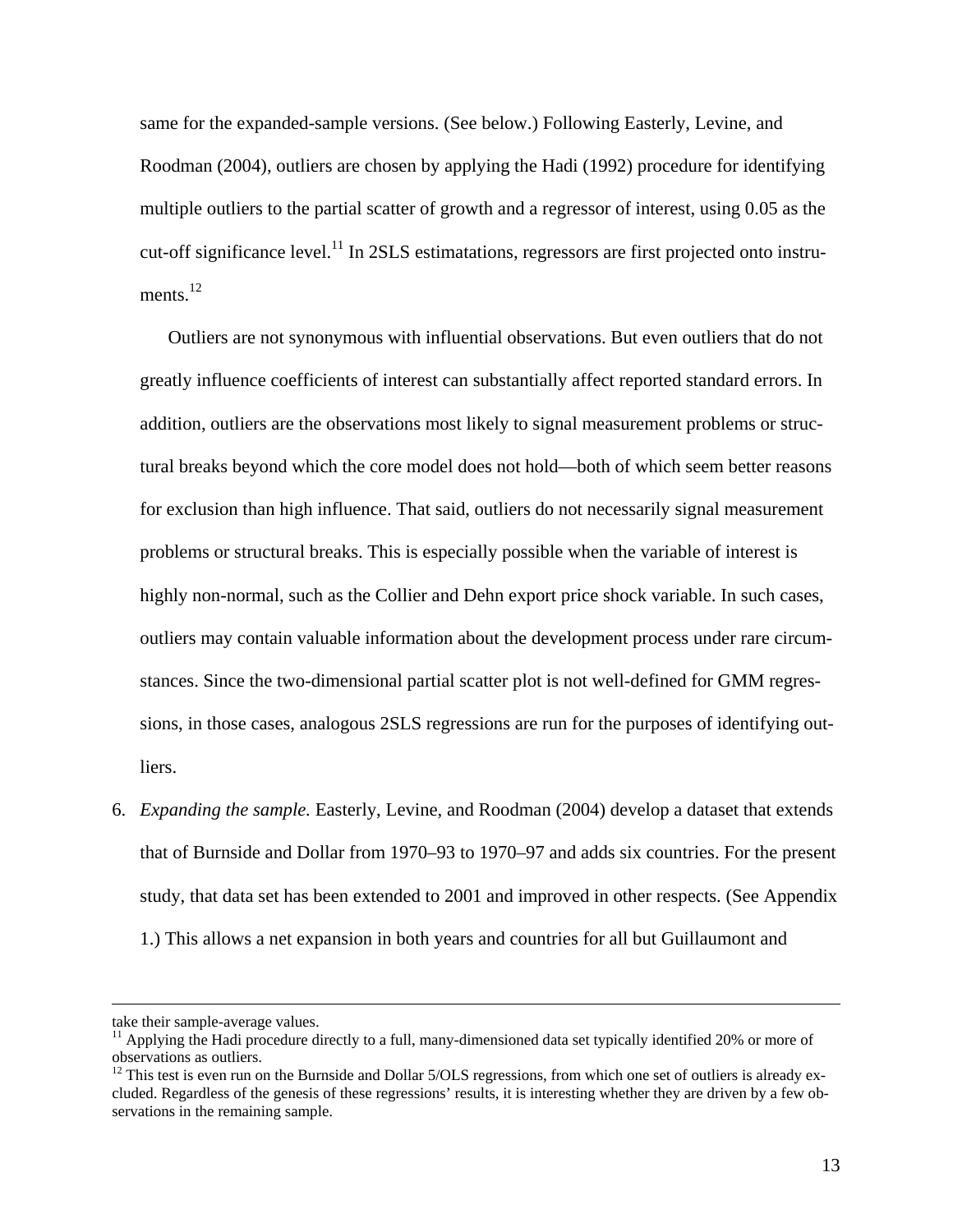Chauvet regression, whose 12-year periods and unusual environment variable hinder expansion.

#### *Issues in Interpreting Results*

If Leamer's (1983) extreme bounds analysis is applied to the results of this testing, then a coefficient will be deemed robustly different from 0 only if it is significantly different from 0 in *every* test. However, as Sala-I-Martin (1997) argues, this definition of robustness seems extreme. For example, one could test robustness by averaging together all observations for each global region, generating samples of some 6 observations. Almost no regression would pass this test. One could argue that this test would be "unfair," i.e., too weak to generate meaningful results. But there is no sharp division between fair and unfair tests. Indeed, in this test suite, the 12-year-period test destroys every regression it can be applied to. It is not obvious whether the test is too strong or the regressions too weak. Thus robustness should be a continuous rather than dichotomous concept.

Sala-I-Martin offers his own procedure for assessing robustness. In essence, he estimates the cumulative distribution function for a coefficient of interest by running a large number of variants of the regression it comes from. The *robustness* of a coefficient is then the fraction of the density that is on one or the other side of zero. The validity of this concept is based on the assumption, however informal, that the set of regressions actually run is a *representative of all possible variants of the original regression*. For the collection of tests assembled here, that assumption is not valid. For example, one important subset of tests, those expanding the sample, cannot be applied to the Guillaumont and Chauvet regression. It does not seem plausible that the test results are representative both with and without this important subset of tests.

14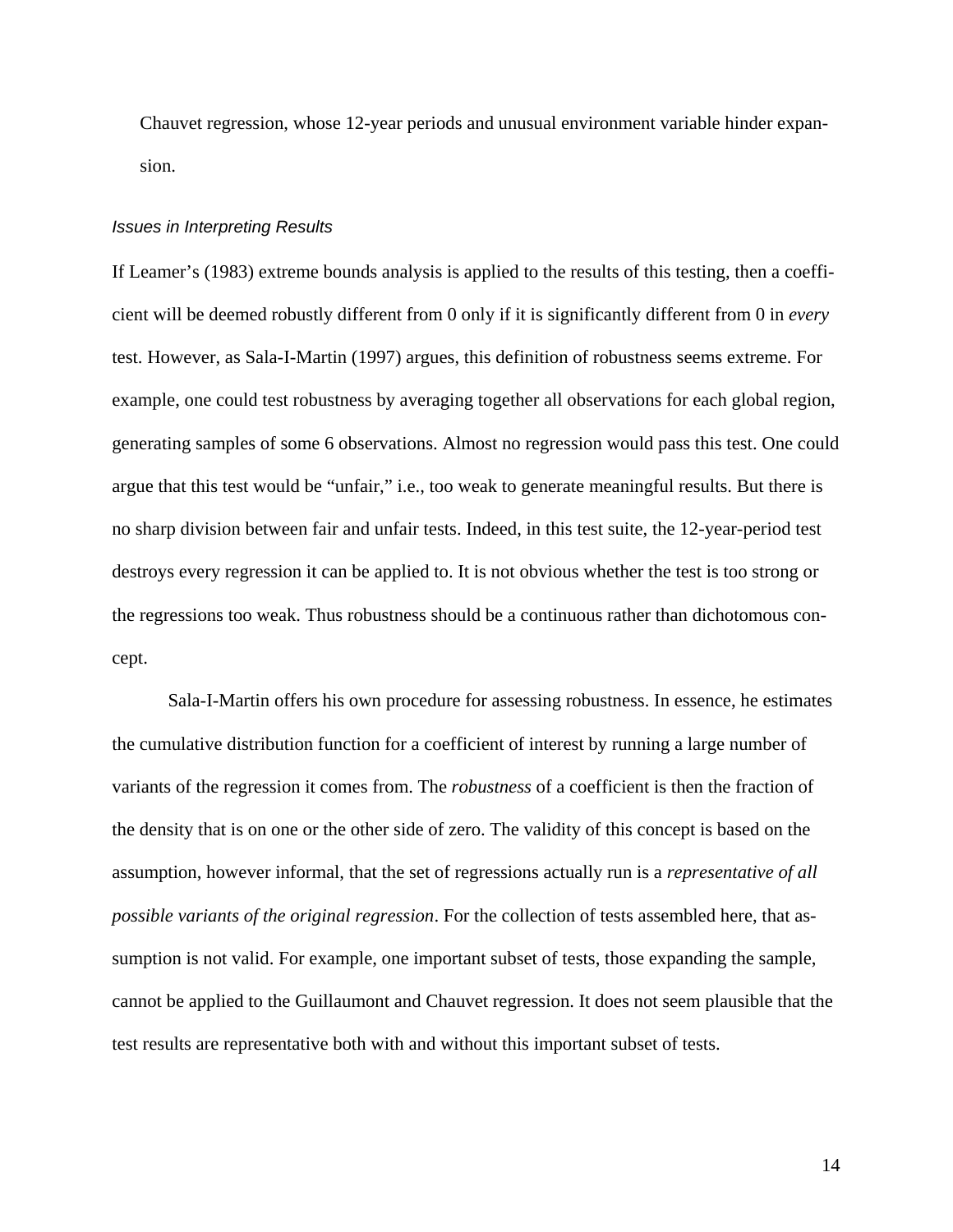The sampling of specification space that is made here is *minimally arbitrary*, but cannot be assumed to be *representative* of all possible tests. Thus while Leamer's definition of robustness may be too harsh for this context, Sala-I-Martin's has its own limitations. This will be true even if one performs every possible combination of tests in the suite rather than just one at a time. In the end, it seems that human judgment applied to the full set of results must substitute for mechanical definitions of robustness. This in turn means there is some value in keeping the tests few enough for the human mind to embrace.

### **III. Results**

The first step in the testing is to use the authors' data sets to reproduce their original results (see columns 1 of Table 5 and Table 6). All the reproductions exhibit the same pattern of results as the originals and all but one have the same sample size.<sup>13</sup> The Burnside and Dollar, Collier and Dehn, and Hansen and Tarp reproductions are perfect, and the rest are close. Since the purpose of the paper is to test robustness, the inexact matches are not a concern. If the results from the tested regressions are robust, they should withstand whatever minor changes in data or specification cause the discrepancies in the reproductions.

Table 5 and Table 6 report results on key terms in all tested regressions.<sup>14</sup> Blank cells indicate inapplicable tests. The test involving the definition of aid as EDA/real GDP, for example, is not applicable to regressions that originally use it. Using 12-year periods does not work for the Collier and Hoeffler regression, because the definition of their post-conflict 1 variable assumes

<sup>&</sup>lt;sup>13</sup> The Dalgaard, Hansen, and Tarp regression was executed with the DPD for Ox package (Doornik, Arellano, and Bond 2002). It turns out that an undocumented limitation in this software—incomplete observations that create gaps in the time series must always be included in the data file rather than deleted—led to a slight mishandling of the data. The xtabond2 module for Stata (Roodman 2006), used here, does not have this limitation. This explains the difference in samples.

<sup>&</sup>lt;sup>14</sup> Full results are available upon request.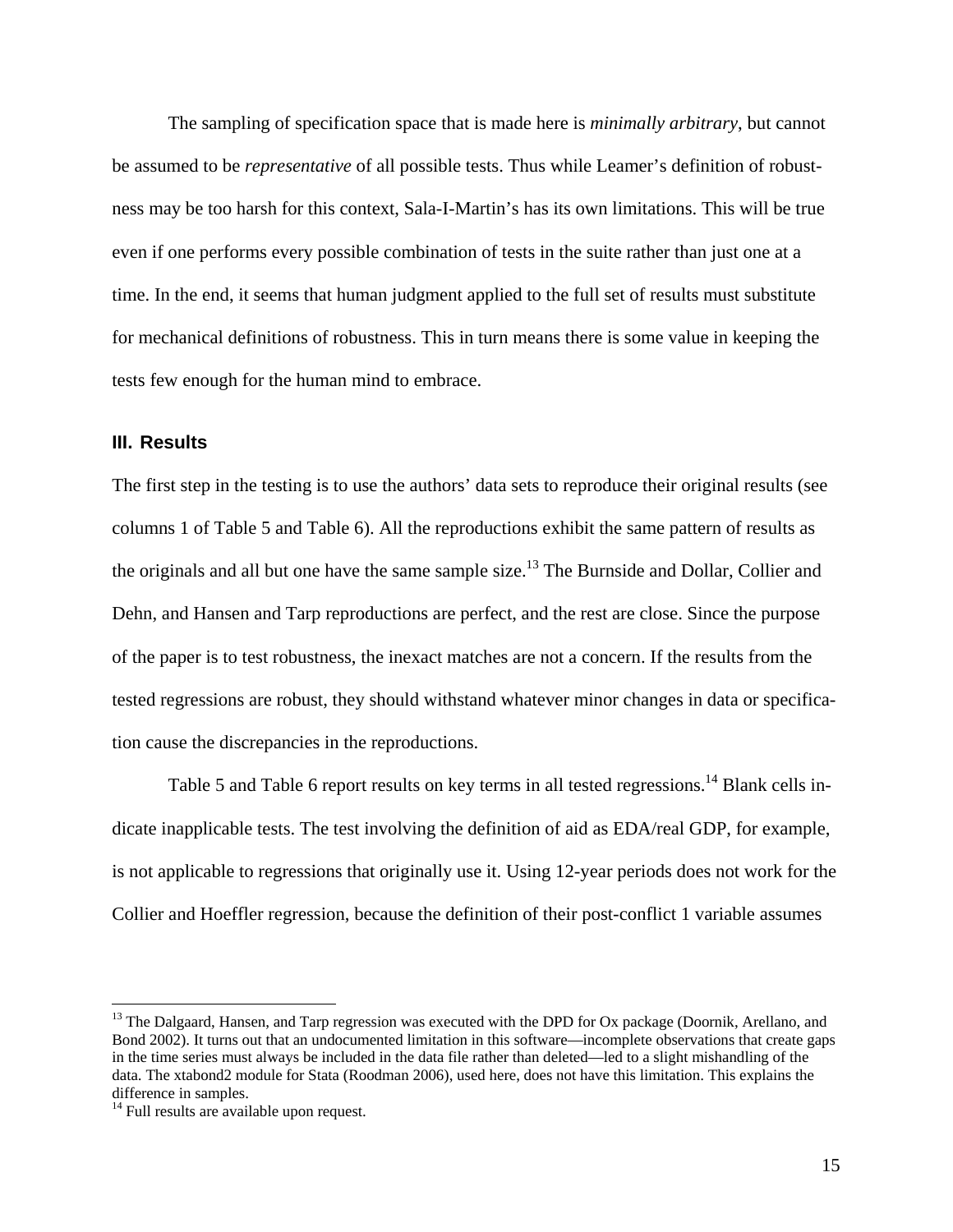4-year periods. Lack of higher-frequency data for Guillaumont and Chauvet's environment variable prevents short-period tests. A total of 77 robustness checks are run.<sup>15</sup>

Results for tests inspired by differences among the original regressions are in Table 5. The Collier and Hoeffler result on post-conflict 1×aid×policy (or the collinear post-conflict 1×aid) and the Dalgaard, Hansen, and Tarp results for aid and aid×tropical area fraction do best. Interestingly, all of these center on sharply bimodal variables: The Collier and Hoeffler postconflict 1 dummy is 1 for only 13 of the 344 observations in their original sample, and there are negative shocks in 38 of the 234 Collier and Dehn observations. In the Dalgaard, Hansen, and Tarp sample, 233 of the 371 observations are 100% tropical and 68 are 0%, leaving 70 in between. Evidently regularities involving such variables are more resilient to specification changes.

Results from sample-modifying tests appear in Table 6. The first two result columns are based on regressions on the original authors' datasets—first for their full sample, second for the sample excluding outliers. The next pair of columns is analogous, for the expanded data set. The figures in Appendix 2 illustrate the sample-modifying results, and are reminders of the importance of checking for outliers. Except for Guillaumont and Chauvet, all the original OLS and 2SLS results depend on outliers for some or all of their significance. The dependence is particularly heavy for the regressions involving aid×policy. On the other hand, the *lack* of significance of most of the coefficients under the sample-expansion test is not driven by outliers. It is worth noting that the Collier and Dehn result on Δaid×negative shock, another interaction term involving a variable with a highly non-normal distribution, is arguably stronger than it looks. The coef-

1

<sup>&</sup>lt;sup>15</sup> Initial testing revealed multicollinearity in the Collier and Hoeffler regression. In their preliminary regression 3.1 (not regression 3.4, which is tested here), they include the variables post-conflict 1, post-conflict 1×policy, and postconflict  $1 \times aid^2$ , along with the favored post-conflict  $1 \times aid \times policy$ . In the reproduction of 3.1, post-conflict 1×aid×policy and post-conflict 1×aid have a partial correlation of 0.985, making the two statistically indistinguishable. Thus the Collier and Hoeffler results ought to be interpreted as pertaining to either post-conflict 1×aid ×policy or post-conflict 1×aid. Occam's razor argues for the latter.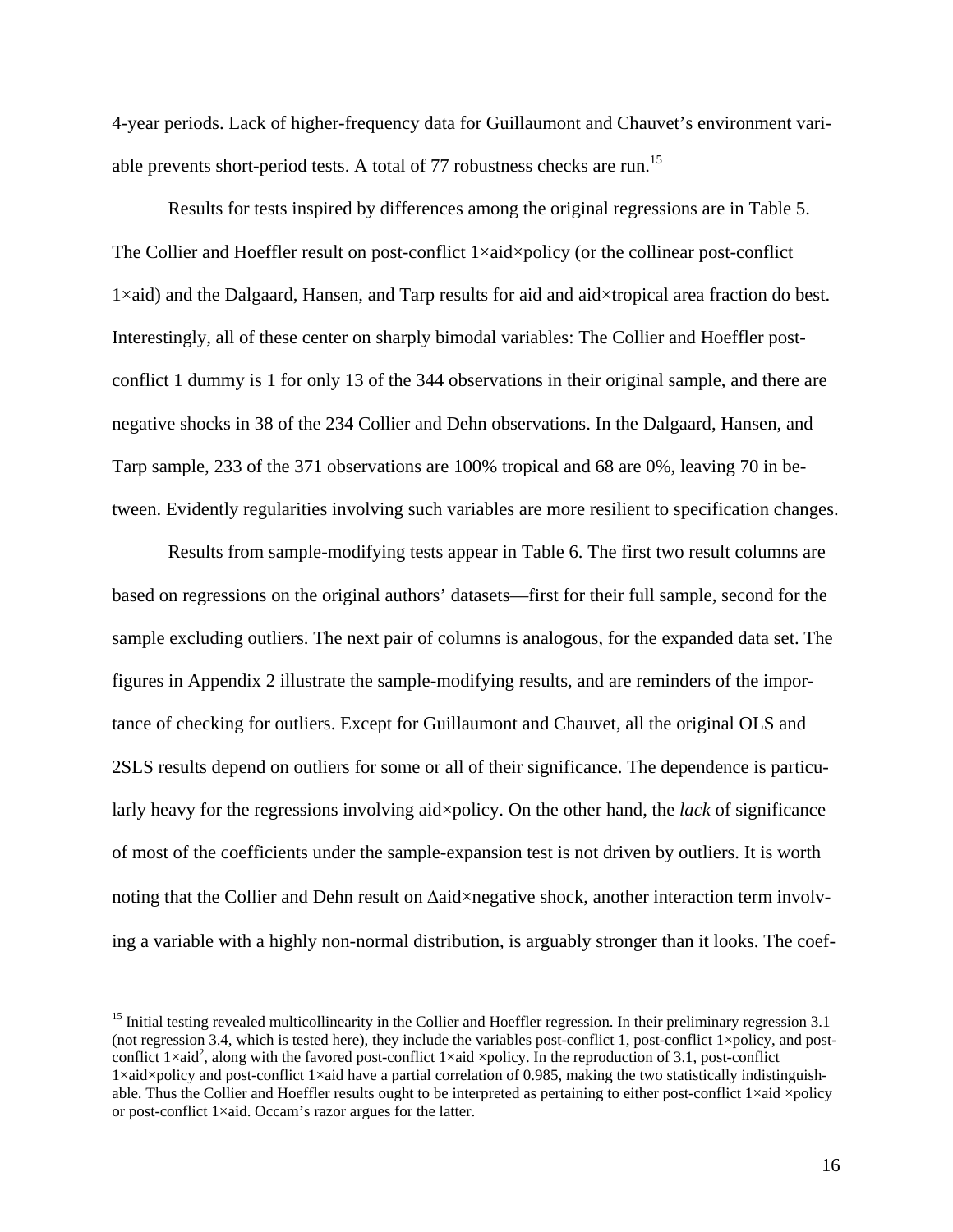ficient is reversed by the exclusion of outliers from the original sample. But it is arguably fallacious to draw conclusions about the role of shocks having excluded many of the most dramatic examples.

The overall pattern is clear-cut. The 12-year test is the toughest, probably because of the small samples, failing all regressions. The new-data test is not far behind, an important point given that the surgery it involves—a moderate sample expansion—is much less radical. Reading the tables by rows (test subjects) instead of columns (tests), we see that the Dalgaard, Hansen, and Tarp result on the aid-tropics link is the only one to come through the specificiationmodifying tests strongly. But it too falls down on the sample-modifying tests after outliers are removed. Four of the nine outliers are for the Jordan, covering 1974–89, a period in which that non-tropical country experienced high growth and received much aid from its neighbors. This confirms the conclusion of Rajan and Subramanian (2005) that the aid×tropics result is fragile too.

### **IV. Conclusion**

Each of the papers examined here embodies a set of choices about model specification and data. Aid is measured a certain way. A certain epoch is studied. Periods have a certain length. And so on. Some of these choices imply assumptions about the world, such as, say, that aid is exogenous to growth. All limit the scope of a strict interpretation of the results. A question of great importance for the literature is, how many of such implied assumptions can be dropped without harming the conclusions?

 The results reported here suggest that the fragility found in Easterly, Levine, and Roodman (2004) for Burnside and Dollar is the norm in the cross-country aid effectiveness literature. Indeed, in a counterpoint to the focus of Leamer (1983), Levine and Renelt (1992), and Sala-I-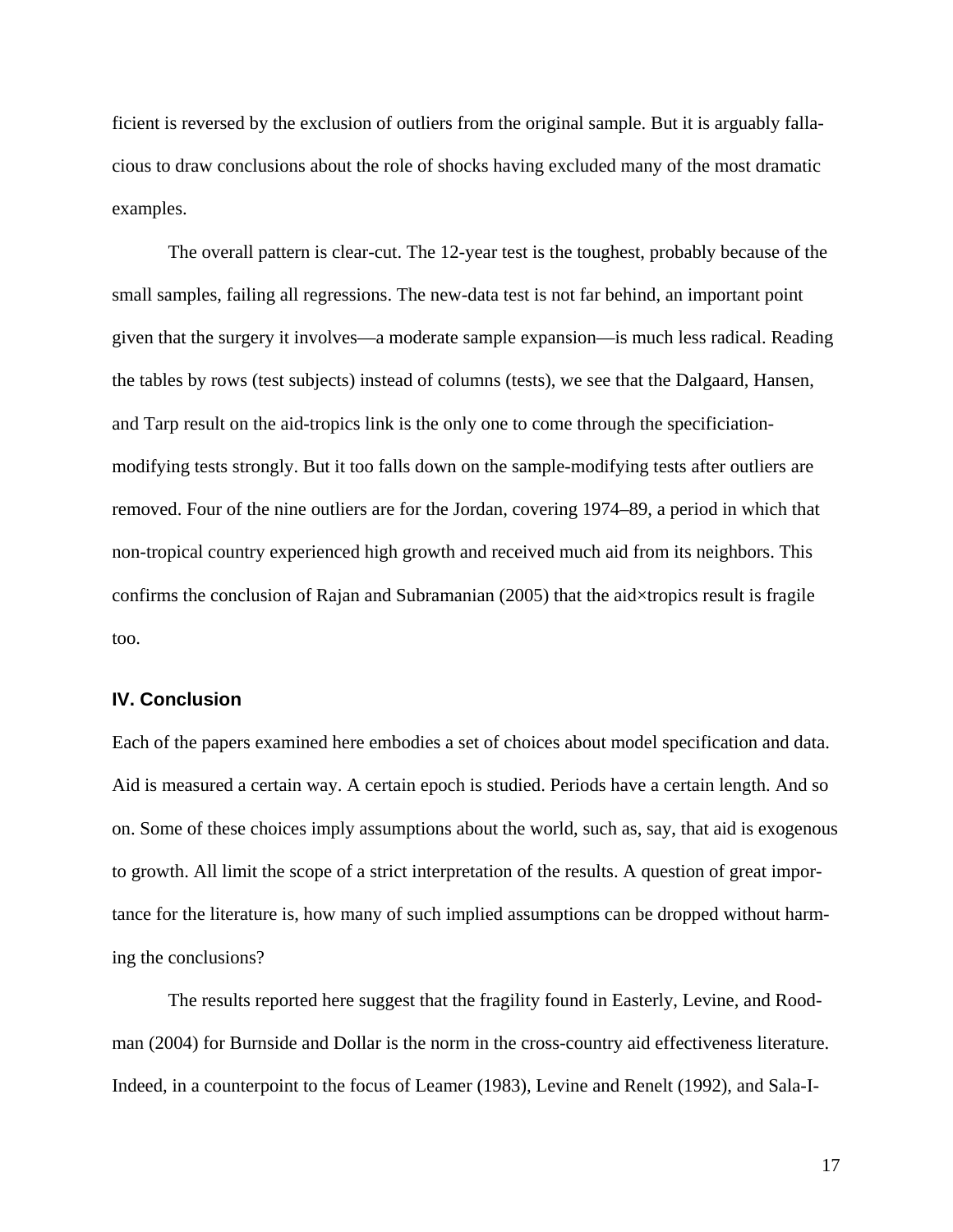Martin (1997) on the choice of controls as a source of fragility, it turns out that modifying the sample generally affects results most. For example, in the Collier and Dollar regression, half of the specification-modifying tests leave the *t* statistic at 1.49 or higher and two more lower it to near 1.00. (See Table 5.) But adding more years sends it to –0.19—and, after dropping outliers, to –0.81. (See Table 6.)

Does this mean that the various stories of aid effectiveness should be summarily dismissed? Are recipient policies, exogenous economic factors, and post-conflict status irrelevant to aid effectiveness? Are there no diminishing returns to aid? Is helping the neediest countries a hopeless task? No. There can be no doubt that some aid finances investment, and that domestic policies, governance, external conditions, and other factors these authors study influence the productivity of investment. Why then do such stories of aid effectiveness not shine through more clearly? The reasons are several. Aid is probably not a fundamentally decisive factor for development, not as important as, say, domestic savings, inequality, or governance. Moreover, foreign assistance is not homogeneous. It consists of everything from food aid for famine-struck countries to technical advice on building judiciaries to loans for paving roads. And much aid is poorly used—or, like venture capital, is good bets gone bad. Thus the statistical noise tends to drown out the signal.

Perhaps researchers will yet unearth more robust answers to the fundamental questions of aid policy. Or perhaps they have hit the limits of cross-country empirics. Either way, robust, valid generalizations have not and will not come easily. Despite decades of trying, cross-country growth empirics have yet to teach us much about whether and when aid works.

18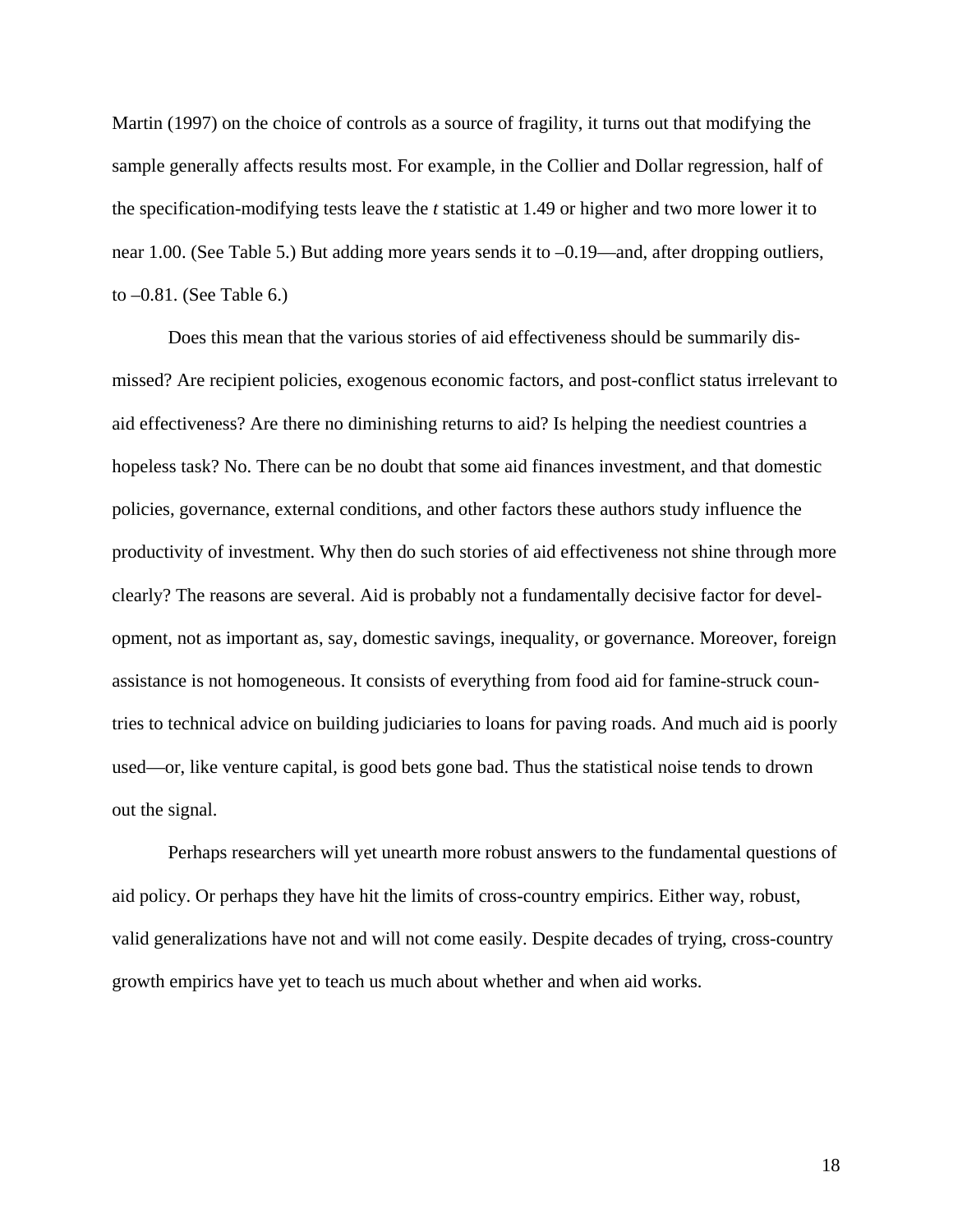| Regres-                                 |                               | Estima- Former East |                                                                                       |                   | Study Years/      | Definition of                                       |                                     |                   | Outliers Key significant                                           |
|-----------------------------------------|-------------------------------|---------------------|---------------------------------------------------------------------------------------|-------------------|-------------------|-----------------------------------------------------|-------------------------------------|-------------------|--------------------------------------------------------------------|
| sion                                    | tor                           | bloc?               | Controls                                                                              |                   | period period     | Aid                                                 | Policy                              | out?              | term(s)                                                            |
| Burnside &<br>Dollar<br>5/OLS           | <b>OLS</b>                    | No                  | LGDP, ETHNF,<br>ASSAS,<br>ETHNF×ASSAS,<br>ICRGE, M2, SSA,<br>EASIA, period<br>dummies | 1970-<br>93       | $\overline{4}$    | EDA/real<br><b>GDP</b>                              | BB,<br>INFL,<br><b>SACW</b>         | Yes               | aid × policy                                                       |
| Collier &<br>Dehn 3.4                   | $\alpha$ $\alpha$             | $66 - 66$           | $\alpha - \alpha$                                                                     | 1974-<br>93       | $\alpha$ $\alpha$ | $\overline{\mathbf{u}}$                             | $\epsilon\epsilon-\epsilon\epsilon$ | No                | aid×policy,<br>∆aid×negative<br>shock                              |
| Collier &<br>Dollar $1.21$              | <b>OLS</b>                    | Yes                 | LGDP, ICRGE,<br>policy, period and<br>region dummies                                  | 1974-<br>97       | $\mathbf{u}$      | ODA/real<br><b>GDP</b>                              | <b>CPIA</b>                         | $\alpha$ $\alpha$ | aid×policy,<br>aid <sup>2</sup>                                    |
| Collier &<br>Hoeffler<br>3.4            | <b>OLS</b>                    | $66 - 66$           | $66 - 66$                                                                             | $\alpha - \alpha$ | $\alpha$          | $\overline{\mathfrak{c}}$ $\overline{\mathfrak{c}}$ | $\alpha - \alpha$                   | $\alpha$ $\alpha$ | aid×policy×<br>post-conflict 1                                     |
| Hansen &<br>Tarp 3.2                    | Differ-<br>ence<br><b>GMM</b> | No                  | LGDP, ASSAS,<br>ETHNF×ASSAS.<br>ICRGE, M2, pe-<br>riod dummies                        | 1978-<br>93       | $\alpha - \alpha$ | ODA/<br>exchange<br>rate GDP                        | INFL.<br><b>SACW</b>                | $\alpha$ $\alpha$ | aid, aid <sup>2</sup> , $\Delta$ aid,<br>$\Delta$ aid <sup>2</sup> |
| Dalgaard,<br>Hansen,<br>and Tarp<br>3.5 | System<br><b>GMM</b>          | Yes                 | LGDP, policy, pe-<br>riod dummies                                                     | 1970-<br>97       | $\alpha$ $\alpha$ | EDA/real<br>GDP <sup>2</sup>                        | BB,<br>INFL,<br><b>SACW</b>         | $\alpha$ $\alpha$ | aid,<br>aid×tropical<br>area fraction                              |
| Guillau-<br>mont &<br>Chauvet<br>5.2    | 2SLS                          | No                  | LGDP, ENV, SYR,<br>POPG, M2, PIN-<br>STAB, ETHNF,<br>period dummy                     | 1970-<br>93       | 12                | <b>ODA</b><br>exchange<br>rate GDP                  | $\alpha - \alpha$                   | $66 - 66$         | aid,<br>aid <sup>×</sup> environ-<br>ment                          |

### **Table 1. Regressions Tested**

<sup>1</sup>As revised in Collier & Hoeffler 1.1. <sup>2</sup>As extrapolated to 1970–74 and 1996–97 in Easterly, Levine, and Roodman (2004).

Abbreviations: LGDP=log initial real GDP/capita; ETHNF=ethno-linguistic fractionalization, 1960; AS-SAS=assassinations/capita; ICRGE=composite of International Country Risk Guide governance indicators; M2=M2/GDP, lagged; SSA=Sub-Saharan Africa dummy; EASIA=fast-growing East Asia dummy; ENV=Guillaumont & Chauvet "environment" variable; SYR=mean years of secondary schooling among adults; PINSTAB=average of ASSAS and revolutions/year; BB=budget balance/GDP;

INFL=log(1+inflation); SACW=Sachs-Warner openness; EDA=Effective Development Assistance; ODA=Net Overseas Development Assistance.

Source: Author's analysis based on sources described in the text.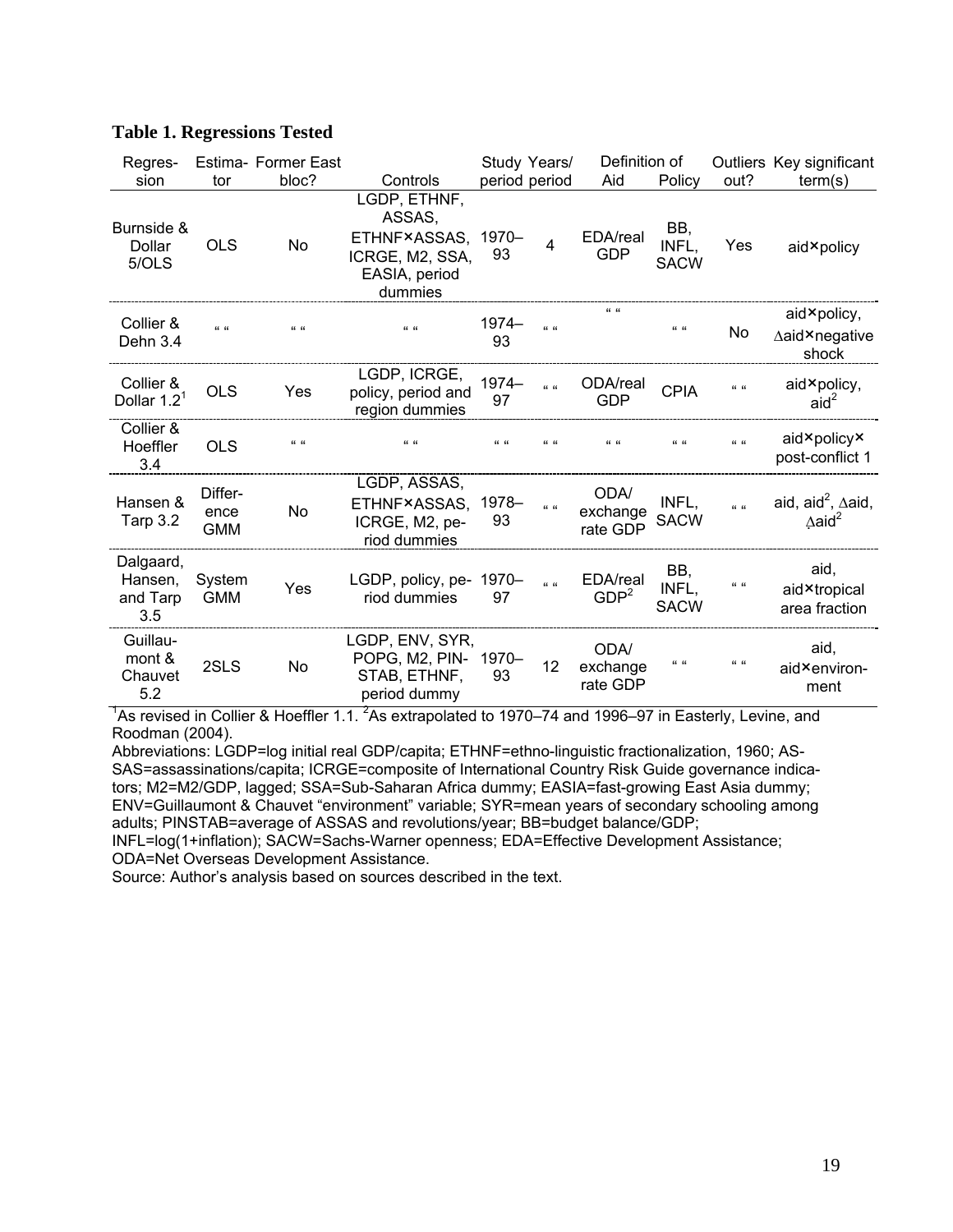|                |                      | Collier & | Collier & | Collier & | Hansen & | Dalgaard et | Guillaumont |
|----------------|----------------------|-----------|-----------|-----------|----------|-------------|-------------|
| Country        | <b>B&amp;D 5-OLS</b> | Dehn      | Dollar    | Hoeffler  | Tarp GMM | al.         | & Chauvet   |
| Bangladesh     | 0.20                 | $-0.04$   | 0.43      | 0.37      | 0.14     | 0.29        | $-0.72$     |
|                | (0.15)               | (0.15)    | (0.20)    | (0.20)    | (0.13)   | (0.18)      | (0.37)      |
| <b>Bolivia</b> | 0.56                 | 0.15      | 0.29      | 0.24      | $-0.02$  | $-0.29$     | $-0.33$     |
|                | (0.22)               | (0.22)    | (0.16)    | (0.15)    | (0.08)   | (0.33)      | (0.17)      |
| China          | 0.16                 | $-0.06$   | 0.53      | 0.46      | 0.20     | 0.66        |             |
|                | (0.15)               | (0.14)    | (0.25)    | (0.24)    | (0.15)   | (0.14)      |             |
| Cote d'Ivoire  | 0.56                 | 0.15      | 0.11      | 0.07      | $-0.05$  | $-0.29$     | $-0.23$     |
|                | (0.22)               | (0.22)    | (0.10)    | (0.09)    | (0.08)   | (0.33)      | (0.13)      |
| Egypt          | 0.59                 | 0.16      | 0.30      | 0.25      | 0.13     | 0.53        | $-0.55$     |
|                | (0.23)               | (0.22)    | (0.15)    | (0.14)    | (0.13)   | (0.14)      | (0.28)      |
| Ethiopia       | 0.30                 | 0.01      | 0.20      | 0.71      | $-0.08$  | $-0.29$     | 0.04        |
|                | (0.16)               | (0.16)    | (0.12)    | (0.15)    | (0.08)   | (0.33)      | (0.12)      |
| Haiti          | 0.15                 | $-0.07$   | $-0.23$   | $-0.25$   | $-0.28$  | $-0.29$     |             |
|                | (0.15)               | (0.14)    | (0.13)    | (0.12)    | (0.10)   | (0.33)      |             |
| India          | 0.13                 | $-0.08$   | 0.48      | 0.41      | 0.20     | 0.19        | $-0.97$     |
|                | (0.15)               | (0.14)    | (0.22)    | (0.22)    | (0.15)   | (0.20)      | (0.51)      |
| Indonesia      | 0.61                 | 0.17      | 0.51      | 0.44      | 0.19     | $-0.29$     | $-0.68$     |
|                | (0.23)               | (0.23)    | (0.24)    | (0.24)    | (0.15)   | (0.33)      | (0.35)      |
| Kenya          | 0.46                 | 0.09      | 0.33      | 0.28      | 0.06     | $-0.29$     | $-0.48$     |
|                | (0.19)               | (0.19)    | (0.16)    | (0.16)    | (0.10)   | (0.33)      | (0.25)      |
| Mozambique     |                      |           | 0.06      | 0.53      | $-1.04$  | $-0.20$     | $-0.26$     |
|                |                      |           | (0.08)    | (0.12)    | (0.39)   | (0.30)      | (0.14)      |
| Nicaragua      | 0.57                 | 0.64      | $-0.09$   | 0.51      | $-0.65$  | $-0.29$     | $-0.18$     |
|                | (0.22)               | (0.45)    | (0.12)    | (0.18)    | (0.24)   | (0.33)      | (0.11)      |
| Philippines    | 0.61                 | 0.17      | 0.43      | 0.37      | 0.18     | $-0.29$     | $-0.86$     |
|                | (0.23)               | (0.23)    | (0.20)    | (0.20)    | (0.14)   | (0.33)      | (0.45)      |
| Poland         | 0.54                 | 0.13      | 0.42      | 0.36      | 0.17     | 0.69        |             |
|                | (0.21)               | (0.21)    | (0.20)    | (0.20)    | (0.14)   | (0.14)      |             |
| Russia         | $-0.03$              | $-0.17$   | 0.36      | 0.32      | 0.20     | 0.69        |             |
|                | (0.17)               | (0.13)    | (0.17)    | (0.17)    | (0.15)   | (0.14)      |             |
| Tanzania       | 0.44                 | 0.99      | 0.09      | 0.05      | $-0.21$  | $-0.29$     |             |
|                | (0.19)               | (0.78)    | (0.08)    | (0.08)    | (0.09)   | (0.33)      |             |
| Thailand       | 0.62                 | 0.18      | 0.57      | 0.49      | 0.20     | $-0.29$     | $-0.80$     |
|                | (0.23)               | (0.23)    | (0.27)    | (0.26)    | (0.15)   | (0.33)      | (0.42)      |
| Uganda         | 0.50                 | 1.56      | 0.16      | 0.11      | $-0.09$  | $-0.29$     | $-0.13$     |
|                | (0.20)               | (1.24)    | (0.11)    | (0.11)    | (0.08)   | (0.33)      | (0.10)      |
| Vietnam        | 0.19                 | $-0.05$   | 0.45      | 0.39      | 0.12     | $-0.29$     | 0.00        |
|                | (0.15)               | (0.14)    | (0.21)    | (0.21)    | (0.12)   | (0.33)      | (0.00)      |
| Zambia         | 0.08                 | $-0.11$   | $-0.38$   | $-0.40$   | $-0.43$  | $-0.29$     | $-0.32$     |
|                | (0.15)               | (0.13)    | (0.21)    | (0.19)    | (0.15)   | (0.33)      | (0.17)      |

## **Table 2. Marginal Impact of Aid According to Preferred Regression, Various Studies, for 20 Largest Aid Recipients of 1998**

Robust standard errors in parentheses. All figures are based on reproductions of the original regressions. All pertain to 1994-97, except those the the Guillaument & Chauvet regression, which pertain to 1982-93. Aid is taken as a share of exchange rate GDP in the Hansen & Tarp and Guilaumont & Chauvet regressionis and of PPP GDP in the rest. Blank cells are causing by missing observations of underlying indicators.

Source: Authors' analysis based on sources described in the text.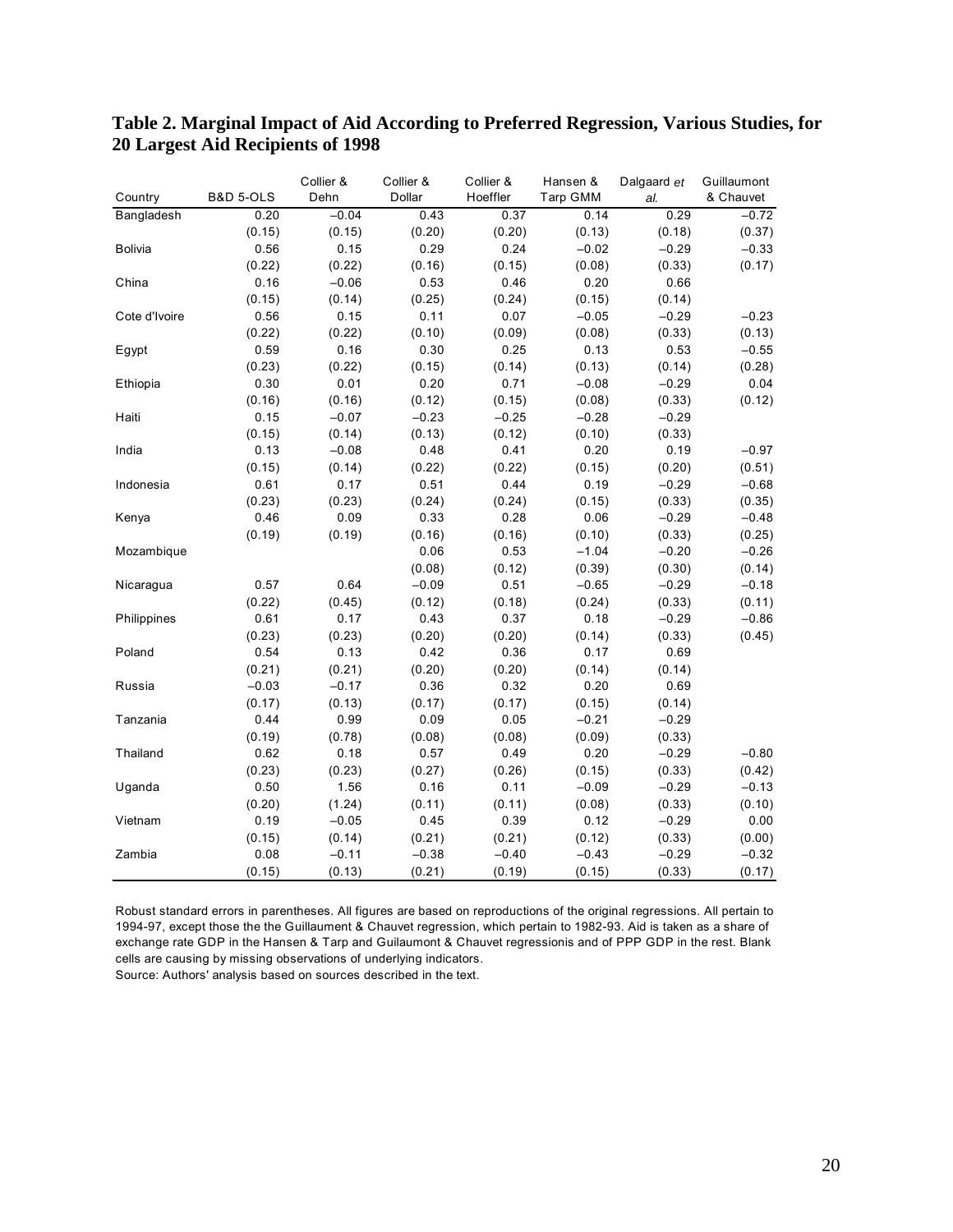| Test                                                             | Description                                                                                                                                      |
|------------------------------------------------------------------|--------------------------------------------------------------------------------------------------------------------------------------------------|
| Changing controls                                                |                                                                                                                                                  |
| <b>BD</b> controls                                               | Control for LGDP, ETHNF, ASSAS, ETHNF×ASSAS, ICRGE, M2, SSA,<br>EASIA, period effects, as in Burnside & Dollar, Collier & Dehn, Hansen<br>& Tarp |
| CD controls                                                      | Control for LGDP, ICRGE, period and region effects, as in Collier &<br>Dollar, Collier & Hoeffler                                                |
| <b>GC</b> controls                                               | Control for LGDP, ENV, SYR, POPG, M2, PINSTAB, ETHNF, period ef-<br>fects, as in Guillaumont & Chauvet                                           |
| <b>DHT</b> controls                                              | Control for LGDP, ICRGE, SSA, EASIA, period effects, as in Dalgaard,<br>Hansen, and Tarp                                                         |
| Changing aid definition                                          |                                                                                                                                                  |
| <b>EDA/real GDP</b>                                              | Effective Development Assistance/real GDP, as in Burnside & Dollar,<br>Collier & Dehn, Dalgaard, Hansen, & Tarp                                  |
| <b>ODA/real GDP</b>                                              | Net Overseas Development Assistance/real GDP, as in Collier & Dollar,<br>Collier & Hoeffler                                                      |
| ODA/exchange rate GDP                                            | Net Overseas Development Assistance/exchange rate GDP, as in<br>Hansen & Tarp, Guillaumont & Chauvet                                             |
| Changing policy definition                                       |                                                                                                                                                  |
| INFL, BB, SACW                                                   | Inflation, budget balance, and Sachs-Warner openness, as in Burnside &<br>Dollar, Collier & Dehn                                                 |
| INFL, SACW                                                       | Inflation and Sachs-Warner, as in Hansen & Tarp                                                                                                  |
| <b>CPIA</b>                                                      | Country Policy and Institutional Assessment, as in Collier & Dollar, Collier<br>& Hoeffler                                                       |
| Changing period length                                           |                                                                                                                                                  |
| 12-year                                                          | Aggregate over 12-year periods, as in Guillaumont & Chauvet                                                                                      |
| Changing sample and data set                                     |                                                                                                                                                  |
| No outliers                                                      | Remove Hadi outliers in the partial scatter of the dependent variable and<br>the independent variable of greatest interest                       |
| Expanded sample                                                  | New data set. Carried to 2001, except shocks data end in 1997 and Guil-<br>laumont & Chauvet environment variable not updated                    |
| Expanded sample, no out-<br>liers<br>Abbrovictions on in Table 2 | Combine above two changes                                                                                                                        |

# **Table 3. Robustness Tests**

Abbreviations as in Table 2.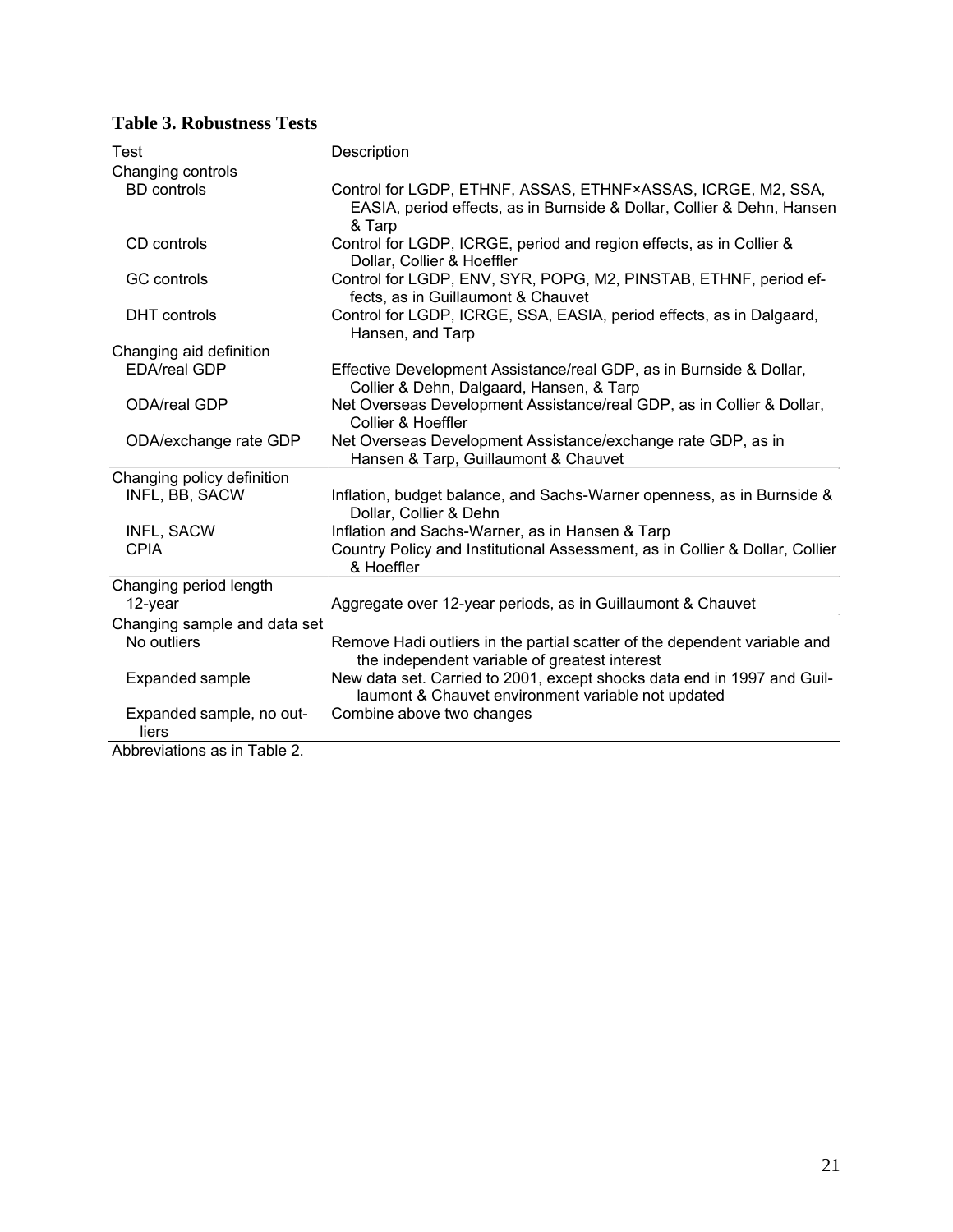| Table 4. Simple Correlations of Aid and Good Policy Measures, Respectively, Four-Year |  |
|---------------------------------------------------------------------------------------|--|
| <b>Periods, on Available Observations</b>                                             |  |

|                            | EDA/real GDP                                 | ODA/real GDP            | ODA/exchange rate |
|----------------------------|----------------------------------------------|-------------------------|-------------------|
|                            |                                              |                         | <b>GDP</b>        |
| <b>EDA/real GDP</b>        | 1.00                                         |                         |                   |
| ODA/real GDP               | 0.97                                         | 1.00                    |                   |
| ODA/exchange rate GDP      | 0.78                                         | 0.82                    | 1.00              |
|                            | Inflation, budget bal-<br>ance, Sachs-Warner | Inflation, Sachs-Warner | <b>CPIA</b>       |
| Inflation, budget balance, |                                              |                         |                   |
| Sachs-Warner               | 1.00                                         |                         |                   |
| Inflation, Sachs-Warner    | 0.98                                         | 1.00                    |                   |
| <b>CPIA</b>                | 0.53                                         | 0.52                    | 1.00              |

Source: Author's analysis based on sources described in the text.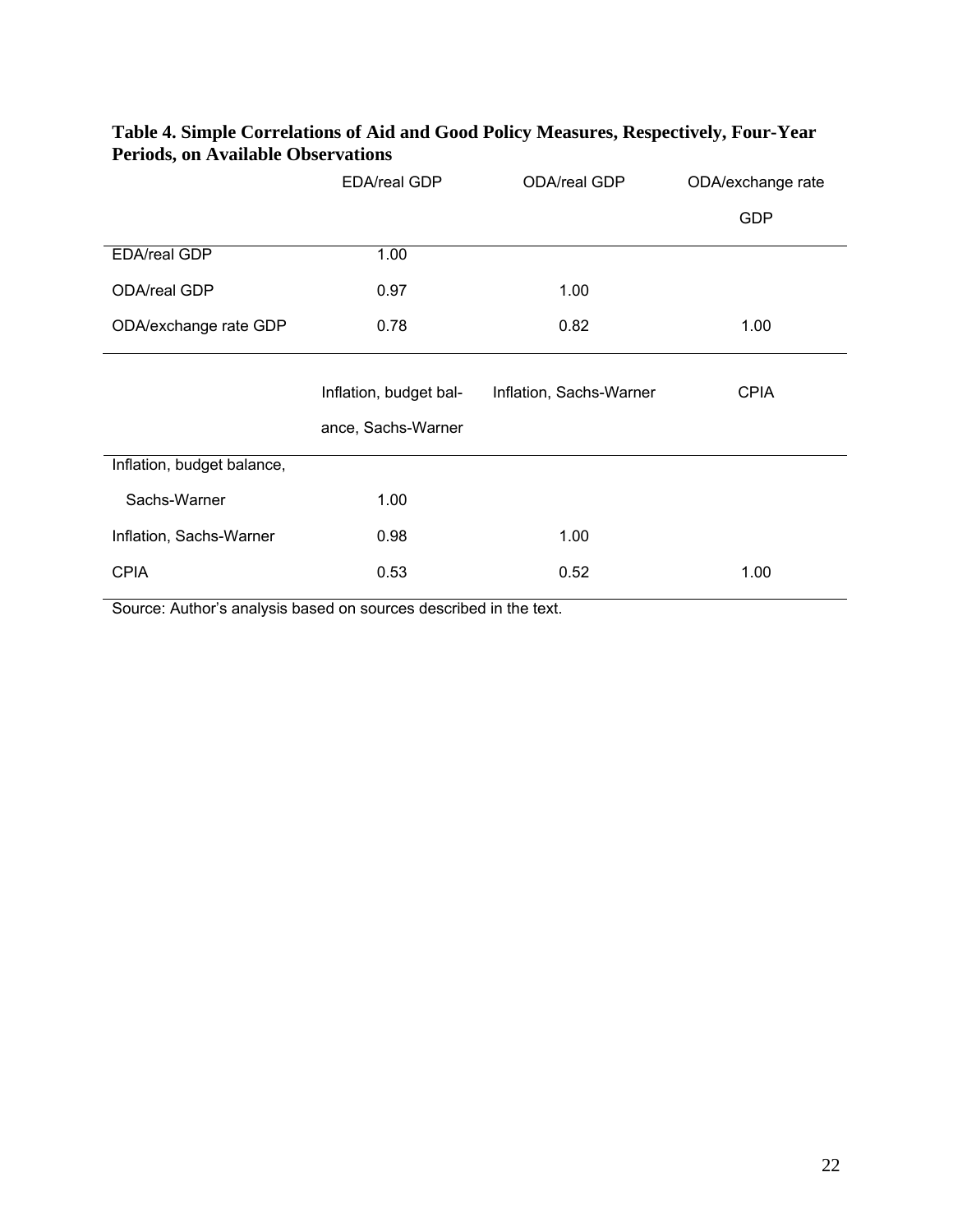|                          |                                          |                             | Changing controls           |                             | <b>EDA/</b><br>real            | Changing aid<br>ODA/<br>real | ODA/<br><b>XR</b>          | INFL,<br>BB,                | Changing policy<br>INFL,<br><b>SAC</b> |                       |                            |                             |
|--------------------------|------------------------------------------|-----------------------------|-----------------------------|-----------------------------|--------------------------------|------------------------------|----------------------------|-----------------------------|----------------------------------------|-----------------------|----------------------------|-----------------------------|
| Specification            | key term                                 | Original                    | BD                          | CD                          | GC                             | <b>DHT</b>                   | <b>GDP</b>                 | <b>GDP</b>                  | <b>GDP</b>                             | <b>SAC</b>            | W                          | <b>CPIA</b>                 |
| Burnside &<br>Dollar     | Aid $\times$<br>policy                   | 0.19<br>(2.61)<br>270       |                             | 0.15<br>(2.09)<br>279       | 0.06<br>(1.07)<br>263          | 0.20<br>(2.31)<br>276        |                            | 0.16<br>(2.07)<br>275       | 0.05<br>(1.96)<br>275                  |                       | 0.29<br>(3.12)<br>296      | $-0.03$<br>$(-0.25)$<br>264 |
| Collier &<br>Dehn        | Aid ×<br>policy<br>$\Delta$ aid ×        | 0.10<br>(1.70)<br>0.04      |                             | 0.03<br>(0.47)<br>0.02      | 0.02<br>(0.43)<br>0.03         | 0.05<br>(0.84)<br>0.02       |                            | 0.07<br>(1.19)<br>0.04      | 0.02<br>(1.39)<br>0.01                 |                       | 0.12<br>(2.02)<br>0.03     | 0.11<br>(0.83)<br>0.02      |
|                          | negative<br>shock                        | (3.17)<br>234               |                             | (1.12)<br>242               | (1.53)<br>227                  | (1.06)<br>242                |                            | (2.67)<br>234               | (4.27)<br>234                          |                       | (2.04)<br>256              | (0.82)<br>268               |
| Collier &<br>Dollar      | Aid $\times$<br>policy                   | 0.14<br>(2.15)<br>344       | 0.12<br>(1.84)<br>337       |                             | $-0.07$<br>$(-1.91)$<br>374    | 0.12<br>(1.87)<br>349        | 0.17<br>(1.70)<br>349      |                             | 0.03<br>(1.50)<br>347                  | 0.05<br>(1.00)<br>365 | 0.06<br>(1.10)<br>388      |                             |
| Collier &<br>Hoeffler    | Post-<br>conflict 1<br>× aid ×<br>policy | 0.18<br>(3.92)<br>344       | 0.18<br>(3.89)<br>337       |                             | 0.13<br>(2.82)<br>374          | 0.18<br>(3.81)<br>349        | 0.29<br>(3.75)<br>349      |                             | 0.04<br>(4.07)<br>347                  | 0.18<br>(3.97)<br>365 | 0.18<br>(4.23)<br>388      |                             |
|                          | Aid                                      | 0.90<br>(4.22)              |                             | 1.10<br>(1.56)              | 1.00<br>(2.57)                 | 1.10<br>(1.56)               | $-0.36$<br>$(-0.25)$       | 1.85<br>(1.30)              |                                        | 0.94<br>(2.02)        |                            | 0.69<br>(1.53)              |
| Hansen &                 | Aid <sup>2</sup>                         | $-0.02$<br>$(-3.83)$        |                             | $-0.02$<br>$(-1.19)$        | $-0.03$<br>$(-2.81)$ $(-1.19)$ | $-0.02$                      | $-0.04$<br>$(-0.18)$       | $-0.17$<br>$(-2.48)$        |                                        | $-0.02$<br>$(-1.81)$  |                            | $-0.02$<br>$(-1.76)$        |
| Tarp                     | ∆Aid                                     | $-0.70$<br>$(-4.91)$        |                             | $-0.47$                     | $-0.58$<br>$(-1.42)$ $(-1.56)$ | $-0.47$<br>$(-1.42)$         | $-0.47$<br>$(-0.70)$       | $-1.46$<br>$(-1.74)$        |                                        | $-0.71$<br>$(-2.63)$  |                            | $-0.69$<br>$(-2.48)$        |
|                          | $\Delta$ (Aid <sup>2</sup> )             | 0.01<br>(3.64)              |                             | 0.01<br>(1.10)              | 0.02<br>(1.66)                 | 0.01<br>(1.10)               | 0.07<br>(0.53)             | 0.12<br>(2.24)              |                                        | 0.01<br>(1.86)        |                            | 0.01<br>(2.11)              |
|                          |                                          | 213                         |                             | 213                         | 181                            | 213                          | 214                        | 214                         |                                        | 213                   |                            | 215                         |
| Dalgaard,                | Aid                                      | 0.69<br>(5.09)              | 1.17<br>(6.44)              | 1.34<br>(6.62)              | 1.33<br>(5.72)                 |                              |                            | 1.10<br>(5.23)              | 0.46<br>(4.04)                         |                       |                            |                             |
| Hansen, &<br><b>Tarp</b> | Aid $\times$<br>tropical<br>area %       | $-0.98$<br>$(-3.16)$<br>371 | $-1.49$<br>$(-8.58)$<br>354 | $-1.79$<br>$(-8.26)$<br>371 | $-1.66$<br>$(-6.72)$<br>315    |                              |                            | $-1.17$<br>$(-5.09)$<br>371 | $-0.45$<br>$(-3.79)$<br>365            |                       |                            |                             |
| Guillaumont<br>& Chauvet | Aid $\times$<br>environ-<br>ment         | $-0.15$<br>$(-1.79)$<br>68  | $-0.13$<br>$(-1.73)$<br>71  | $-0.07$<br>$(-1.40)$<br>73  |                                | $-0.09$<br>$(-1.54)$<br>73   | $-0.45$<br>$(-1.96)$<br>66 | $-0.31$<br>$(-1.77)$<br>66  |                                        |                       | $-0.15$<br>$(-2.13)$<br>68 | $-0.13$<br>$(-2.01)$<br>69  |

**Table 5. Coefficients on key terms under specification-modifying tests (original data set)** 

All *t* statistics (in parentheses) are heteroskedasticity-robust; those for GMM regressions also autocorrelation Except for original Hansen and Tarp regression, all GMM standard errors incorporate the Windmeijer (2005) sample correction. Entries significant at 0.05 in bold.

Source: Authors' analysis based on sources described in the text.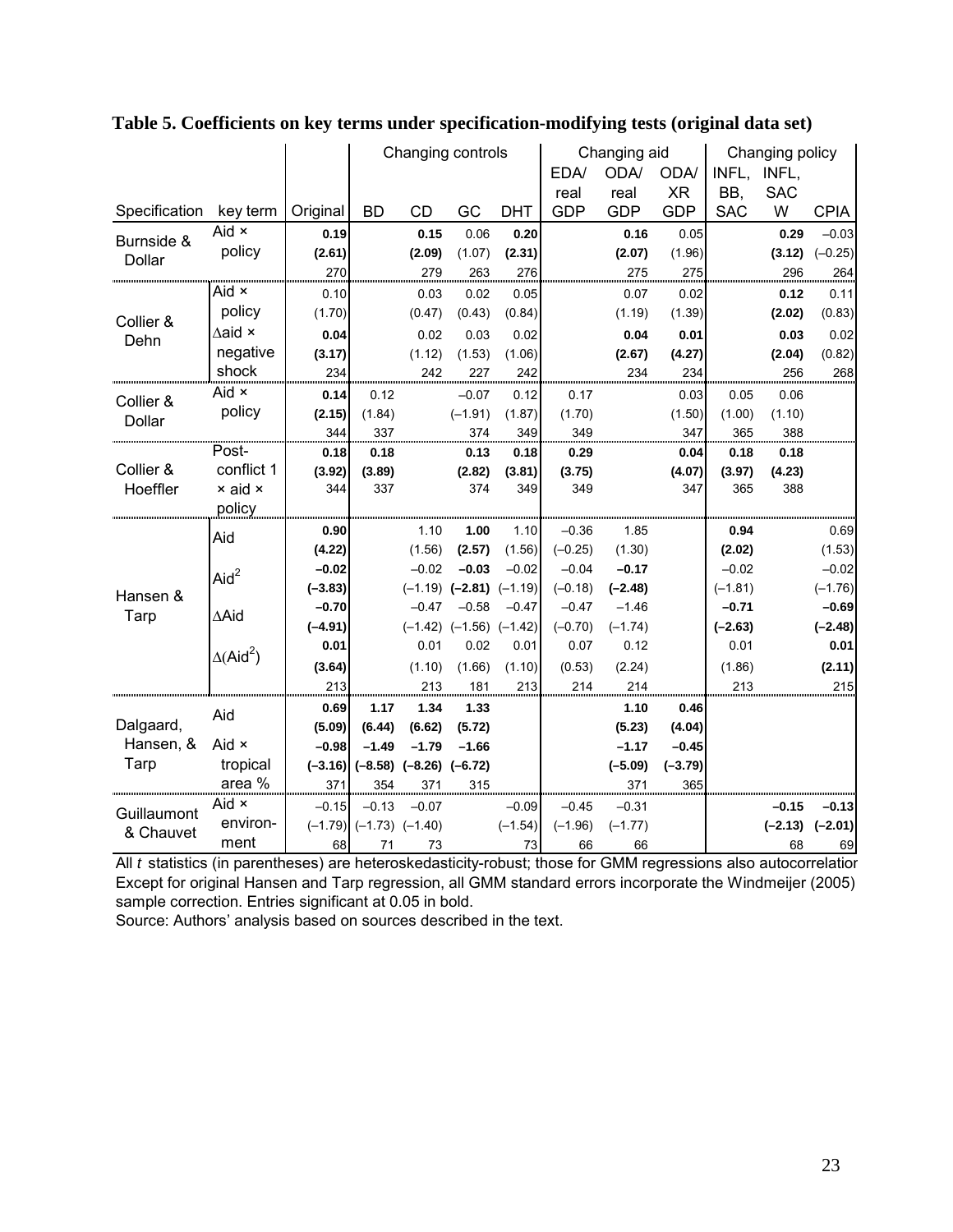|                                  |                           | Original  |           | New data  |           |
|----------------------------------|---------------------------|-----------|-----------|-----------|-----------|
|                                  |                           | Full      | No        | Full      | No        |
| Specification                    | key term                  | sample    | outliers  | sample    | outliers  |
|                                  | Aid $\times$ policy       | 0.19      | $-0.05$   | $-0.03$   | $-0.25$   |
| Burnside & Dollar                |                           | (2.61)    | $(-0.45)$ | $(-0.17)$ | $(-1.27)$ |
|                                  | Observations              | 270       | 263       | 446       | 436       |
|                                  | Aid $\times$ policy       | 0.10      | 0.11      | 0.06      | 0.10      |
|                                  |                           | (1.70)    | (1.11)    | (1.07)    | (0.73)    |
| Collier & Dehn                   | $\triangle$ Aid × nega-   | 0.04      | $-0.06$   | 0.03      | $-0.17$   |
|                                  | tive shock                | (3.17)    | $(-1.33)$ | (2.93)    | $(-1.92)$ |
|                                  | Observations              | 234       | 224       | 402       | 379       |
|                                  | Aid $\times$ policy       | 0.14      | 0.07      | $-0.01$   | $-0.04$   |
| Collier & Dollar                 |                           | (2.15)    | (1.06)    | $(-0.19)$ | $(-0.81)$ |
|                                  | Observations              | 344       | 341       | 520       | 508       |
|                                  | Post-conflict ×           | 0.18      | 1.18      | 0.08      | $-0.06$   |
| Collier & Hoeffler               | aid $\times$ policy       | (3.92)    | (2.12)    | (1.91)    | $(-0.19)$ |
|                                  | Observations              | 344       | 333       | 520       | 494       |
|                                  | Aid                       | 0.90      | 0.96      | 0.08      | 0.03      |
|                                  |                           | (4.22)    | (2.19)    | (0.41)    | (0.16)    |
|                                  | Aid $^2$                  | $-0.02$   | $-0.02$   | $-0.001$  | $-0.001$  |
|                                  |                           | $(-3.83)$ | $(-1.95)$ | $(-0.57)$ | $(-0.42)$ |
| Hansen & Tarp                    | Aid, lagged               | $-0.70$   | $-0.70$   | $-0.13$   | $-0.07$   |
|                                  |                           | $(-4.91)$ | $(-2.73)$ | $(-0.92)$ | $(-0.53)$ |
|                                  | Aid <sup>2</sup> , lagged | 0.01      | 0.01      | 0.002     | 0.001     |
|                                  |                           | (3.64)    | (1.86)    | (1.03)    | (0.71)    |
|                                  | Observations              | 213       | 212       | 517       | 514       |
|                                  | Aid                       | 0.69      | 0.34      | 0.89      | $-0.69$   |
| Dalgaard, Hansen, &              |                           | (5.09)    | (0.20)    | (5.23)    | $(-0.79)$ |
| Tarp                             | Aid × tropical            | $-0.98$   | $-0.41$   | $-0.96$   | 0.63      |
|                                  | area %                    | $(-3.16)$ | $(-0.25)$ | $(-3.65)$ | (0.73)    |
|                                  | Observations              | 371       | 362       | 474       | 463       |
|                                  | Aid ×                     | $-0.15$   | $-0.11$   |           |           |
| <b>Guillaumont &amp; Chauvet</b> | environment               | $(-1.79)$ | $(-1.96)$ |           |           |
|                                  | Observations              | 68        | 67        |           |           |

# **Table 6. Coefficients on Key Terms under Data Set–Modifying Tests**

All *t* statistics (in parentheses) are heteroskedasticity-robust; those for GMM regressions also autocorrelation-robust. Except for original Hansen and Tarp regression, all GMM standard errors incorporate the Windmeijer (2005) finitesample correction. Entries significant at 0.05 in bold.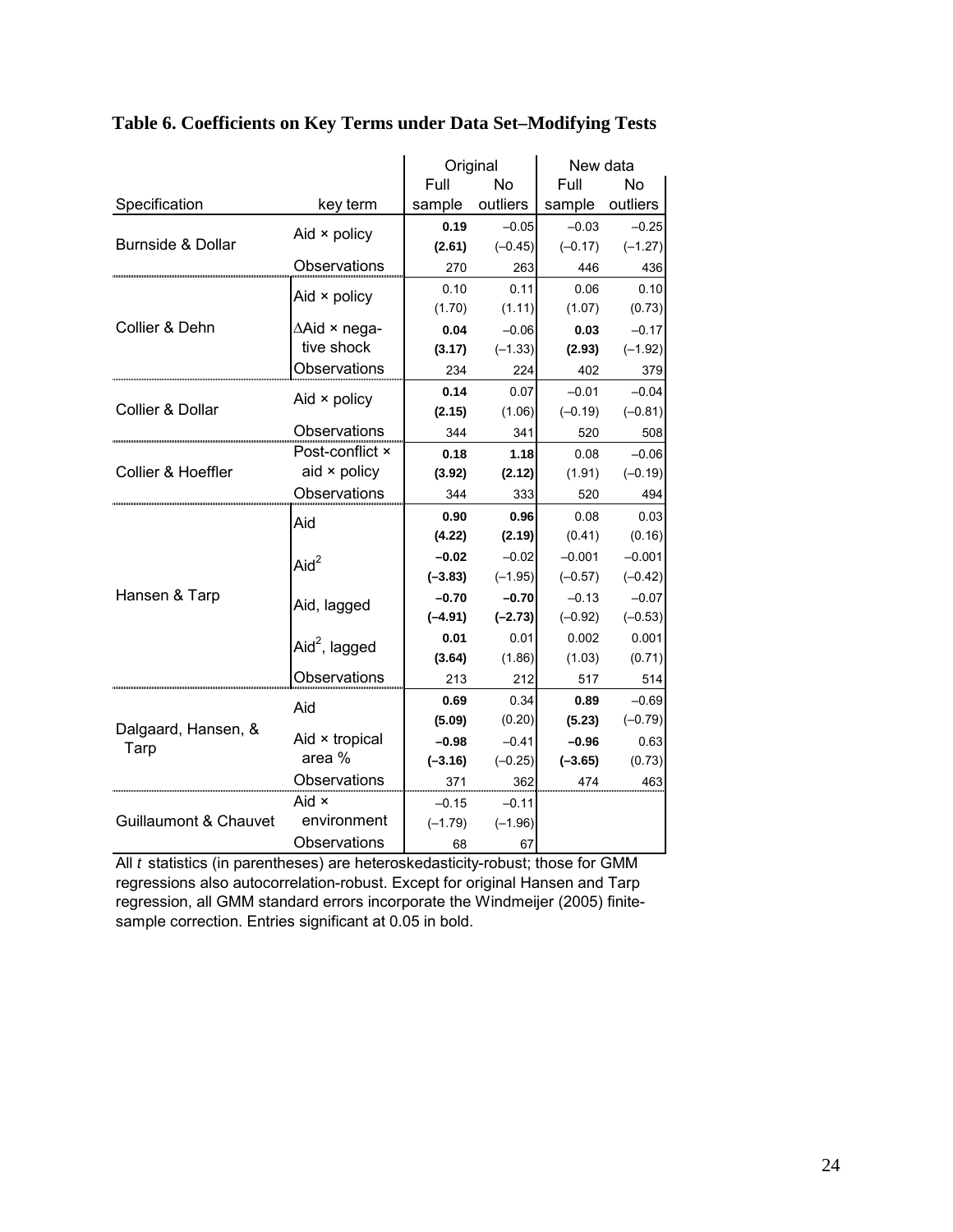#### **References**

- Acemoglu, D., S. Johnson, and J. A. Robinson. 2001. "The colonial origins of comparative development: An empirical investigation." *American Economic Review* 91: 1369–1401.
- Anderson, T.W. and C. Hsiao. 1982. "Formulation and Estimation of Dynamic Models Using Panel Data." *Journal of Econometrics* 18(1): 47–82.
- Arellano, M. and S. Bond. 1991. "Some tests of specification for panel data: Monte Carlo evidence and an application to employment equations." *The Review of Economic Studies* 58(2): 277–97.
- Banks, A. 2002. "Cross-National Time-Series Data Archive." Databanks International, Bronx, NY.
- Barro, R. J. 1991. "Economic Growth in a Cross Section of Countries." *American Economic Review* 106(2): 407–43.
- Barro, R. J. and J. Lee. 2000. "International Data on Educational Attainment: Updates and Implications." Working Paper 7911. National Bureau of Economic Research, Cambridge, MA.
- Bloom, D. and J. D. Sachs. 1998. "Geography, Demography and Economic Growth in Africa." *Brookings Papers on Economic Activity* 2: 207–73.
- Boone, P. 1994. "Aid and Growth." Mimeo, London School of Economics, London.
- Burnside, C. and D. Dollar. 2000. "Aid, Policies, and Growth." *American Economic Review* 90(4): 847–68.
- Burnside, C. and D. Dollar. 2004. "Aid, Policies, and Growth: Revisiting the Evidence." Policy Research Working Paper O-2834. World Bank, Washington, DC.
- Chang, C. C., E. Fernandez-Arias, and L. Serven. 1998. "Measuring Aid Flows: A New Approach." Working Paper 387. Inter-American Development Bank, Washington, DC.
- Chauvet, L. and P. Guillaumont. 2002. "Aid and Growth Revisited: Policy, Economic Vulnerability and Political Instability." Paper presented at the Annual Bank Conference on Development Economics: Towards Pro-poor Policies, Oslo.
- Collier, P. and J. Dehn. 2001. "Aid, Shocks, and Growth." Policy Research Working Paper 2688. World Bank, Washington, DC.
- Collier, P. and D. Dollar. 2002. "Aid Allocation and Poverty Reduction." *European Economic Review* 45(1): 1–26.
- Collier, P. and D. Dollar. 2004. "Development Effectiveness: What Have We Learnt?" The *Economic Journal* 114(496): F244–71.
- Collier, P. and A. Hoeffler. 2004. "Aid, Policy and Growth in Post-Conflict Societies." *Euro-*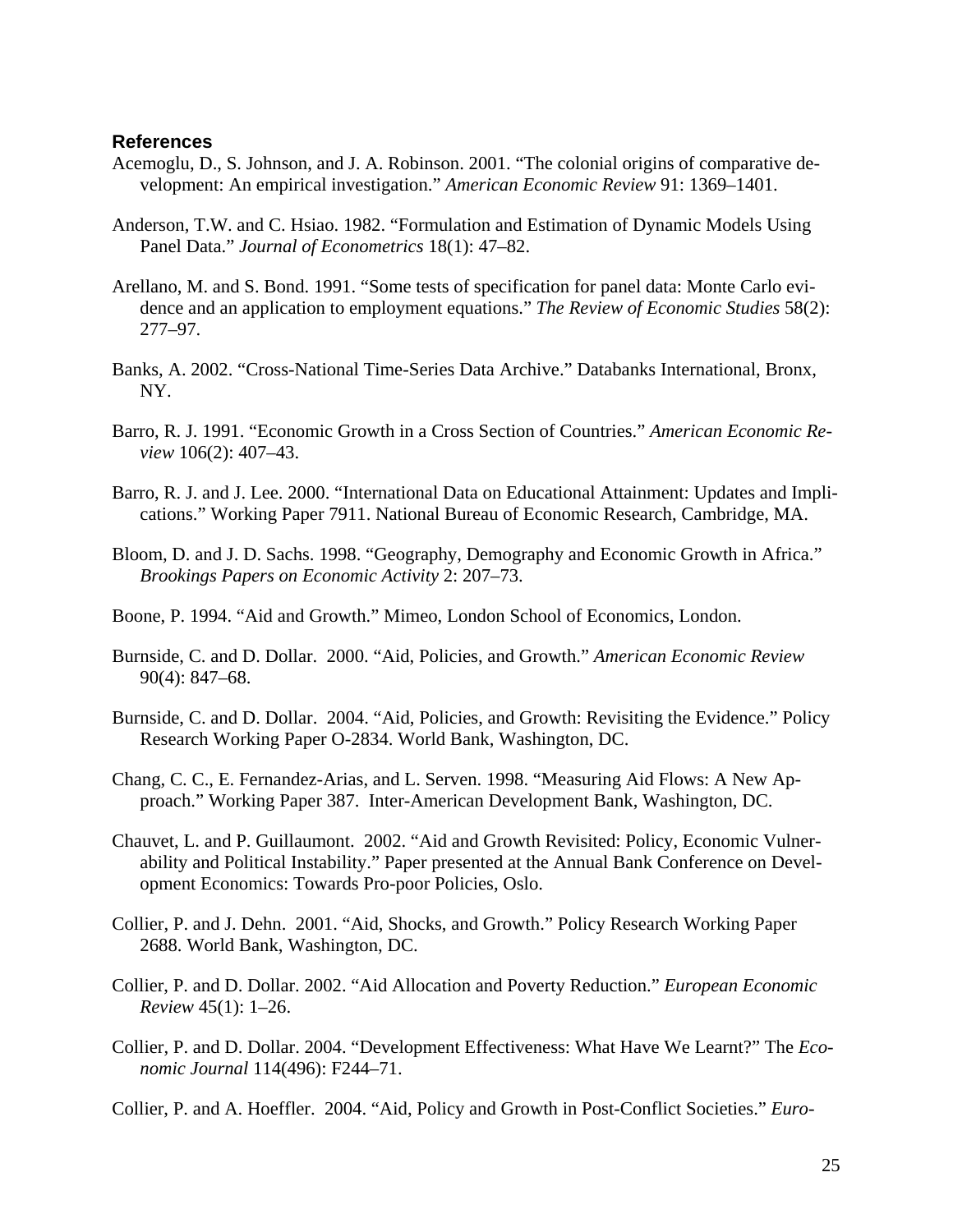*pean Economic Review* 48(5): 1125–45.

- Dalgaard, C. and H., Hansen. 2001. "On Aid, Growth and Good Policies." *Journal of Development Studies* 37(6): 17–41.
- Dalgaard, C., H. Hansen, and F. Tarp. 2004. "On the Empirics of Foreign Aid and Growth." *The Economic Journal* 114(496): F191–F216.
- Dehn, J. 2000. "Commodity Price Uncertainty in Developing Countries." Working Paper 12. Centre for the Study of African Economies, Oxford.
- Development Assistance Committee (DAC). 2002. *Development Assistance Committee Online*. Paris.
- Doornik, J.A., M. Arellano, and S. Bond. 2002. "Panel Data Estimation Using DPD for Ox." Available online at http://www.doornik.com/download/dpd.pdf.
- Durbarry, R., N. Gemmell, and D. Greenaway. 1998. "New Evidence on the Impact of Foreign Aid on Economic Growth." CREDIT Research Paper 98r8. University of Nottingham, Nottingham.
- Easterly, W. and R. Levine. 1997. "Africa's Growth Tragedy: Policies and Ethnic Divisions." *Quarterly Journal of Economics* 112(4): 1203–50.
- Easterly, W. and R. Levine. 2003. "Tropics, Germs, and Crops: How Endowments Influence Economic Development." *Journal of Monetary Economics* 50(1): 3–39.
- Easterly, W., R. Levine, and D. Roodman. 2004. "New Data, New Doubts: A Comment on Burnside and Dollar's 'Aid, Policies, and Growth (2000)'." *American Economic Review* 94(2).
- Easterly, W. and S. Rebelo. 1993. "Fiscal Policy and Economic Growth: An Empirical Investigation." *Journal of Monetary Economics* 32(3): 417–58.
- Gallup, J. L., and J. D. Sachs. 1999. "Geography and Economic Development." In Pleskovic, B. and Stiglitz, J. E. eds., Annual World Bank Conference on Development Economics, 1998 Proceedings. World Bank, Washington, DC, pp. 127–78.
- Griffin, K. B. and J. L. Enos. 1970. "Foreign Assistance: Objectives and Consequences." *Economic Development and Cultural Change* 18(3): 313–27.
- Guillaumont, P. and L. Chauvet. 2001. "Aid and Performance: A Reassessment." *Journal of Development Studies* 37(6): 66–92.
- Hadi, A. S. 1992. "Identifying Multiple Outliers in Multivariate Data." *Journal of the Royal Statistical Society*, Series B 54: 761-777.

Hadjimichael, M. T., D. Ghura, M., Muhleisen, R. Nord, and E. M. Ucer. 1995. "Sub-Saharan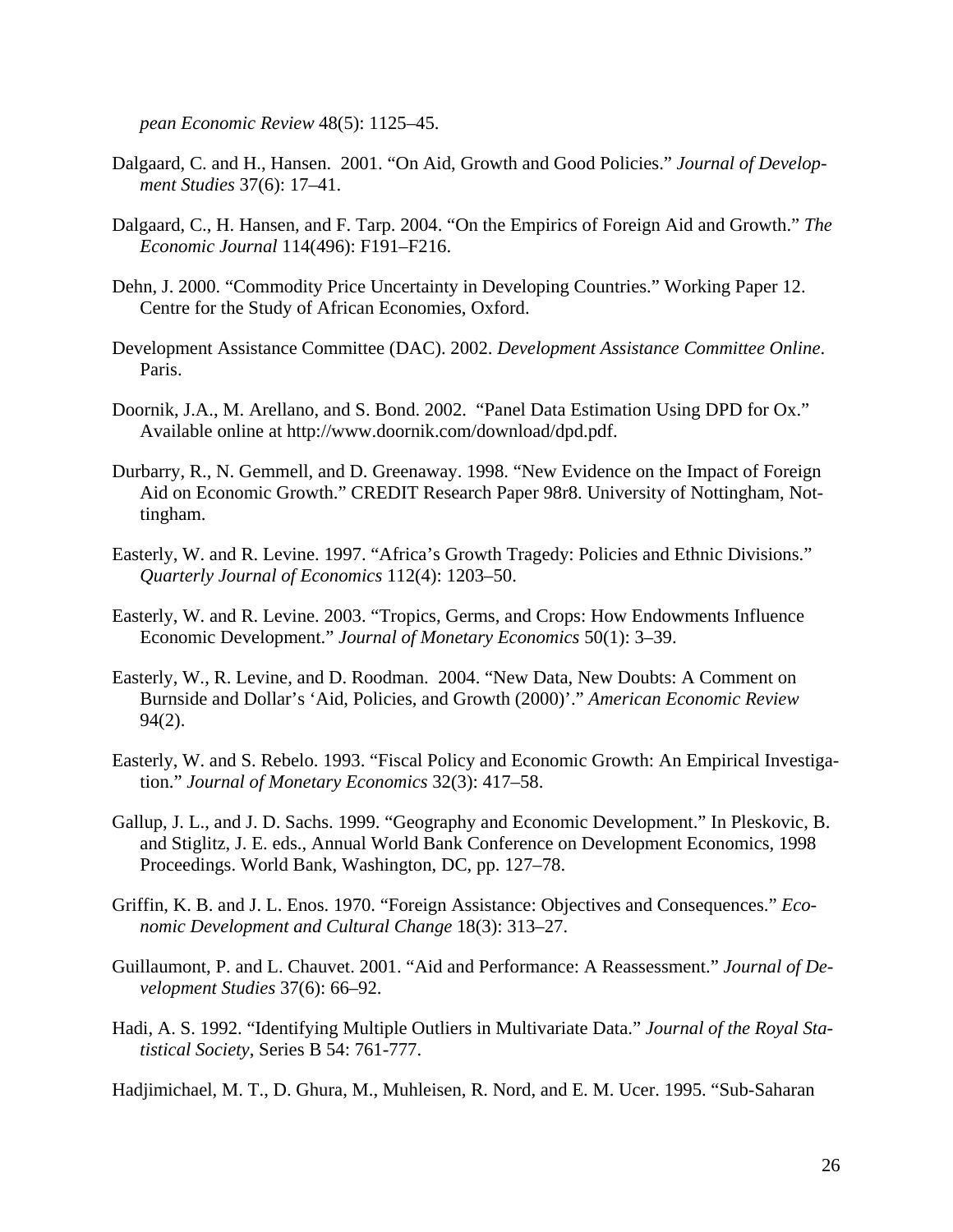Africa: Growth, Savings, and Investment, 1986–93." Occasional Paper 118. International Monetary Fund, Washington, DC.

- Hansen, H. and F. Tarp. 2000. "Aid Effectiveness Disputed." *Journal of International Development* 12(3): 375–98.
- Hansen, H. and F. Tarp. 2001. "Aid and Growth Regressions." *Journal of Development Economics* 64(2): 547–70.
- Holtz-Eakin, D., W. Newey, and H. S. Rosen. 1988. "Estimating Vector Autoregressions with Panel Data." *Econometrica* 56(6): 1371–95.
- International Monetary Fund (IMF). 2003. *International Financial Statistics Database*. Washington, DC.
- Jepma, C. J. 1991. "The Tying of Aid." OECD Development Centre, Paris.
- Kaufmann, D., A. Kraay, and M. Mastruzzi. 2003. "Governance Matters III: Governance Indicators for 1996–2002." Policy Research Working Paper 3106. World Bank, Washington, DC.
- Killick, T. 1998. "Aid and the Political Economy of Policy Change." Routledge, London.
- King, R. G. and R. Levine. 1993. "Finance and Growth: Schumpeter Might be Right." *American Economic Review* 108(3): 717–37.
- Knack, S. and P. Keefer. 1995. "Institutions and Economic Performance: Cross-Country Tests Using Alternative Institutional Measures." *Economics and Politics* 7(3): 207–27.
- Leamer, E. E. 1983. "Let's Take the Con out of Econometrics." *American Economic Review* 73(1): 31–43.
- Levine, R. and D. Renelt. 1992. "A Sensitivity Analysis of Cross-Country Growth Regressions." *American Economic Review* 82(4): 942–63.
- Lensink, R. and H. White. 2001. "Are There Negative Returns to Aid?" *Journal of Development Studies* 37(6): 42–65.
- Lu, S. and R. Ram. 2001. "Foreign Aid, Government Policies, and Economic Growth: Further Evidence from Cross-country Panel Data for 1970–93." *Economia Internazionale* 54(1): 15– 29.
- Mankiw, N. G., D. Romer, and D. N. Weil. 1992. "A Contribution to the Empirics of Economic Growth." *American Economic Review* 107(2): 407–37.
- Mosley, P., J. Hudson, and S. Horrell. 1987. "Aid, the Public Sector and the Market in Less Developed Countries." *Economic Journal* 97(387): 616–41.
- Rajan, R. and A. Subramanian. 2005. "Aid and Growth: What Does the Cross-Country Evidence Really Show?" Working Paper 05/127. International Monetary Fund, Washington, DC.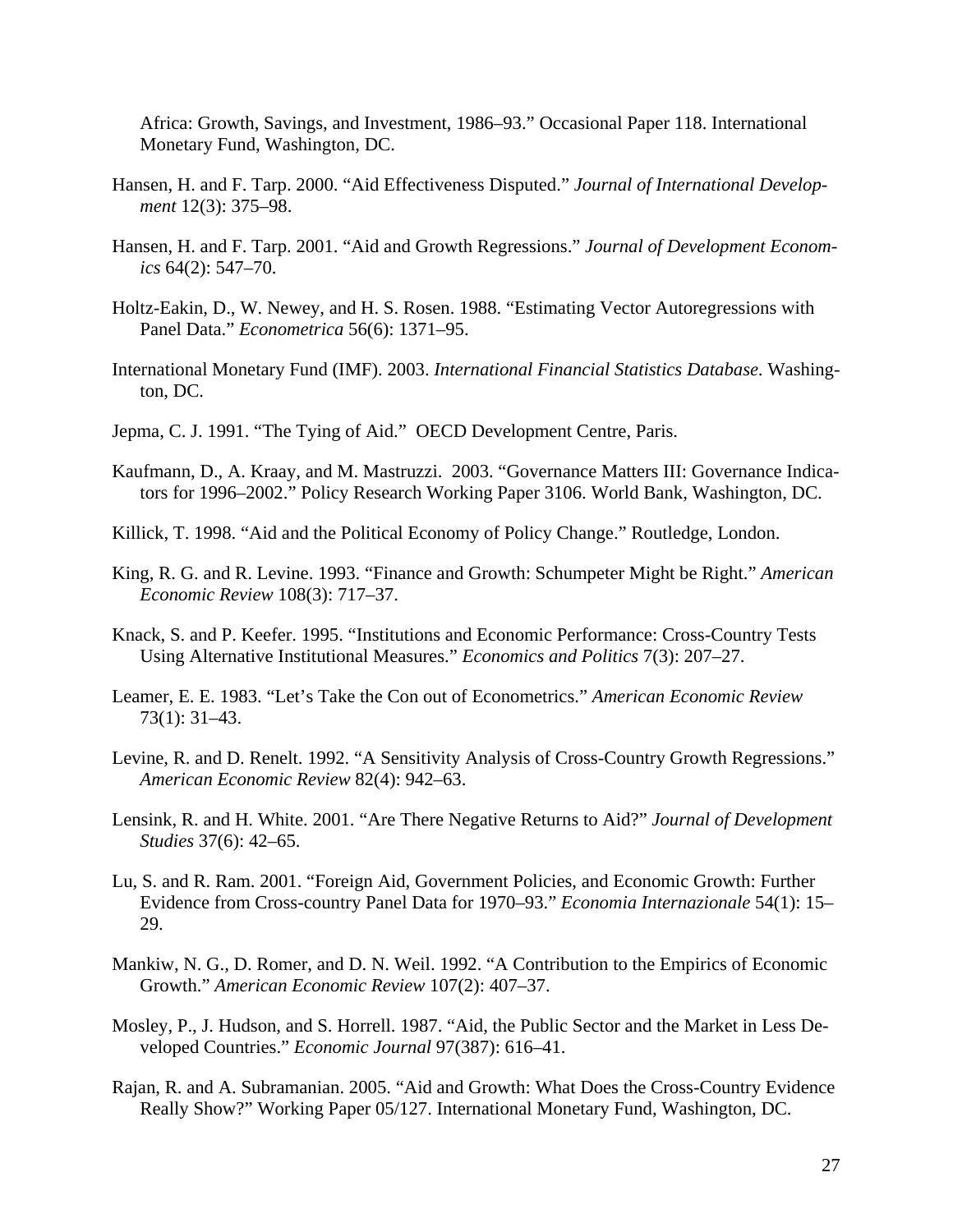- Ram, R. 2004. "Recipient Country's 'Policies' and the Effect of Foreign Aid on Economic Growth in Developing Countries: Additional Evidence." *Journal of International Development* 16(2): 201–11.
- Rodríguez, F. and D. Rodrik. 2001. "Trade Policy and Economic Growth: A Skeptic's Guide to the Cross-National Evidence." In Bernanke, B. and Rogoff, K. S., eds., National Bureau of Economic Research Macroeconomics Annual. MIT Press, Cambridge, MA.
- Roeder, P.G. 2001. "Ethnolinguistic Fractionalization (ELF) Indices, 1961 and 1985." Avaliable on http//:weber.ucsd.edu/~proeder/elf.htm, accessed May 2004.
- Roodman, D. 2006. "How to Do xtabond2: An Introduction to "Difference" and "System" GMM in Stata." Working Paper 103. Center for Global Development, Washington, DC.
- Sachs, J. D. 2001. "Tropical Underdevelopment." Working Paper W8119. National Bureau of Economic Research, Cambridge, MA.
- Sachs, J. D. 2003. "Institutions Don't Rule: Direct Effects of Geography on per Capita Income." Working Paper W9490. National Bureau of Economic Research, Cambridge, MA.
- Sachs, J. D. and A. Warner. 1995. "Economic Reform and the Process of Global Integration." *Brookings Papers on Economic Activity 1995(1)*: 1–118.
- Sala-I-Martin, X. X. 1997. "I Just Ran Two Million Regressions." *American Economic Review* 87(2): 178–83.
- Summers, R. and A. Heston. 1991. "The Penn World Table (Mark 5): An Expanded Set of International Comparisons, 1950–88." *Quarterly Journal of Economics* 106(2): 327–68.
- Svensson, J. 1999. "Aid, Growth and Democracy." *Economics and Politics* 11(3): 275–97.
- Van de Walle, N. and T. A. Johnston. 1996. "Improving Aid to Africa." Policy Essay 11. Overseas Development Council, Washington, DC.
- United Kingdom Department for International Development (DFID). 2000. *"*Eliminating World Poverty: Making Globalisation Work for the Poor." White Paper on International Development Presented to Parliament by the Secretary of State for International Development by Command of Her Majesty, London.
- United States Department of State (various years). *World Military Expenditures and Arms Transfers*. Washington, DC.
- Wacziarg, R. and K. H. Welch. 2002. "Trade Liberalization and Growth: New Evidence." Mimeo, Stanford University, Stanford, CA.
- Windmeijer, F. 2005. "A Finite Sample Correction for the Variance of Linear Two-step GMM Estimators." *Journal of Econometrics* 126: 25–51.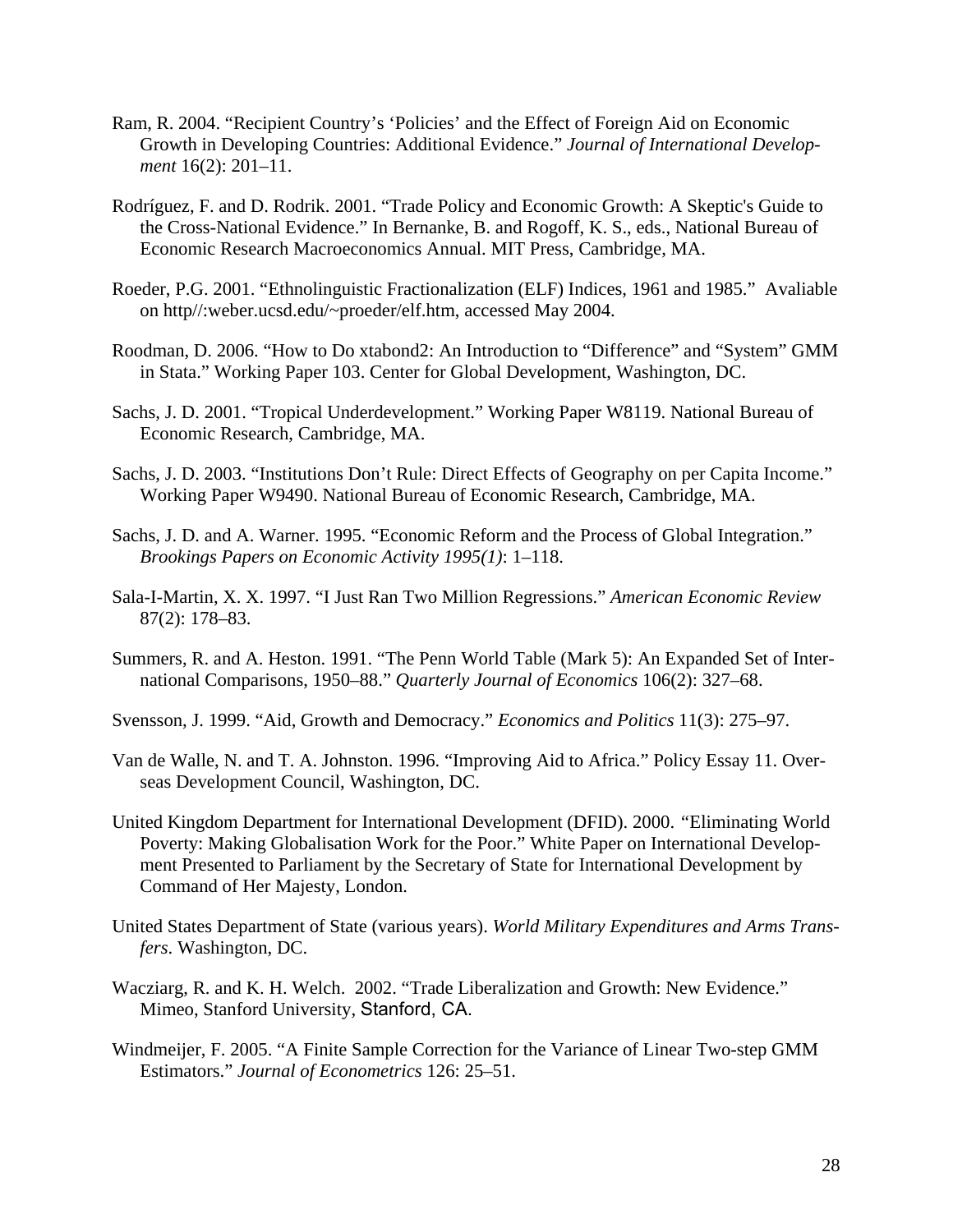World Bank. 2003. World Development Indicators 2003 Database. Washington, DC.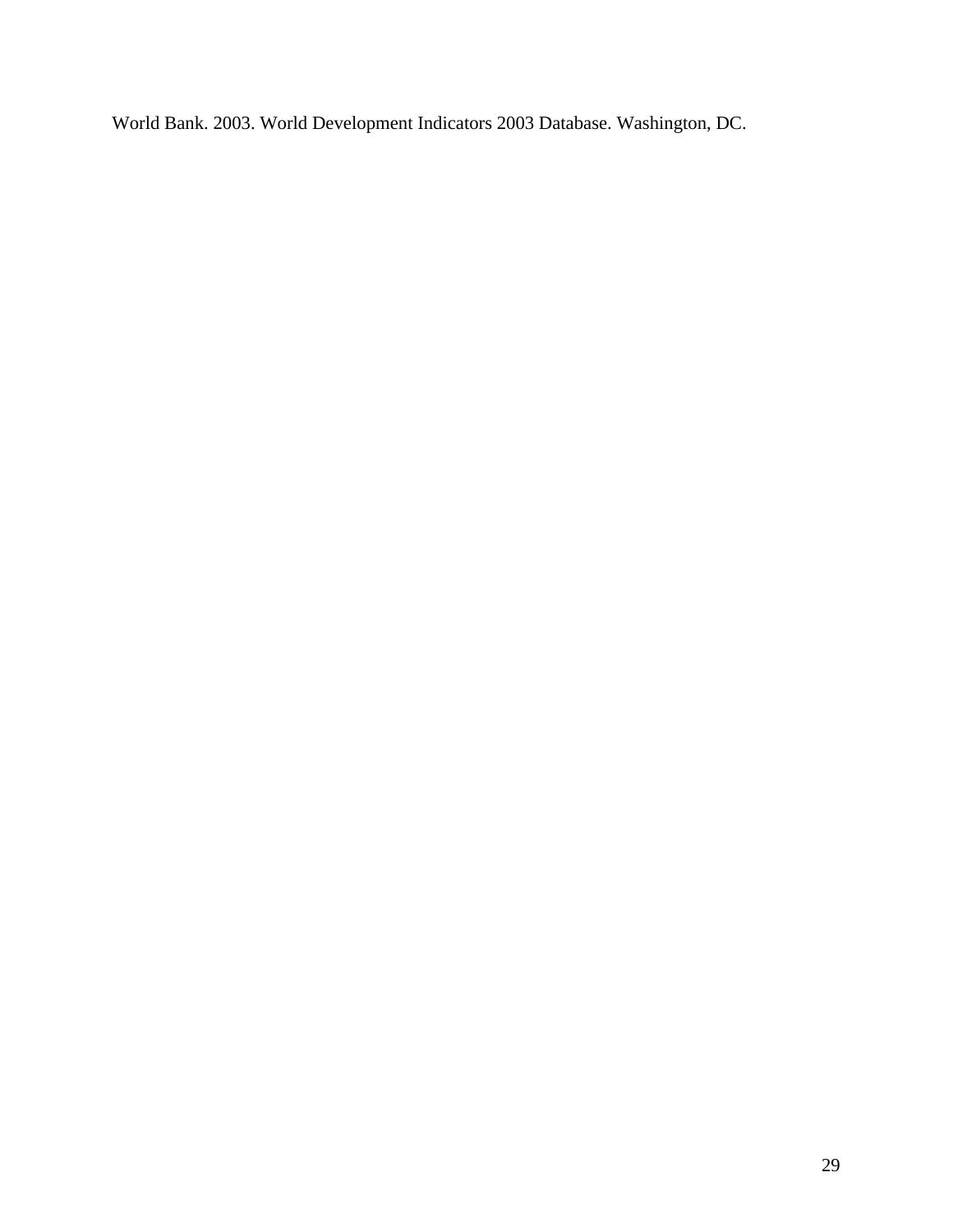### **Appendix 1. Data set construction**

The data set used in this study is based on that of Easterly, Levine, and Roodman (2004). Some variables in that set have been slightly revised. Others have been added to match the data sets of the tested regressions. The period of coverage has been pushed back to 1958 and forward to 2001 where possible. All data were collected from standard sources, expect for countries' export price indexes, which were provided by Jan Dehn (see Dehn 2000). (See Table A1.)

Following are notes on the data set construction:

#### *Revisions since Easterly, Levine, and Roodman (2004)*

- Some observations for inflation are completed by using wholesale inflation where consumer price inflation was unavailable.
- The update of the Sachs-Warner variable is slightly revised under the influence of the independent update by Wacziarg and Welch (2002).
- Some missing values for Effective Development Assistance during 1975–95, the period of the EDA data set, are filled in in the same manner as missing values outside this period already were, via a regression of EDA on Net ODA.
- ICRGE now varies over time, rather than taking 1982 values throughout. Observations before 1982 are assigned 1982 values. In addition, the variable is revised in order to extend it after 1997. In 1998, the PRS Group stopped reporting two of ICRGE's original components, Expropriation Risk and Repudiation of Government Contracts. So these were dropped entirely from the variable, leaving Corruption, Bureaucratic Quality, and Rule of Law. On annual data, the revised ICRGE has a 0.97 correlation with the original.
- Some missing values for ethno-linguistic fractionalization are filled in from Roeder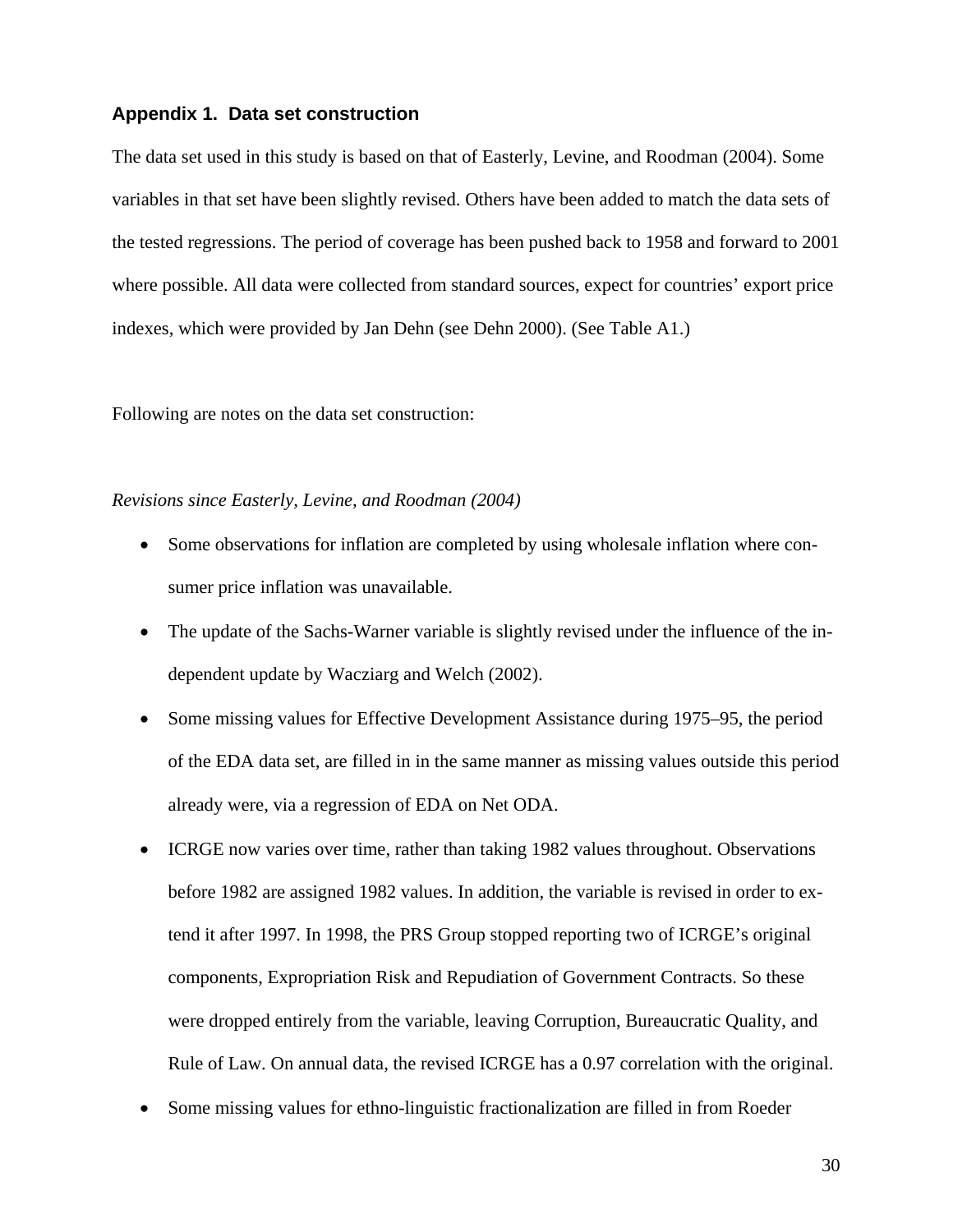### (2001).

### *Expansion of period*

- Data was collected where available for 1958–2001.
- The Collier and Dehn shocks variables are only updated to 1997 because the underlying data on export prices in Dehn (2000) cease in 1997.
- The Guillaumont and Chauvet environment variable is not updated, for lack of underlying data on its four components.
- The 1998–2001 values for the updated Sachs-Warner variable are based on 1998 data only. Currency Data International, the long-time source of black market premium data, which is one component of Sachs-Warner, shut down in 1999.

Table A2 documents the changes in sample that the new data set brings to the tested regressions.

| Variable                                       | Code           | Data source                                                     | <b>Notes</b>                                                                                                 |
|------------------------------------------------|----------------|-----------------------------------------------------------------|--------------------------------------------------------------------------------------------------------------|
| Per-capita GDP<br>growth                       | <b>GDPG</b>    | World Bank 2003                                                 |                                                                                                              |
| Initial GDP per<br>capita                      | LGDP           | Summers and Heston<br>1991, updated using<br><b>GDPG</b>        | Natural logarithm of<br>GDP/capita for first year of<br>period; constant 1985 dol-<br>lars                   |
| Ethno-linguistic<br>fractionalization,<br>1960 | <b>ETHNF</b>   | Roeder 2001                                                     | Probability that two ran-<br>domly chosen individuals<br>differ ethnically                                   |
| Assassinations/<br>capita                      | <b>ASSAS</b>   | <b>Banks 2002</b>                                               | Assassinations/capita                                                                                        |
| Political instabil-<br>ity, lagged             | <b>PINSTAB</b> | <b>Banks 2002</b>                                               | Simple average of ASSAS<br>and revolutions/year                                                              |
| Institutional qual-<br>ity                     | <b>ICRGE</b>   | PRS Group's IRIS III<br>data set (see Knack<br>and Keefer 1995) | Revised. Computed as the<br>average of the three com-<br>ponents still reported after<br>1997, dropping two. |
| M2/GDP, lagged<br>one period                   | $M2-1$         | World Bank 2003                                                 |                                                                                                              |
| Sub-Saharan Af-<br>rica                        | <b>SSA</b>     | World Bank 2003                                                 | Codes nations in the south-<br>ern Sahara as sub-Saharan                                                     |
| East Asia                                      | <b>EASIA</b>   |                                                                 | Dummy for China, Indone-                                                                                     |

# **Table A1. Construction of Data Set**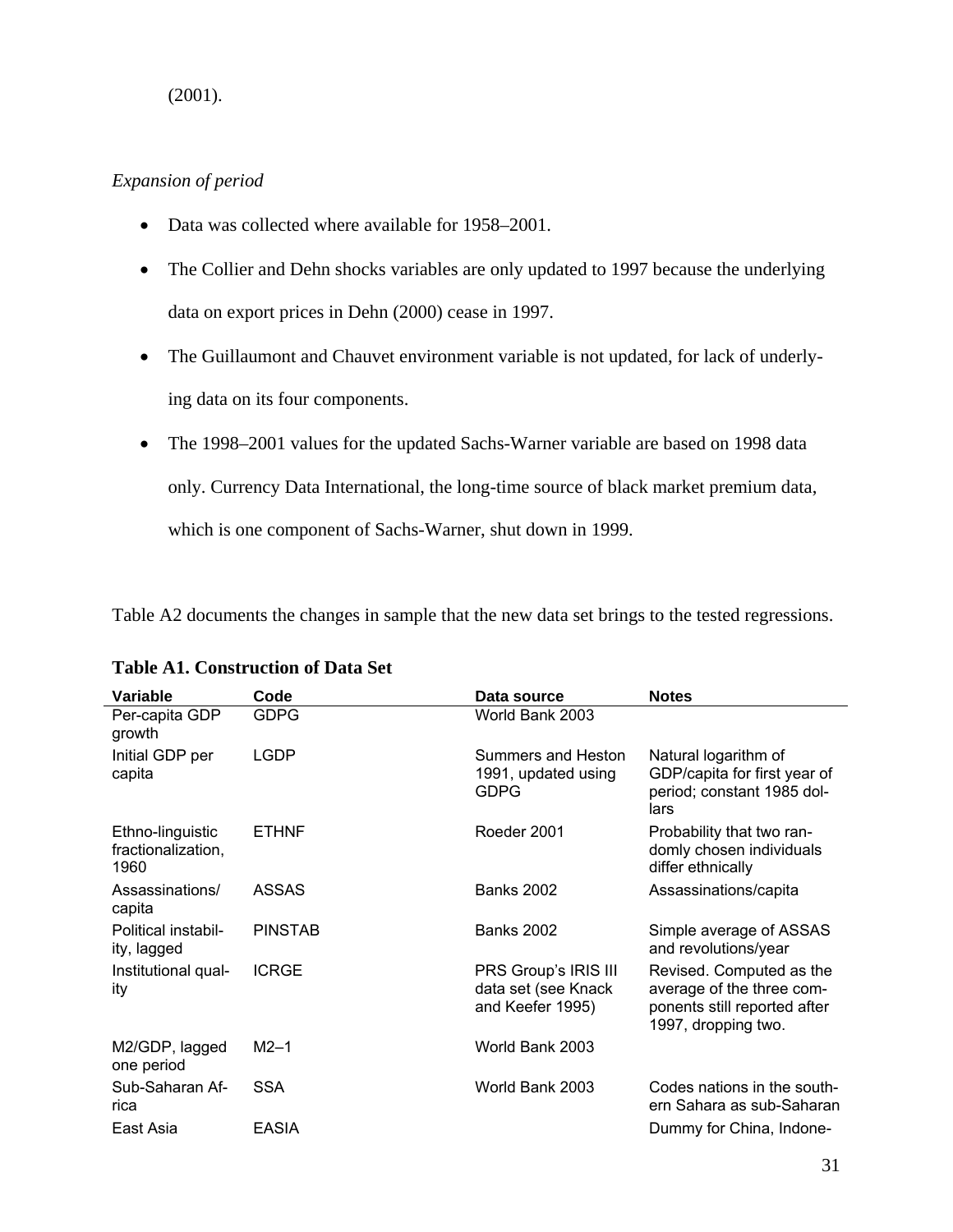|                                                                   |                                    |                                                                                                                              | sia, South Korea, Malaysia,<br>Philippines, and Thailand                                                                                                                                                                                                                             |
|-------------------------------------------------------------------|------------------------------------|------------------------------------------------------------------------------------------------------------------------------|--------------------------------------------------------------------------------------------------------------------------------------------------------------------------------------------------------------------------------------------------------------------------------------|
| Central America                                                   | <b>CENTAM</b>                      | World Bank 2003                                                                                                              |                                                                                                                                                                                                                                                                                      |
| Franc zone                                                        | <b>FRZ</b>                         | <b>Burnside and Dollar</b><br>2000                                                                                           | Codes African nations in<br>the CFA franc zone                                                                                                                                                                                                                                       |
| Egypt                                                             | <b>EGYPT</b>                       |                                                                                                                              |                                                                                                                                                                                                                                                                                      |
| <b>Budget surplus</b>                                             | BB                                 | World Bank 2003; IMF<br>2003                                                                                                 | World Bank primary<br>source. Additional values<br>extrapolated from IMF, us-<br>ing series 80 and 99b (lo-<br>cal-currency budget surplus<br>and GDP)                                                                                                                               |
| Inflation                                                         | <b>INFL</b>                        | World Bank 2003; IMF<br>2003                                                                                                 | log (1 + inflation). World<br>Bank primary source.<br>Wholesale price inflation<br>from IMF used to fill gaps                                                                                                                                                                        |
| Sachs-Warner,<br>updated                                          | <b>SACW</b>                        | Sachs and Warner<br>1995; Easterly, Le-<br>vine, and Roodman<br>2004; Wacziarg and<br><b>Welch 2002</b>                      | Extended to 1998. Slightly<br>revised pre-1993.                                                                                                                                                                                                                                      |
| Positive and<br>negative shock                                    | <b>POSSHOCK</b><br><b>NEGSHOCK</b> | Dehn 2000                                                                                                                    | Shocks are % price index<br>changes. "Shock" threshold<br>country-specific. Recon-<br>structed based on underly-<br>ing index data for 1957-97                                                                                                                                       |
| <b>Effective Devel-</b><br>opment Assis-<br>tance/real GDP        | <b>AID</b>                         | Chang, Fernandez-<br>Arias, and Serven<br>1998; OECD-DAC<br>2002; IMF 2003;<br>World Bank 2003;<br>Summer and Heston<br>1991 | Available values for 1975-<br>95 from Chang, Fernandez-<br>Arias, and Serven. Missing<br>values extrapolated based<br>on regression of EDA on<br>Net ODA. Converted to<br>1985 dollars with World<br>Import Unit Value index<br>from IMF, series 75. GDP<br>computed like LGDP above |
| Net Overseas<br>Development As-<br>sistance/real<br><b>GDP</b>    | ODAPPPGDP                          | OECD-DAC 2002;<br>IMF 2003; World Bank<br>2003; Summer and<br>Heston, 1991                                                   | Like AID exception using<br>net ODA from OECD-DAC                                                                                                                                                                                                                                    |
| Net Overseas<br>Development As-<br>sistance/nominal<br><b>GDP</b> | <b>ODAXRGDP</b>                    | OECD-DAC 2002;<br>World Bank 2003                                                                                            |                                                                                                                                                                                                                                                                                      |
| Dummy for end of<br>civil conflict in<br>previous period          | POSTCONFLICT1                      | <b>Collier and Hoeffler</b><br>2004                                                                                          |                                                                                                                                                                                                                                                                                      |
| <b>Tropical area</b><br>fraction                                  | <b>TROPICAR</b>                    | Gallup and Sachs<br>1999                                                                                                     |                                                                                                                                                                                                                                                                                      |
| Population                                                        | LPOP                               | World Bank 2003                                                                                                              | log (population)                                                                                                                                                                                                                                                                     |
| Population<br>growth                                              | <b>POPG</b>                        | World Bank 2003                                                                                                              |                                                                                                                                                                                                                                                                                      |
| Mean years of<br>secondary<br>schooling among                     | <b>SYR</b>                         | Barro and Lee 2000                                                                                                           |                                                                                                                                                                                                                                                                                      |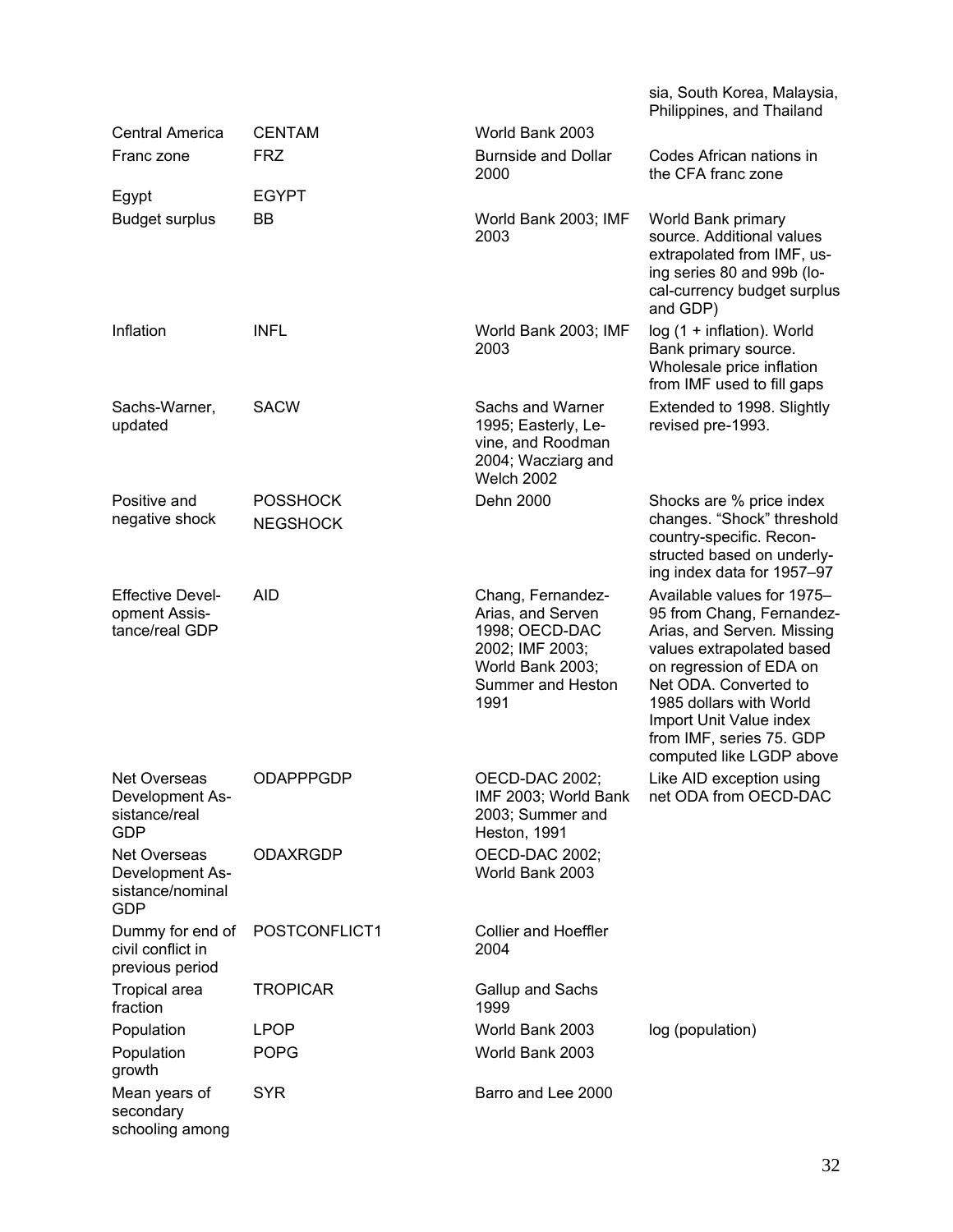those over 25 Arms imports/total imports, lagged

ARMS-1 U.S. Department of State, various years

All variables aggregated over time using arithmetic averages.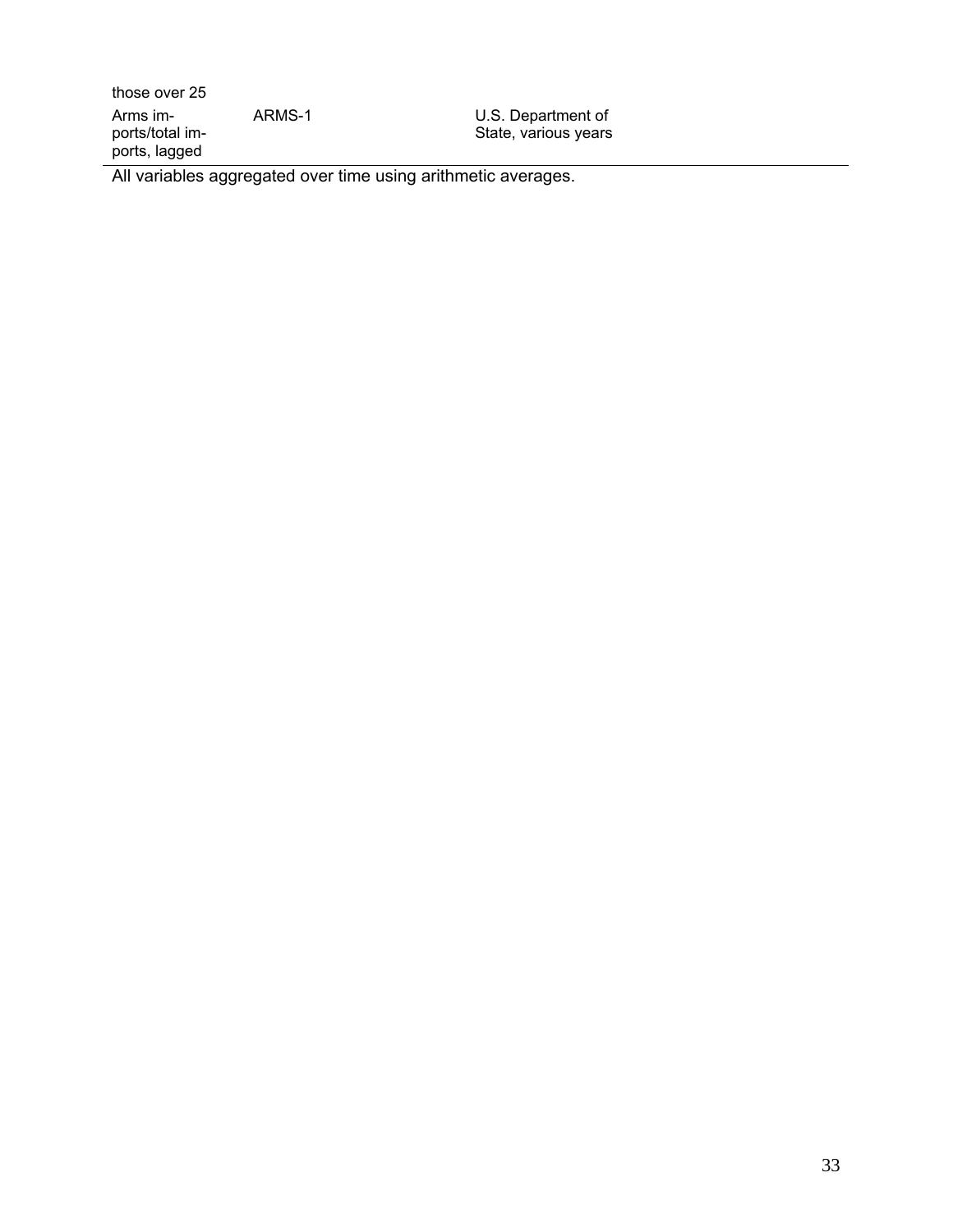|                                            | $Last in ex-$        |                                                                                                                                                                                                                                                                                                       |          | Study period  |
|--------------------------------------------|----------------------|-------------------------------------------------------------------------------------------------------------------------------------------------------------------------------------------------------------------------------------------------------------------------------------------------------|----------|---------------|
| Regression                                 | panded data set      | Gained in expanded data set                                                                                                                                                                                                                                                                           | Original | Expanded      |
| Burnside &<br>Dollar                       | Somalia,<br>Tanzania | Burkina Faso, Bulgaria, China, Cyprus,<br>Hungary, Iran, Jordan, Myanmar, Papua<br>New Guinea, Poland, Republic of Congo,<br>Romania, Singapore, South Africa,<br>Uganda                                                                                                                              | 1970-93  | 1970-<br>2001 |
| Collier & Dehn                             | $66 - 66$            | $66 - 66$                                                                                                                                                                                                                                                                                             | 1974-93  | 1974-97       |
| Collier & Dollar,<br>Collier &<br>Hoeffler | <b>None</b>          | Angola, Burkina Faso, Bulgaria, China,<br>Cyprus, Czech Republic, Guinea, Guinea-<br>Bissau, Iran, Jordan, Liberia, Mongolia,<br>Mozambique, Myanmar, Namibia, Oman,<br>Papua New Guinea, Poland, Republic of<br>Congo, Romania, Somalia, Suriname,<br>Uganda                                         | 1974-97  | 1974-<br>2001 |
| Hansen & Tarp                              | Somalia              | Angola, Burundi, Benin, Burkina Faso,<br>Barbados, Bulgaria, Central African<br>Republic, Chad, China, Cyprus, Hungary,<br>Iran, Jordan, Mauritania, Mauritius,<br>Mozambique, Myanmar, Nepal, Papua<br>New Guinea, Poland, Republic of Congo,<br>Romania, Rwanda, Singapore, South<br>Africa, Uganda | 1978-93  | $66 - 66$     |
| Dalgaard, Han-<br>sen, and Tarp            | None                 | Bangladesh, Czech Republic, Guinea-<br>Bissau, Singapore, South Africa,<br>Tanzania                                                                                                                                                                                                                   | 1974-97  | $66 - 66$     |
| Guillaumont &<br>Chauvet                   | None                 | None                                                                                                                                                                                                                                                                                                  | 1970-93  | 1970-93       |

### **Table A2. Overview of Differences in Regression Samples, Original and Expanded Data Sets**

Source: Author's analysis based on sources described in the text.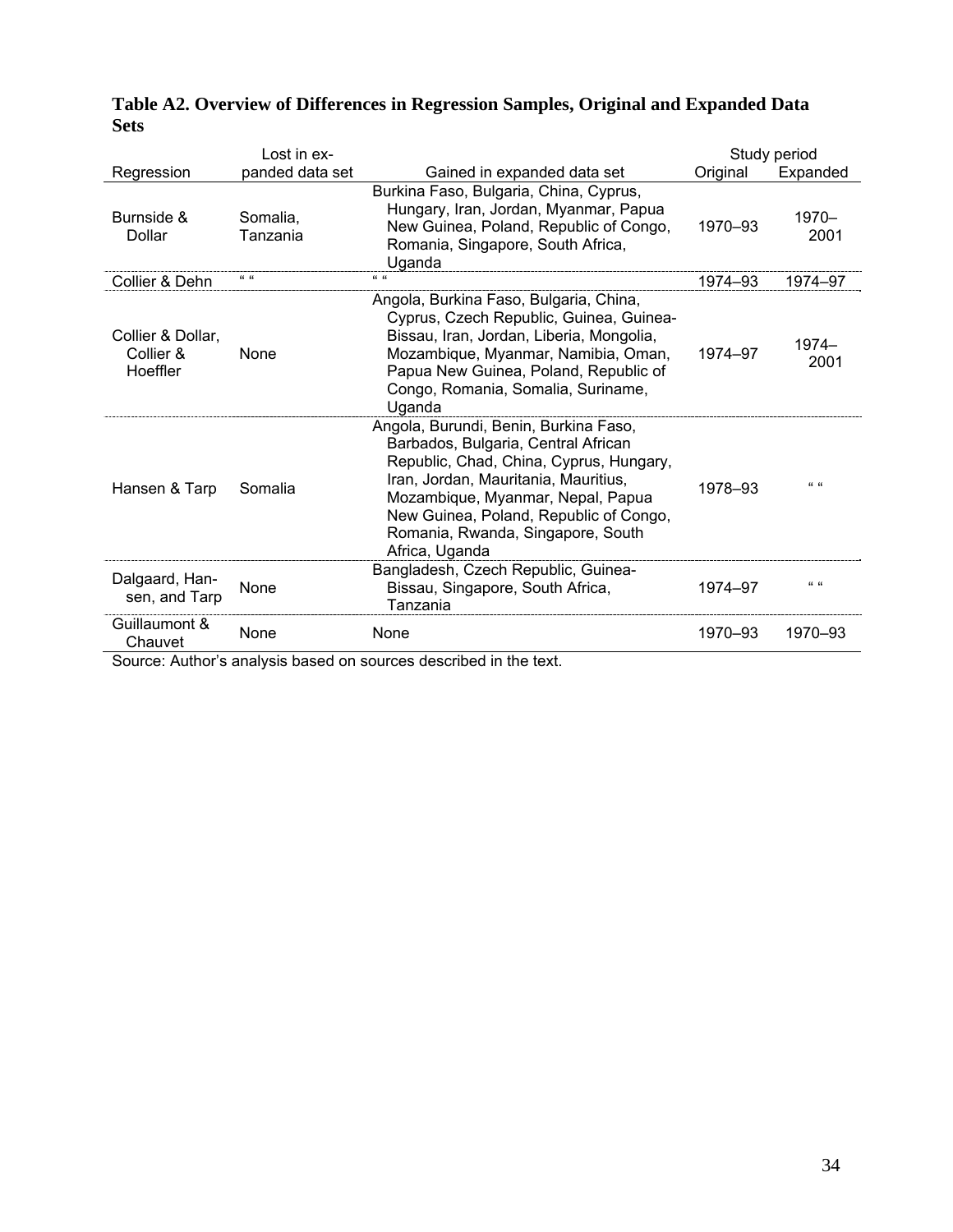### **Appendix 2. Partial scatters of growth against variables of interest**

Each figure below is a partial scatter of GDP/capita growth versus a variable of interest in the context of a tested regression. The figures correspond to OLS and 2SLS results of table 6 in the main text. Data points are labeled by ISO three-letter codes and the last two digits of the starting year of the period. Outliers are marked separately, and two partial regression lines are shown, one for the full sample, one for the sample excluding outliers. Note that the second line in each graph is not the best fit to the non-outlier data points as plotted. Deleting observations causes the estimated coefficients to shift and all remaining data points in the partial scatter to move. The second line is the best fit to the data points in their post-exclusion positions, which are not shown.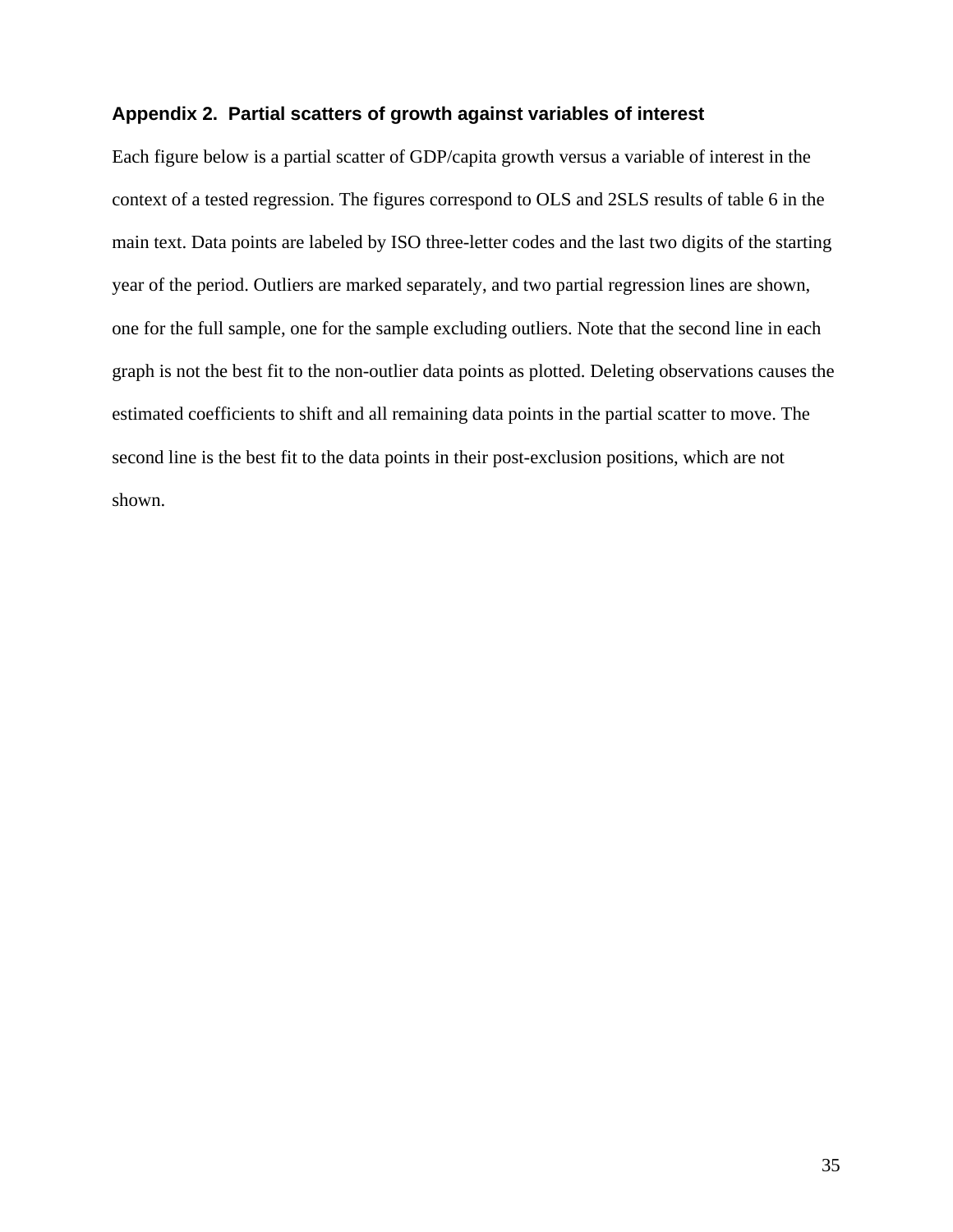

**Figure A1. B&D regression 5/OLS: Partial scatter of GDP/capita growth versus aid×policy Original data** 

**Expanded sample** 

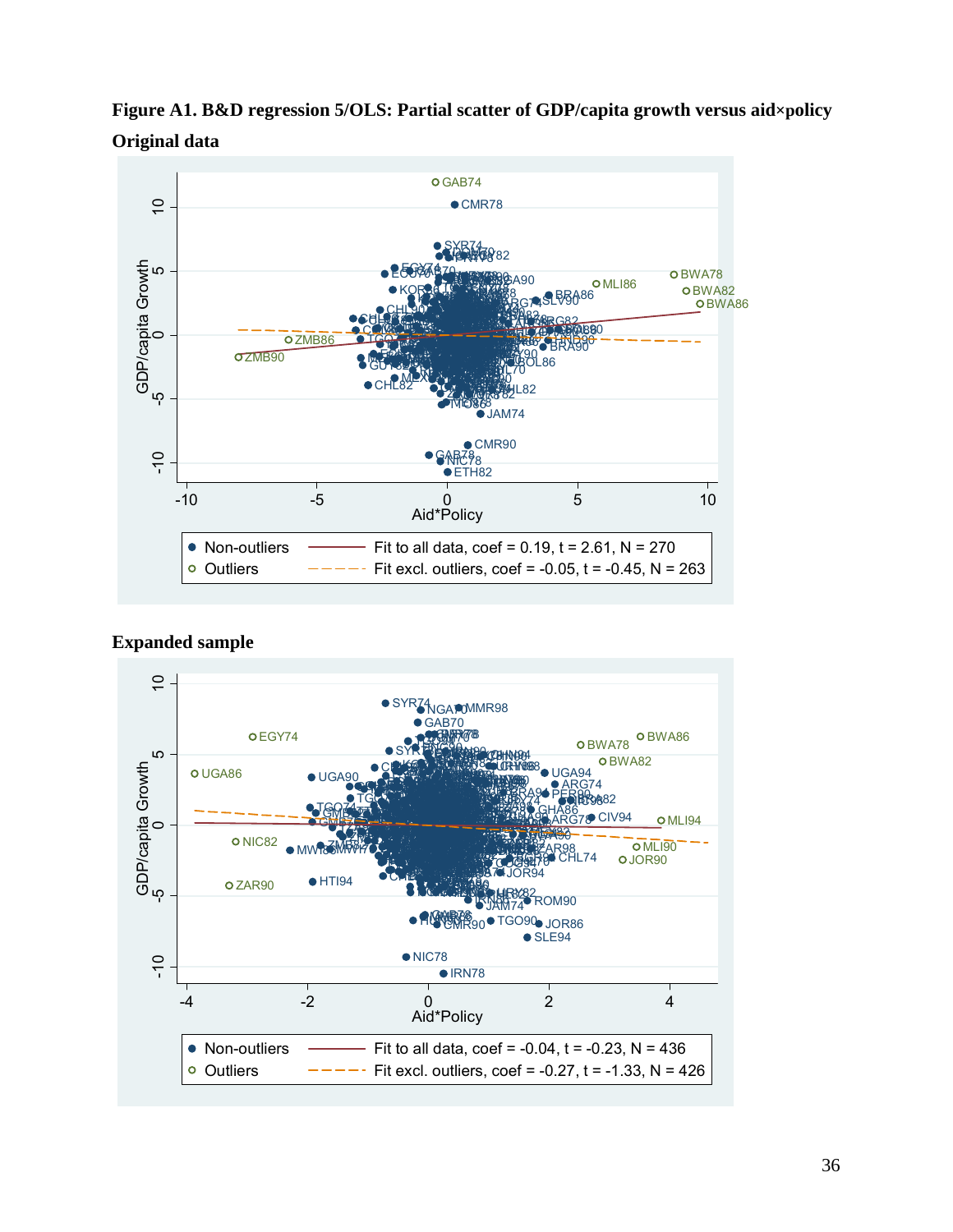**Figure A2. Collier & Dehn regression: Partial scatter of GDP/capita growth vs.** Δ**aid×neg. shock** 

**Original data** 



**Expanded sample** 

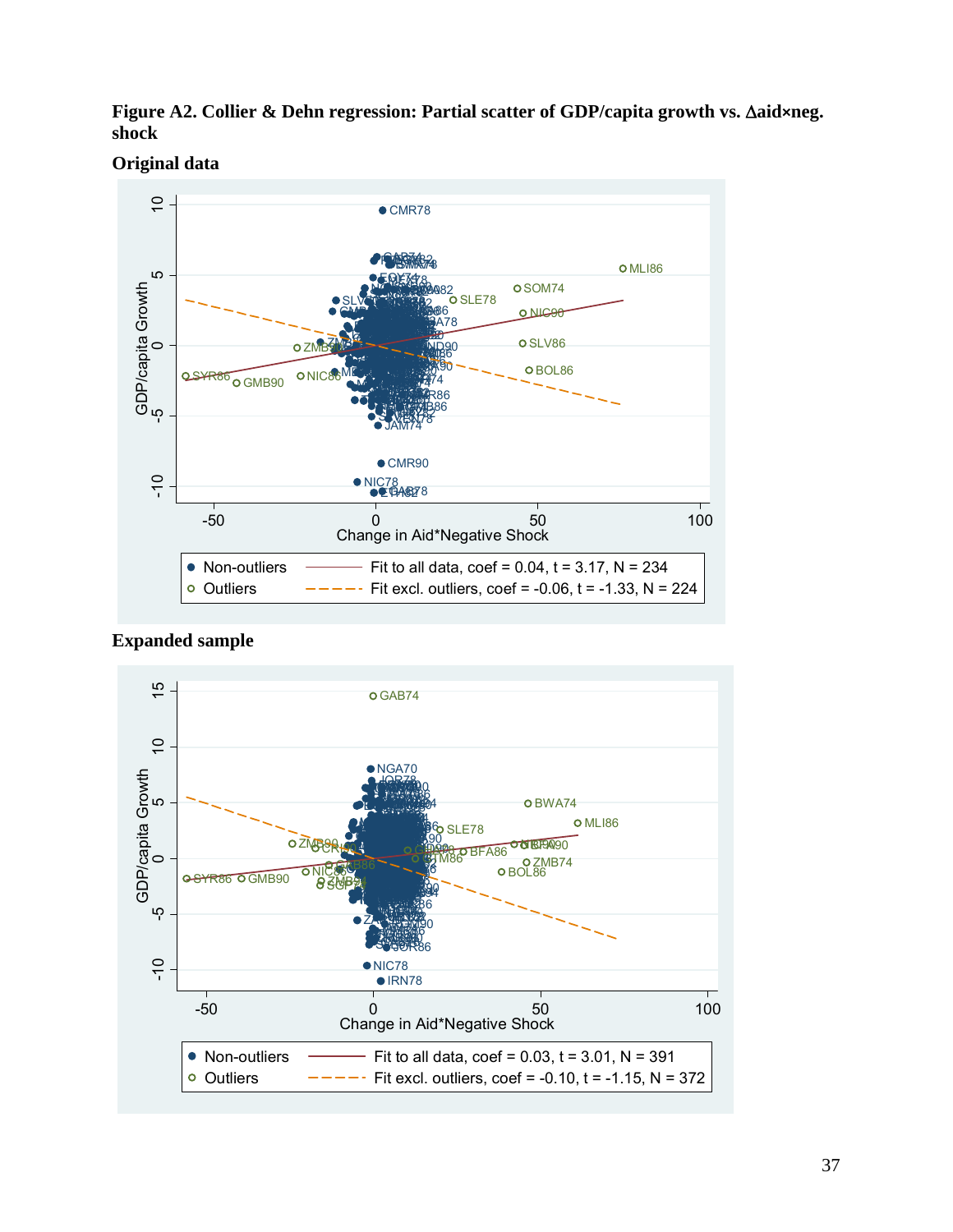





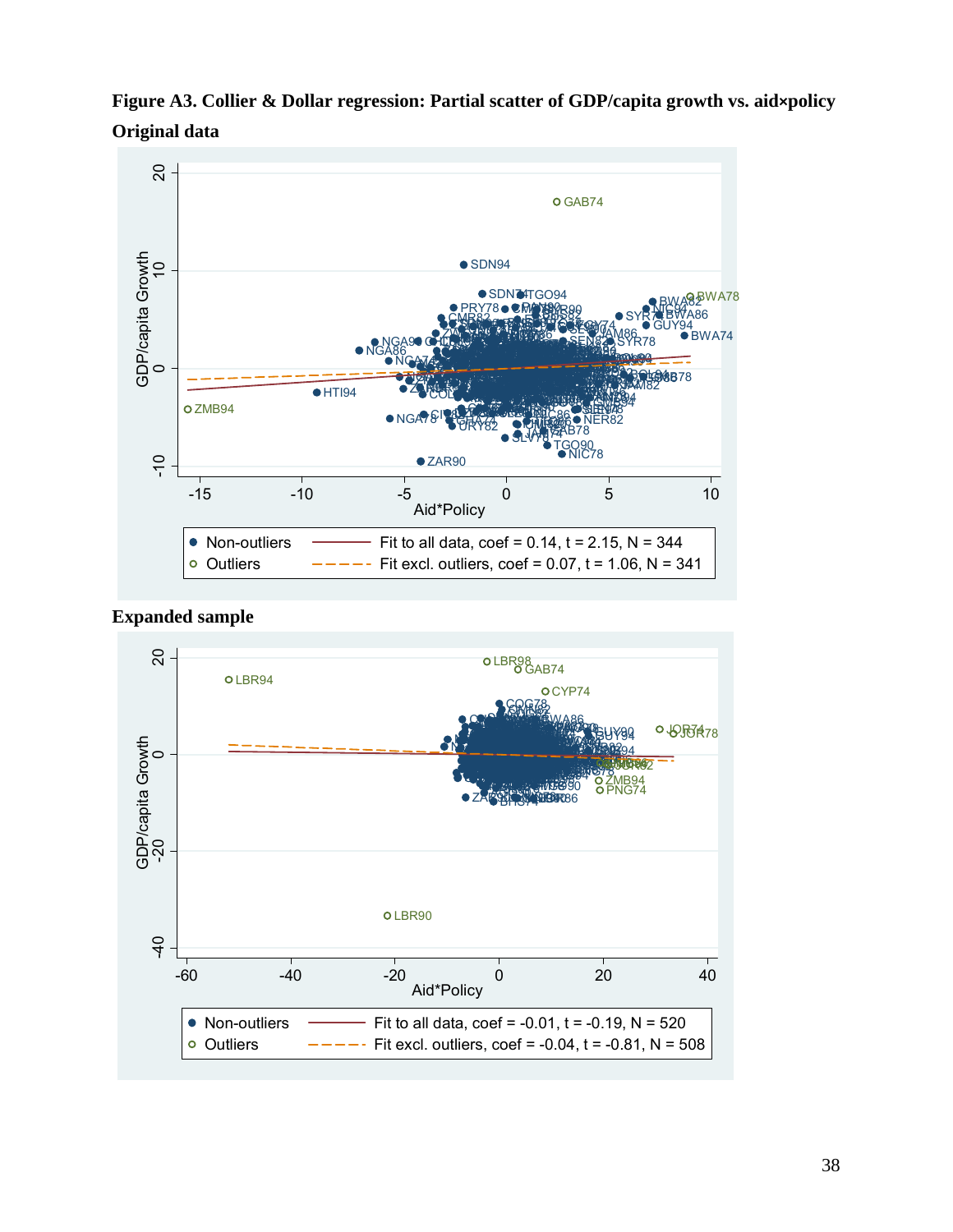**Figure A4. Collier & Hoeffler regression: Partial scatter of GDP/capita growth vs. Postconflict 1×aid ×policy** 

**Original data** 



**Expanded sample**